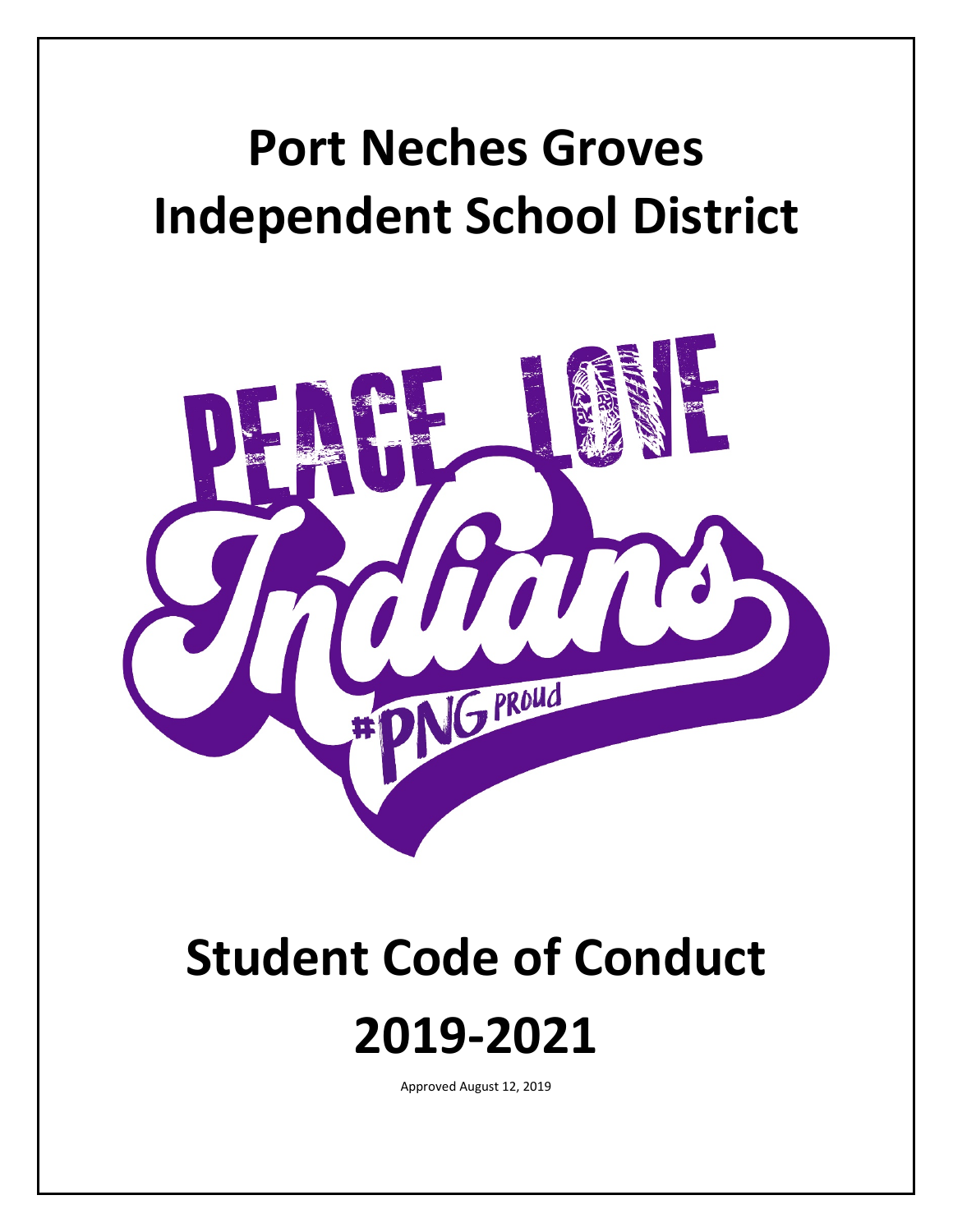## TABLE OF CONTENTS

| Acknowledgment of Electronic Distribution of Student Code of Conduct 1 |  |
|------------------------------------------------------------------------|--|
|                                                                        |  |
|                                                                        |  |
|                                                                        |  |
|                                                                        |  |
|                                                                        |  |
|                                                                        |  |
|                                                                        |  |
|                                                                        |  |
|                                                                        |  |
|                                                                        |  |
|                                                                        |  |
|                                                                        |  |
|                                                                        |  |
|                                                                        |  |
|                                                                        |  |
|                                                                        |  |
|                                                                        |  |
|                                                                        |  |
|                                                                        |  |
|                                                                        |  |
|                                                                        |  |
|                                                                        |  |
|                                                                        |  |
|                                                                        |  |
|                                                                        |  |
|                                                                        |  |
|                                                                        |  |
|                                                                        |  |
|                                                                        |  |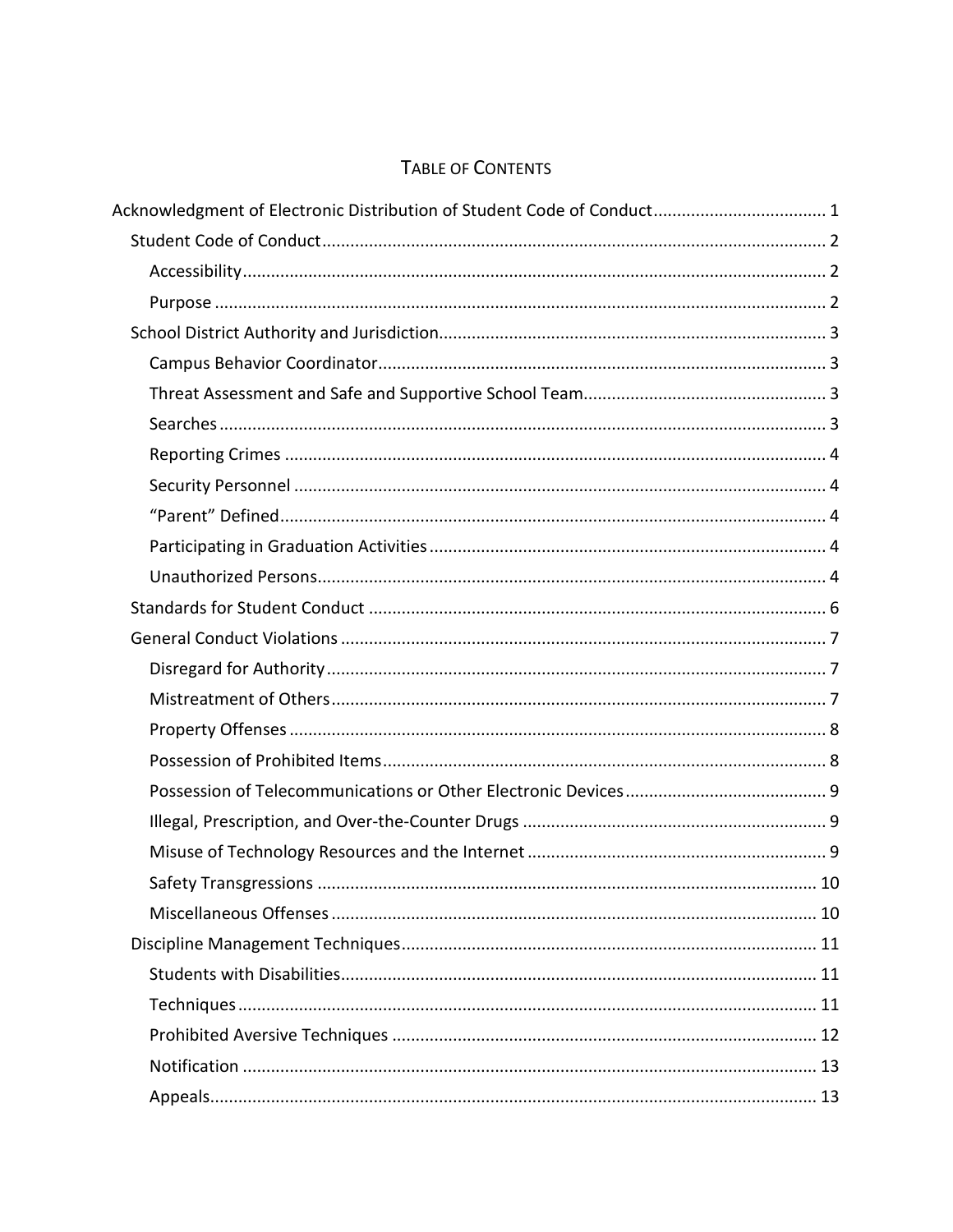| Discretionary Placement: Misconduct That May Result in DAEP Placement 19 |  |
|--------------------------------------------------------------------------|--|
| Mandatory Placement: Misconduct That Requires DAEP Placement  20         |  |
|                                                                          |  |
|                                                                          |  |
|                                                                          |  |
|                                                                          |  |
|                                                                          |  |
|                                                                          |  |
|                                                                          |  |
|                                                                          |  |
|                                                                          |  |
|                                                                          |  |
|                                                                          |  |
|                                                                          |  |
|                                                                          |  |
|                                                                          |  |
|                                                                          |  |
|                                                                          |  |
| Discretionary Expulsion: Misconduct That May Result in Expulsion  29     |  |
|                                                                          |  |
|                                                                          |  |
|                                                                          |  |
|                                                                          |  |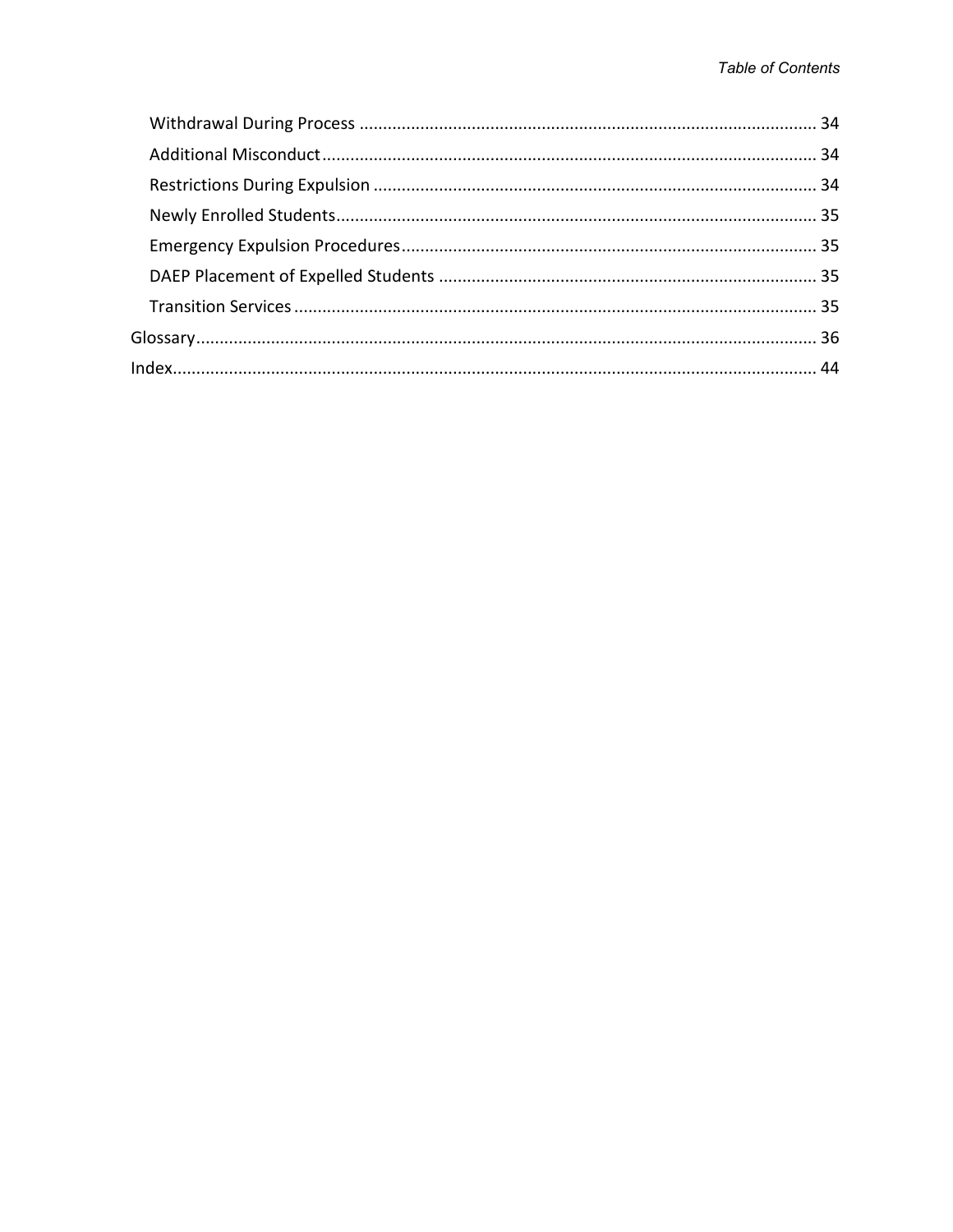Dear Student and Parent,

As required by state law, the Board of Trustees has officially adopted the Student Code of Conduct in order to promote a safe and orderly learning environment for every student.

We urge you to read this publication thoroughly and to discuss it with your family. If you have any questions about the required conduct and the consequences for misconduct, we encourage you to ask for the explanation from your student's principal and/or assistant principal.

Thank you,

<span id="page-4-0"></span>Dr. Mike Gonzales, Superintendent

## **Acknowledgment of Electronic Distribution of Student Code of Conduct**

**\*Acknowledgement of the PNGISD Student Code of Conduct is done online yearly during the registration process.**

My child and I have been offered the option to receive a paper copy of or to electronically access at www.pngisd.org the Port Neches Groves ISD Student Code of Conduct and the Student Handbook for the 2019–20 school year.

I accept responsibility for accessing the Student Code of Conduct and the Student Handbook by visiting the web address listed above.

I understand that if I wish to receive a paper copy of the Student Code of Conduct and the Student Handbook, I must request a copy from the campus secretary.

I understand that the Student Code of Conduct contains information that my child and I may need during the school year. I also understand that all students will be held accountable for their behavior and will be subject to the disciplinary consequences outlined in the Student Code of Conduct. If I have any questions regarding this Code of Conduct or Handbook, I will direct those questions to the campus principal.

| Date: |
|-------|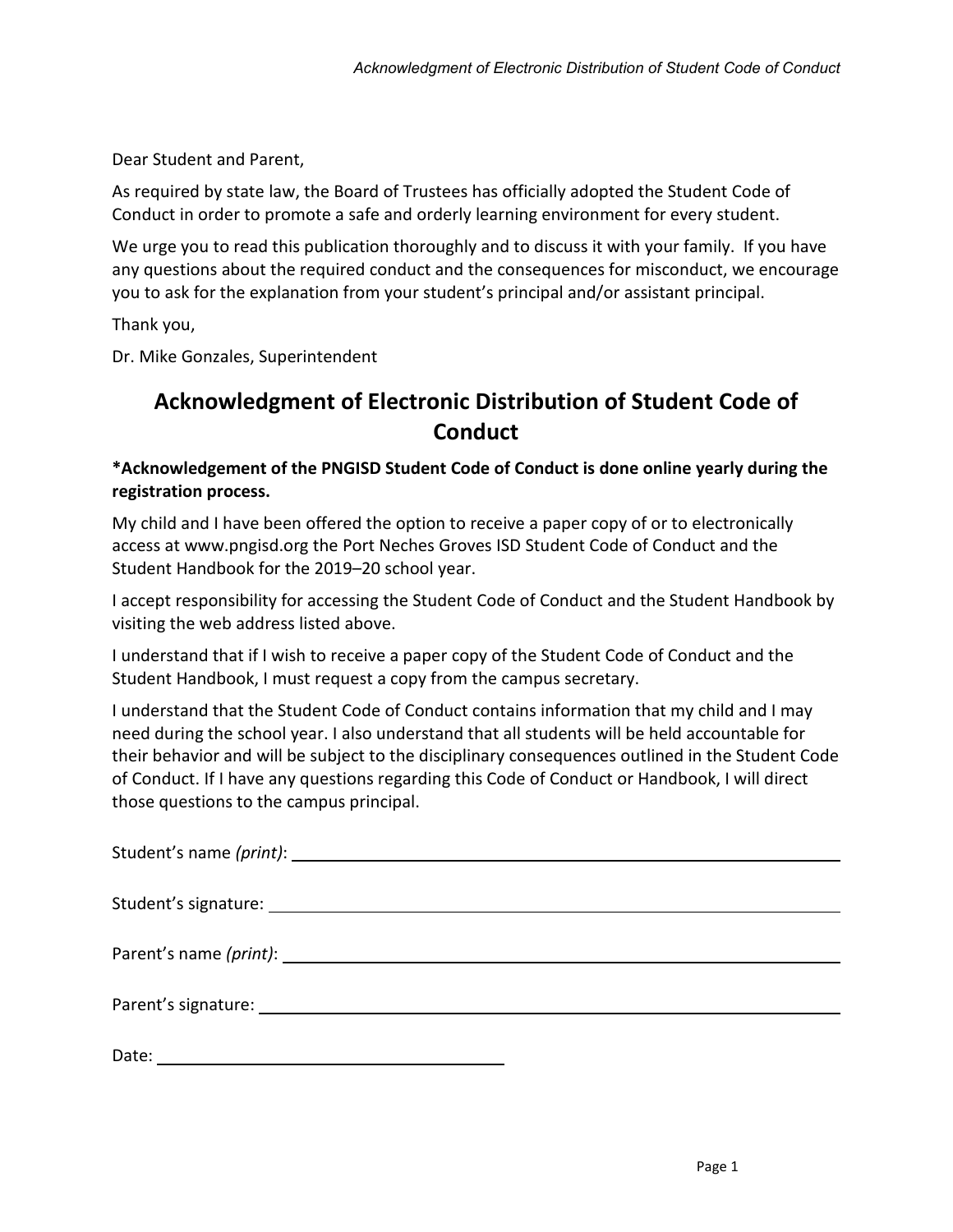## <span id="page-5-0"></span>**Student Code of Conduct**

## <span id="page-5-1"></span>**Accessibility**

If you have difficulty accessing the information in this document because of disability, please contact Julie Gauthier, Assistant Superintendent [gauthier@pngisd.org](mailto:gauthier@pngisd.org) 409-722-4244 ext. 1725

## <span id="page-5-2"></span>**Purpose**

The Student Code of Conduct ("Code") is the district's response to the requirements of Chapter 37 of the Texas Education Code.

The Code provides methods and options for managing students in the classroom and on school grounds, disciplining students, and preventing and intervening in student discipline problems.

The law requires the district to define misconduct that may—or must—result in a range of specific disciplinary consequences including removal from a regular classroom or campus, outof-school suspension, placement in a disciplinary alternative education program (DAEP), placement in a juvenile justice alternative education program (JJAEP), or expulsion from school.

This Student Code of Conduct has been adopted by the Port Neches Groves ISD Board of Trustees and developed with the advice of the district-level committee. This Code provides information to parents and students regarding standards of conduct, consequences of misconduct, and procedures for administering discipline. It remains in effect during summer school and at all school-related events and activities outside the school year until an updated version adopted by the board becomes effective for the next school year.

In accordance with state law, the Code shall be posted at each school campus or shall be available for review at the office of the campus principal. Additionally, the Code shall be available at the office of the campus behavior coordinator and posted on the district's website. Parents shall be notified of any conduct violation that may result in a student being suspended, placed in a DAEP or JJAEP, expelled, or taken into custody by a law enforcement officer under Chapter 37 of the Education Code.

Because the Student Code of Conduct is adopted by the district's board of trustees, it has the force of policy; therefore, in case of conflict between the Code and the Student Handbook, the Code shall prevail.

**Please note:** The discipline of students with disabilities who are eligible for services under federal law (Individuals with Disabilities Education Act and Section 504 of the Rehabilitation Act of 1973) is subject to the provisions of those laws.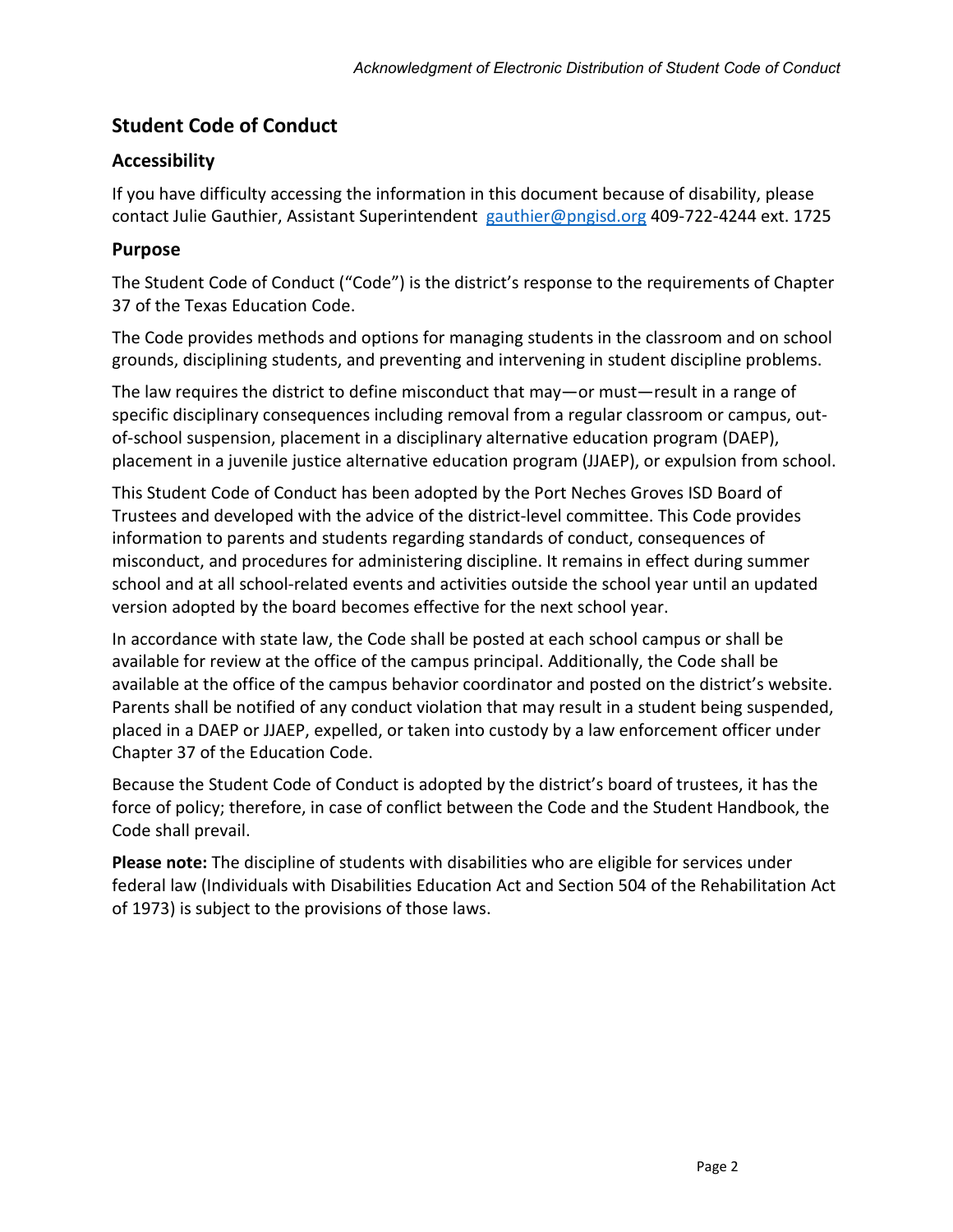## <span id="page-6-0"></span>**School District Authority and Jurisdiction**

School rules and the authority of the district to administer discipline apply whenever the interest of the district is involved, on or off school grounds, in conjunction with or independent of classes and school-sponsored activities.

The district has disciplinary authority over a student:

- 1. During the regular school day and while the student is going to and from school or a schoolsponsored or school-related activity on district transportation;
- 2. During lunch periods in which a student is allowed to leave campus;
- 3. While the student is in attendance at any school-related activity, regardless of time or location;
- 4. For any school-related misconduct, regardless of time or location;
- 5. When retaliation against a school employee, board member, or volunteer occurs or is threatened, regardless of time or location;
- 6. When a student engages in cyberbullying, as provided by Education Code 37.0832;
- 7. When criminal mischief is committed on or off school property or at a school-related event;
- 8. For certain offenses committed within 300 feet of school property as measured from any point on the school's real property boundary line;
- 9. For certain offenses committed while on school property or while attending a schoolsponsored or school-related activity of another district in Texas;
- 10. When the student commits a felony, as provided by Education Code 37.006 or 37.0081; and
- 11. When the student is required to register as a sex offender.

## <span id="page-6-1"></span>**Campus Behavior Coordinator**

As required by law, a person at each campus must be designated to serve as the campus behavior coordinator. The designated person may be the principal of the campus or any other campus administrator selected by the principal. The campus behavior coordinator is primarily responsible for maintaining student discipline. The district shall post on its website and in the Student Handbook, for each campus, the email address and telephone number of the person serving as campus behavior coordinator. Contact information may be found at [www.pngisd.org.](http://www.pngisd.org/) The campus behavior coordinator is the principal and assistant principal(s) of every campus.

## <span id="page-6-2"></span>**Threat Assessment and Safe and Supportive School Team**

The campus behavior coordinator or other appropriate administrator will work closely with the campus threat assessment safe and supportive school team to implement the district's threat assessment policy and procedures, as required by law, and shall take appropriate disciplinary action in accordance with the Code of Conduct.

## <span id="page-6-3"></span>**Searches**

District officials may conduct searches of students, their belongings, and their vehicles in accordance with state and federal law and district policy. Searches of students shall be conducted in a reasonable and nondiscriminatory manner. Refer to the district's policies at FNF(LEGAL) and FNF(LOCAL) for more information regarding investigations and searches.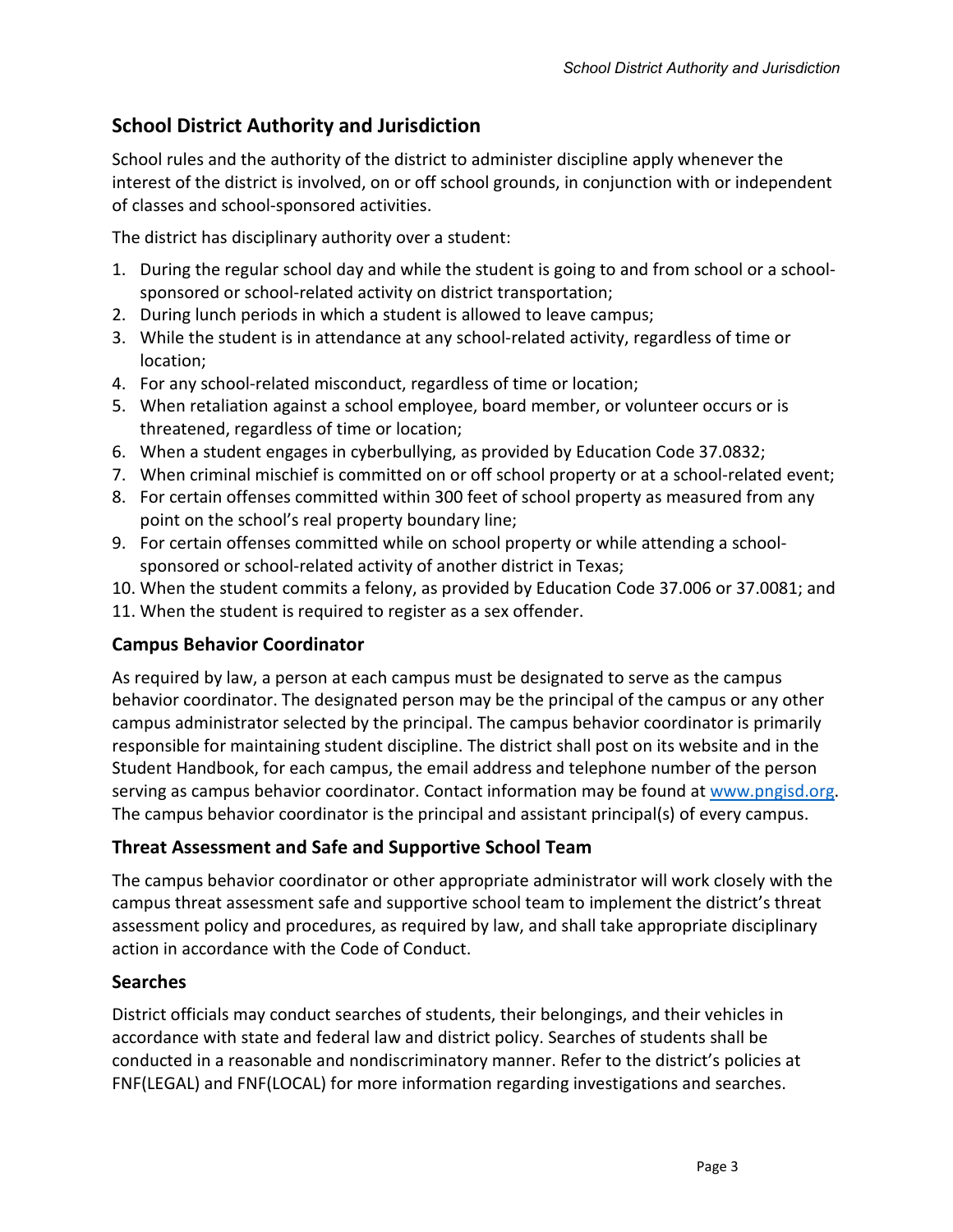The district has the right to search a vehicle driven to school by a student and parked on school property whenever there is reasonable suspicion to believe it contains articles or materials prohibited by the district.

Desks, lockers, district-provided technology, and similar items are the property of the district and are provided for student use as a matter of convenience. District property is subject to search or inspection at any time without notice.

## <span id="page-7-0"></span>**Reporting Crimes**

The principal or assistant principal and other school administrators as appropriate shall report crimes as required by law and shall call local law enforcement when an administrator suspects that a crime has been committed on campus.

## <span id="page-7-1"></span>**Security Personnel**

To ensure sufficient security and protection of students, staff, and property, the board employs police officers, school resource officers (SROs), and/or security personnel. In accordance with law, the board has coordinated with the campus behavior coordinator and other district employees to ensure appropriate law enforcement duties are assigned to security staff. The law enforcement duties of district peace officers are listed in policy CKE(LOCAL)

## <span id="page-7-2"></span>**"Parent" Defined**

Throughout the Code of Conduct and related discipline policies, the term "parent" includes a parent, legal guardian, or other person having lawful control of the child.

## <span id="page-7-3"></span>**Participating in Graduation Activities**

The district has the right to limit a student's participation in graduation activities for violating the district's Code.

Participation might include a speaking role, as established by district policy and procedures.

Students eligible to give the opening and closing remarks at graduation shall be notified by the campus principal. Notwithstanding any other eligibility requirements, in order to be considered as an eligible student to give the opening or closing remarks, a student shall not have engaged in any misconduct in violation of the district's Code resulting in an out-of-school suspension, removal to a DAEP, or expulsion during the semester immediately preceding graduation.

## <span id="page-7-4"></span>**Unauthorized Persons**

In accordance with Education Code 37.105, a school administrator, school resource officer (SRO), or district police officer shall have the authority to refuse entry or eject a person from district property if the person refuses to leave peaceably on request and:

- 1. The person poses a substantial risk of harm to any person; or
- 2. The person behaves in a manner that is inappropriate for a school setting, and the person persists in the behavior after being given a verbal warning that the behavior is inappropriate and may result in refusal of entry or ejection.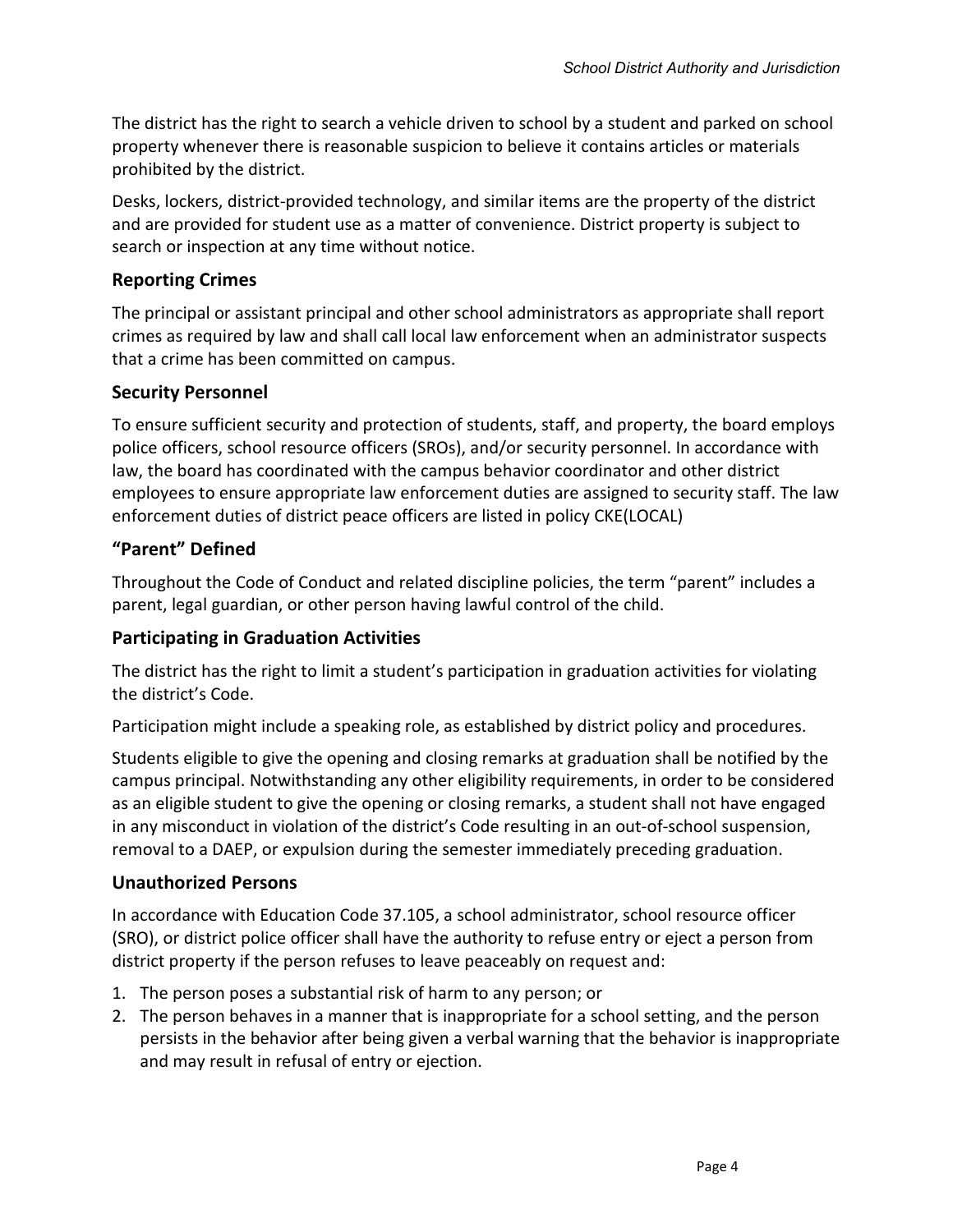Appeals regarding refusal of entry or ejection from district property may be filed in accordance with policies FNG(LOCAL) or GF(LOCAL), as appropriate. However, the timelines for the district's grievance procedures shall be adjusted as necessary to permit the person to address the board in person within 90 days, unless the complaint is resolved before a board hearing.

See **DAEP—Restrictions During Placement** on page [23,](#page-26-1) for information regarding a student assigned to DAEP at the time of graduation.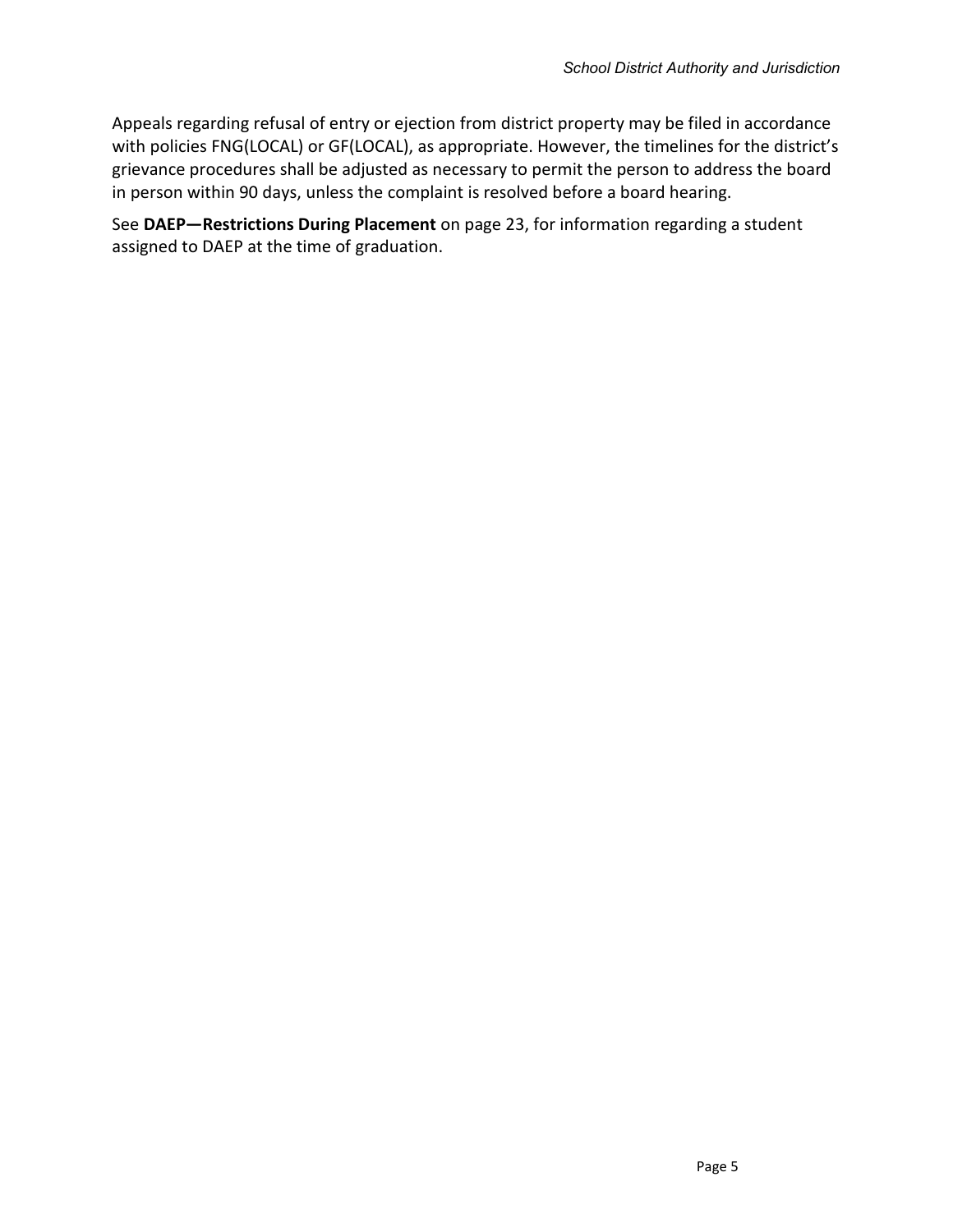## <span id="page-9-0"></span>**Standards for Student Conduct**

Each student is expected to:

- Demonstrate courtesy, even when others do not.
- Behave in a responsible manner, always exercising self-discipline.
- Attend all classes, regularly and on time.
- Prepare for each class; take appropriate materials and assignments to class.
- Meet district and campus standards of grooming and dress.
- Obey all campus and classroom rules.
- Respect the rights and privileges of students, teachers, and other district staff and volunteers.
- Respect the property of others, including district property and facilities.
- Cooperate with and assist the school staff in maintaining safety, order, and discipline.

Adhere to the requirements of the Student Code of Conduct. Chapter 37 requires the Code to include standards that schools expect from students. Modify the list to emphasize conduct the district would like to encourage.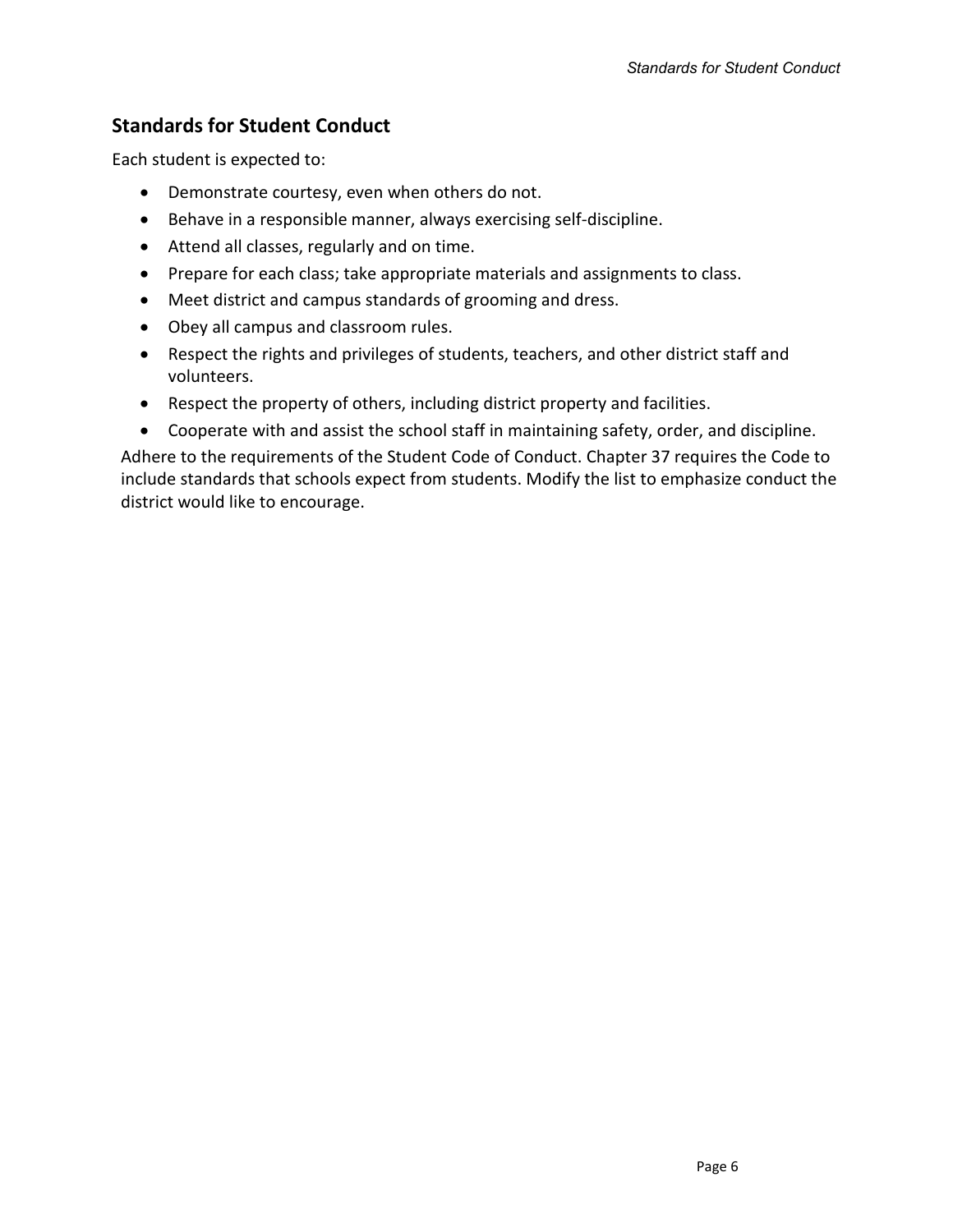## <span id="page-10-0"></span>**General Conduct Violations**

The categories of conduct below are prohibited at school, in vehicles owned or operated by the district, and at all school-related activities, but the list does not include the most severe offenses. In the subsequent sections on **Out-of-School Suspension** on page [17,](#page-20-0) **DAEP Placement** on page [19,](#page-22-0) **Placement and/or Expulsion for Certain Offenses** on page [26](#page-29-0)**,** and **Expulsion** on page [29,](#page-32-0) certain offenses that require or permit specific consequences are listed. Any offense, however, may be severe enough to result in **Removal from the Regular Educational Setting** as detailed in that section on page [15.](#page-18-0)

## <span id="page-10-1"></span>**Disregard for Authority**

Students shall not:

- Fail to comply with directives given by school personnel (insubordination).
- Leave school grounds or school-sponsored events without permission.
- Disobey rules for conduct in district vehicles.
- Refuse to accept discipline management techniques assigned by a teacher or principal.

## <span id="page-10-2"></span>**Mistreatment of Others**

Students shall not:

- Use profanity or vulgar language or make obscene gestures.
- Fight or scuffle. (For assault, see **DAEP—Placement and/or Expulsion for Certain Offenses** on page [26.](#page-29-0))
- Threaten a district student, employee, or volunteer, including off school property, if the conduct causes a substantial disruption to the educational environment.
- Engage in bullying, cyberbullying, harassment, or making hit lists. (See **glossary** for all four terms.)
- Release or threaten to release intimate visual material of a minor or a student who is 18 years of age or older without the student's consent.
- Engage in conduct that constitutes sexual or gender-based harassment or sexual abuse, whether by word, gesture, or any other conduct, directed toward another person, including a district student, employee, board member, or volunteer.
- Engage in conduct that constitutes dating violence. (See **glossary**.)
- Engage in inappropriate or indecent exposure of private body parts.
- Participate in hazing. (See **glossary**.)
- Cause an individual to act through the use of or threat of force (coercion).
- Commit extortion or blackmail (obtaining money or an object of value from an unwilling person).
- Engage in inappropriate verbal, physical, or sexual conduct directed toward another person, including a district student, employee, or volunteer.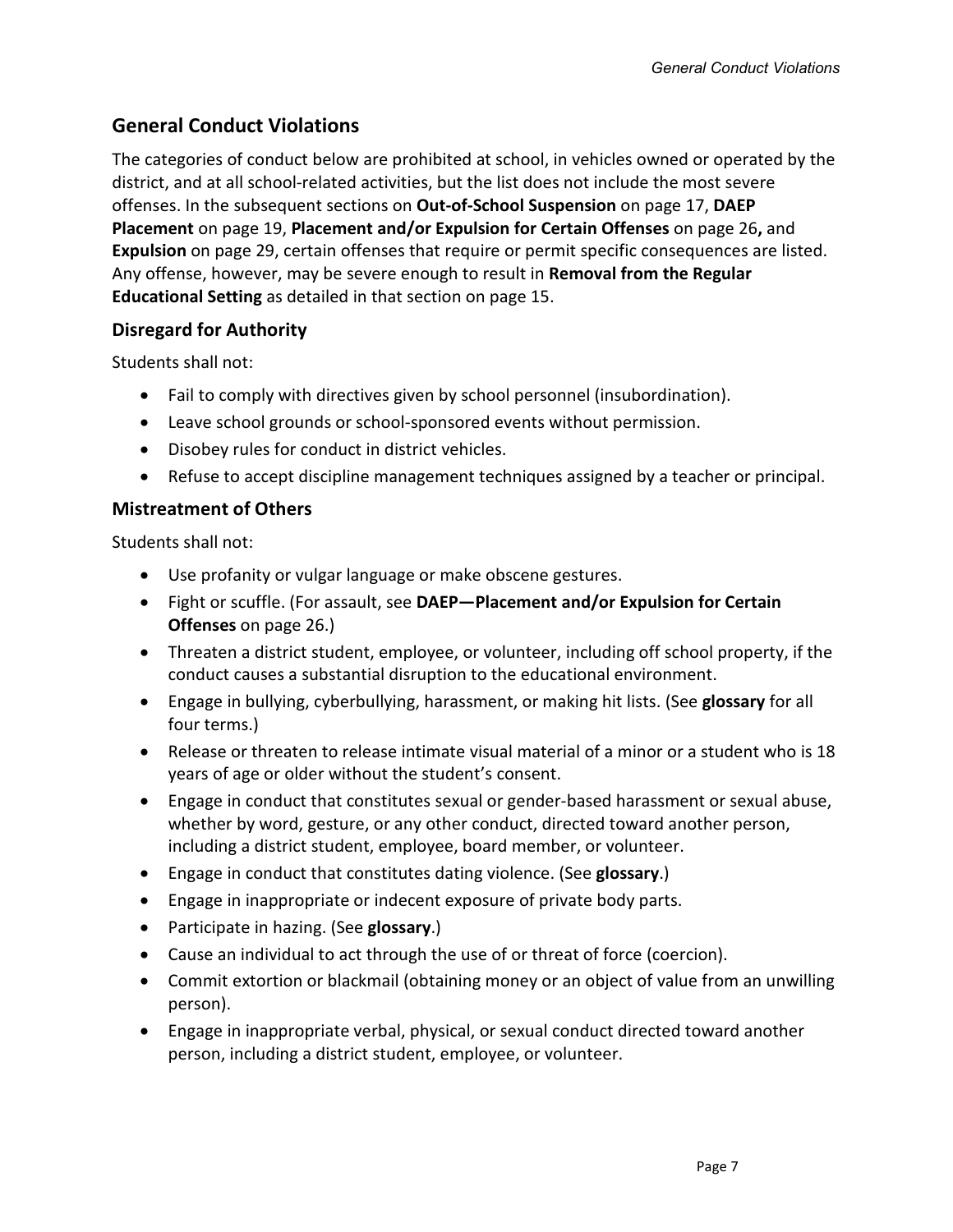• Record the voice or image of another without the prior consent of the individual being recorded or in any way that disrupts the educational environment or invades the privacy of others.

## <span id="page-11-0"></span>**Property Offenses**

Students shall not:

- Damage or vandalize property owned by others. (For felony criminal mischief, see **DAEP—Placement and/or Expulsion for Certain Offenses** on pag[e 26.](#page-29-0))
- Deface or damage school property—including textbooks, technology and electronic resources, lockers, furniture, and other equipment—with graffiti or by other means.
- Steal from students, staff, or the school.
- Commit or assist in a robbery or theft, even if it does not constitute a felony according to the Penal Code. (For felony robbery, aggravated robbery, and theft, see **DAEP— Placement and/or Expulsion for Certain Offenses** on pag[e 26.](#page-29-0))

## <span id="page-11-1"></span>**Possession of Prohibited Items**

Students shall not possess or use:

- Fireworks of any kind, smoke or stink bombs, or any other pyrotechnic device;
- A razor, box cutter, chain, or any other object used in a way that threatens or inflicts bodily injury to another person;
- A "look-alike" weapon that is intended to be used as a weapon or could reasonably be perceived as a weapon;
- An air gun or BB gun;
- Ammunition;
- A hand instrument designed to cut or stab another by being thrown;
- Knuckles;
- \*A location-restricted knife;
- \*A club;
- \*A firearm;
- A stun gun;
- A pocketknife or any other small knife;
- Mace or pepper spray;
- Pornographic material;
- Tobacco products; cigarettes; e-cigarettes; and any component, part, or accessory for an e-cigarette device;
- Matches or a lighter;
- A laser pointer for other than an approved use; or
- Any articles not generally considered to be weapons, including school supplies, when the principal or designee determines that a danger exists.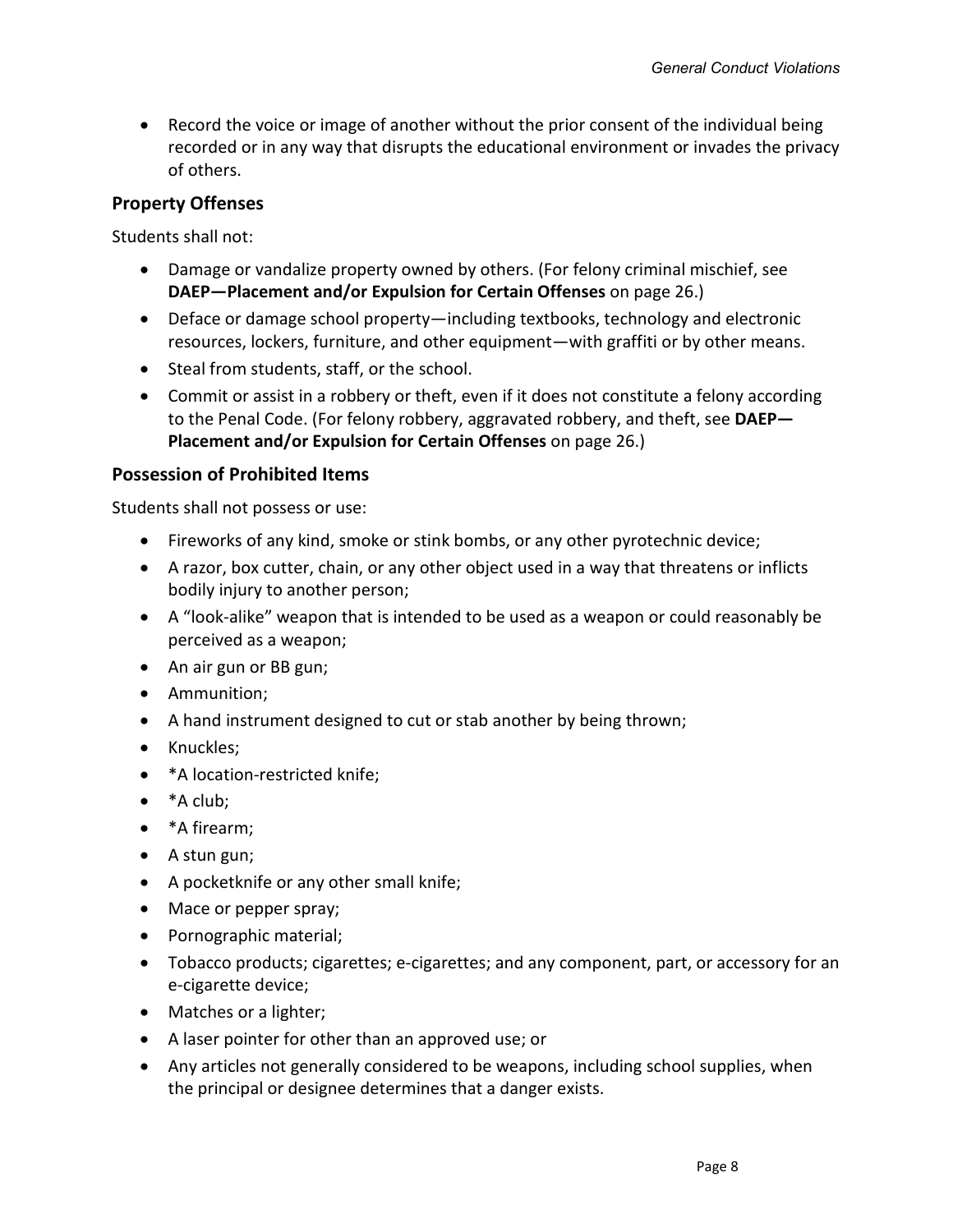\*For weapons and firearms, see **DAEP—Placement and/or Expulsion for Certain Offenses** on page [26.](#page-29-0) In many circumstances, possession of these items is punishable by mandatory expulsion under federal or state law.

#### <span id="page-12-0"></span>**Possession of Telecommunications or Other Electronic Devices**

Students shall not:

• Use a telecommunications device, including a cellular telephone, or other electronic device in violation of district and campus rules.

## <span id="page-12-1"></span>**Illegal, Prescription, and Over-the-Counter Drugs**

Students shall not:

- Possess, use, give, or sell alcohol or an illegal drug. (Also see **DAEP Placement** on page [19a](#page-22-0)nd **Expulsion** on page [29](#page-32-0) for mandatory and permissive consequences under state law.)
- Possess or sell seeds or pieces of marijuana in less than a usable amount.
- Possess, use, give, or sell paraphernalia related to any prohibited substance. (See **glossary** for "paraphernalia.")
- Possess, use, abuse, or sell look-alike drugs or attempt to pass items off as drugs or contraband.
- Abuse the student's own prescription drug, give a prescription drug to another student, or possess or be under the influence of another person's prescription drug on school property or at a school-related event. (See **glossary** for "abuse.")
- Abuse over-the-counter drugs. (See **glossary** for "abuse.")
- Be under the influence of prescription or over-the-counter drugs that cause impairment of the physical or mental faculties. (See **glossary** for "under the influence.")
- Have or take prescription drugs or over-the-counter drugs at school other than as provided by district policy.

#### <span id="page-12-2"></span>**Misuse of Technology Resources and the Internet**

Students shall not:

- Violate policies, rules, or agreements signed by the student or the student's parent regarding the use of technology resources.
- Attempt to access or circumvent passwords or other security-related information of the district, students, or employees or upload or create computer viruses, including off school property if the conduct causes a substantial disruption to the educational environment.
- Attempt to alter, destroy, or disable district technology resources including, but not limited to, computers and related equipment, district data, the data of others, or other networks connected to the district's system, including off school property if the conduct causes a substantial disruption to the educational environment.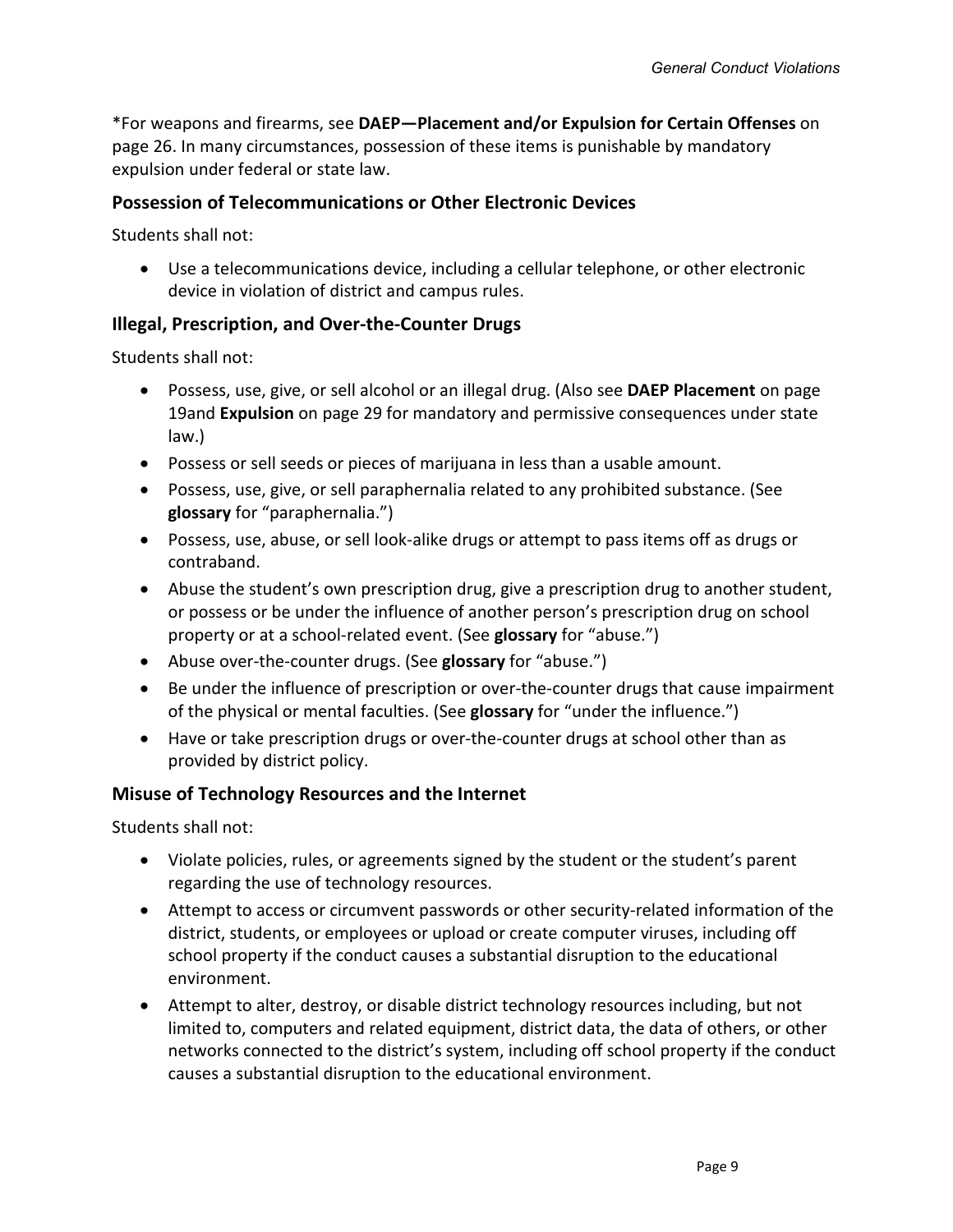- Use the internet or other electronic communications to threaten or harass district students, employees, board members, or volunteers, including off school property if the conduct causes a substantial disruption to the educational environment or infringes on the rights of another student at school.
- Send, post, deliver, or possess electronic messages that are abusive, obscene, sexually oriented, threatening, harassing, damaging to another's reputation, or illegal, including cyberbullying and "sexting," either on or off school property, if the conduct causes a substantial disruption to the educational environment or infringes on the rights of another student at school.
- Use the internet or other electronic communication to engage in or encourage illegal behavior or threaten school safety, including off school property if the conduct causes a substantial disruption to the educational environment or infringes on the rights of another student at school.

## <span id="page-13-0"></span>**Safety Transgressions**

Students shall not:

- Possess published or electronic material that is designed to promote or encourage illegal behavior or that could threaten school safety.
- Engage in verbal (oral or written) exchanges that threaten the safety of another student, a school employee, or school property.
- Make false accusations or perpetrate hoaxes regarding school safety.
- Engage in any conduct that school officials might reasonably believe will substantially disrupt the school program or incite violence.
- Throw objects that can cause bodily injury or property damage.
- Discharge a fire extinguisher without valid cause.

## <span id="page-13-1"></span>**Miscellaneous Offenses**

Students shall not:

- Violate dress and grooming standards as communicated in the Student Handbook.
- Cheat or copy the work of another.
- Gamble.
- Falsify records, passes, or other school-related documents.
- Engage in actions or demonstrations that substantially disrupt or materially interfere with school activities.
- Repeatedly violate other communicated campus or classroom standards of conduct.

The district may impose campus or classroom rules in addition to those found in the Code. These rules may be posted in classrooms or given to the student and may or may not constitute violations of the Code.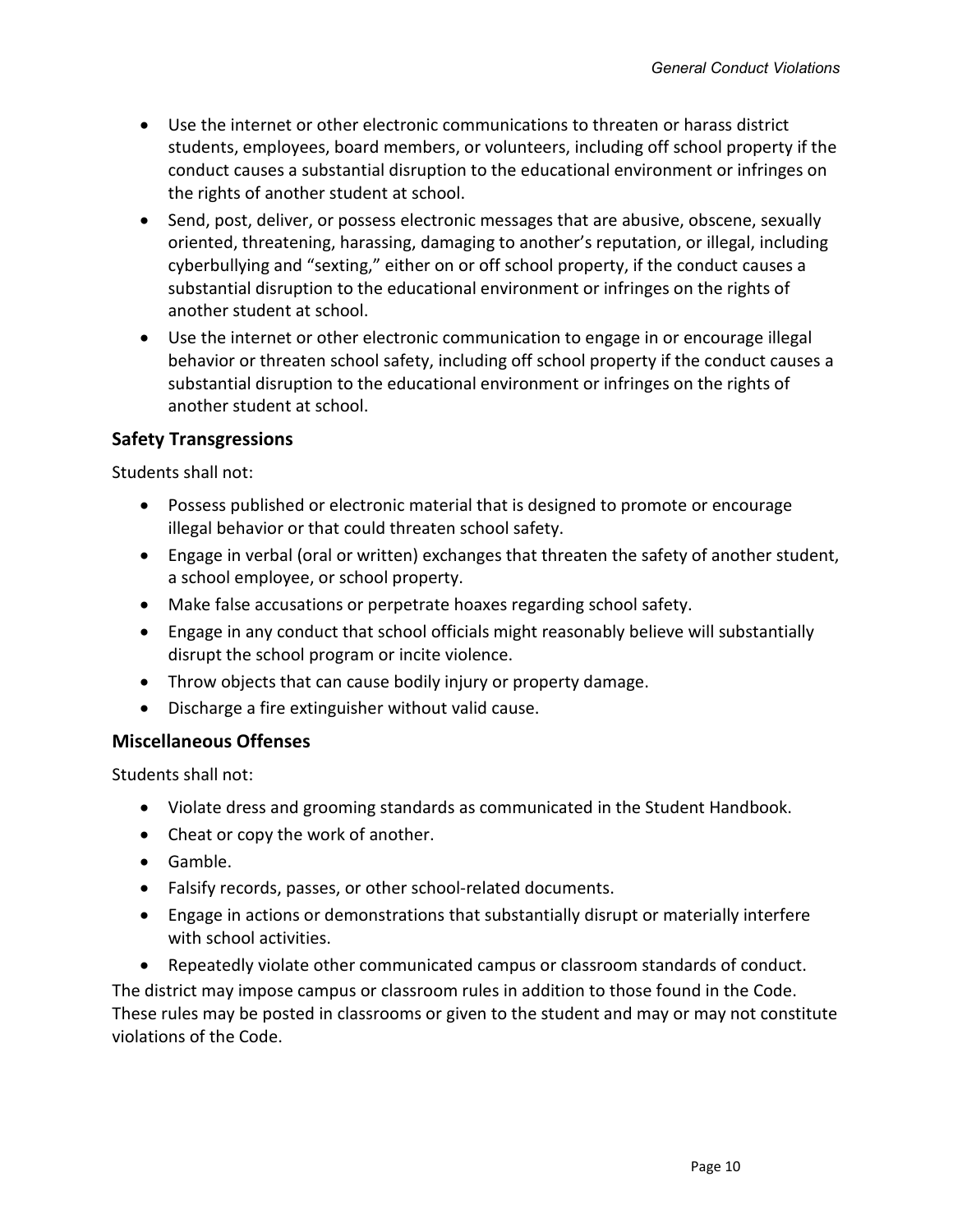## <span id="page-14-0"></span>**Discipline Management Techniques**

Discipline shall be designed to improve conduct and to encourage students to adhere to their responsibilities as members of the school community. Disciplinary action shall draw on the professional judgment of teachers and administrators and on a range of discipline management techniques, including restorative practices. Discipline shall be based on the seriousness of the offense, the student's age and grade level, the frequency of misbehavior, the student's attitude, the effect of the misconduct on the school environment, and statutory requirements.

## <span id="page-14-1"></span>**Students with Disabilities**

The discipline of students with disabilities is subject to applicable state and federal law in addition to the Student Code of Conduct. To the extent any conflict exists, the district shall comply with federal law . For more information regarding discipline of students with disabilities, see policy FOF(LEGAL).

In accordance with the Education Code, a student who receives special education services may not be disciplined for conduct meeting the definition of bullying, cyberbullying, harassment, or making hit lists (see **glossary**) until an ARD committee meeting has been held to review the conduct.

In deciding whether to order suspension, DAEP placement, or expulsion, regardless of whether the action is mandatory or discretionary, the district shall take into consideration a disability that substantially impairs the student's capacity to appreciate the wrongfulness of the student's conduct.

## <span id="page-14-2"></span>**Techniques**

The following discipline management techniques may be used alone, in combination, or as part of progressive interventions for behavior prohibited by the Student Code of Conduct or by campus or classroom rules:

- Verbal correction, oral or written.
- Cooling-off time or a brief "time-out" period, in accordance with law.
- Seating changes within the classroom or vehicles owned or operated by the district.
- Temporary confiscation of items that disrupt the educational process.
- Rewards or demerits.
- Behavioral contracts.
- Counseling by teachers, school counselors, or administrative personnel.
- Parent-teacher conferences.
- Behavior coaching.
- Anger management classes.
- Mediation (victim-offender).
- Classroom circles.
- Family group conferencing.
- Grade reductions for cheating, plagiarism, and as otherwise permitted by policy.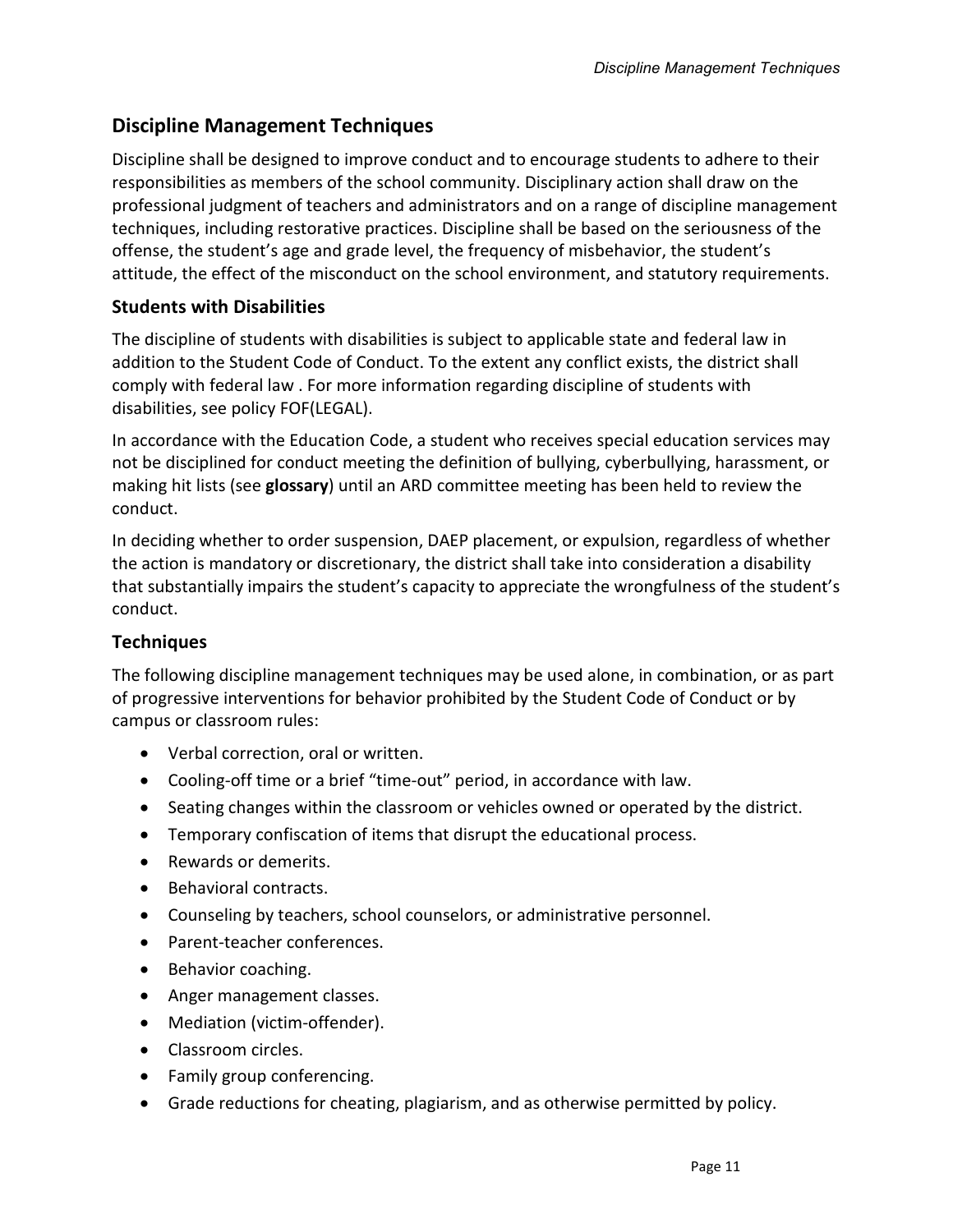- Detention, including outside regular school hours.
- Sending the student to the office or other assigned area, or to in-school suspension.
- Assignment of school duties, such as cleaning or picking up litter.
- Withdrawal of privileges, such as participation in extracurricular activities, eligibility for seeking and holding honorary offices, or membership in school-sponsored clubs and organizations.
- Penalties identified in individual student organizations' extracurricular standards of behavior.
- Restriction or revocation of district transportation privileges.
- School-assessed and school-administered probation.
- Corporal punishment, unless the student's parent or guardian has provided a signed statement prohibiting its use.
- Out-of-school suspension, as specified in **Out-of-School Suspension** on page [17.](#page-20-0)
- Placement in a DAEP, as specified in **DAEP** on page [19.](#page-22-0)
- Placement and/or expulsion in an alternative educational setting, as specified in **Placement and/or Expulsion for Certain Offenses** on pag[e 26.](#page-29-0)
- Expulsion, as specified in **Expulsion** on page [29.](#page-32-0)
- Referral to an outside agency or legal authority for criminal prosecution in addition to disciplinary measures imposed by the district.
- Other strategies and consequences as determined by school officials.

## <span id="page-15-0"></span>**Prohibited Aversive Techniques**

Aversive techniques are prohibited for use with students and are defined as techniques or interventions intended to reduce the reoccurrence of a behavior by intentionally inflicting significant physical or emotional discomfort or pain. Aversive techniques include:

- Using techniques designed or likely to cause physical pain, other than corporal punishment as permitted by district policy. [See policy FO(LOCAL).]
- Using techniques designed or likely to cause physical pain by electric shock or any procedure involving pressure points or joint locks.
- Directed release of noxious, toxic, or unpleasant spray, mist, or substance near a student's face.
- Denying adequate sleep, air, food, water, shelter, bedding, physical comfort, supervision, or access to a restroom facility.
- Ridiculing or demeaning a student in a manner that adversely affects or endangers the learning or mental health of the student or constitutes verbal abuse.
- Employing a device, material, or object that immobilizes all four of a student's extremities, including prone or supine floor restraint.
- Impairing the student's breathing, including applying pressure to the student's torso or neck or placing something in, on, or over the student's mouth or nose or covering the student's face.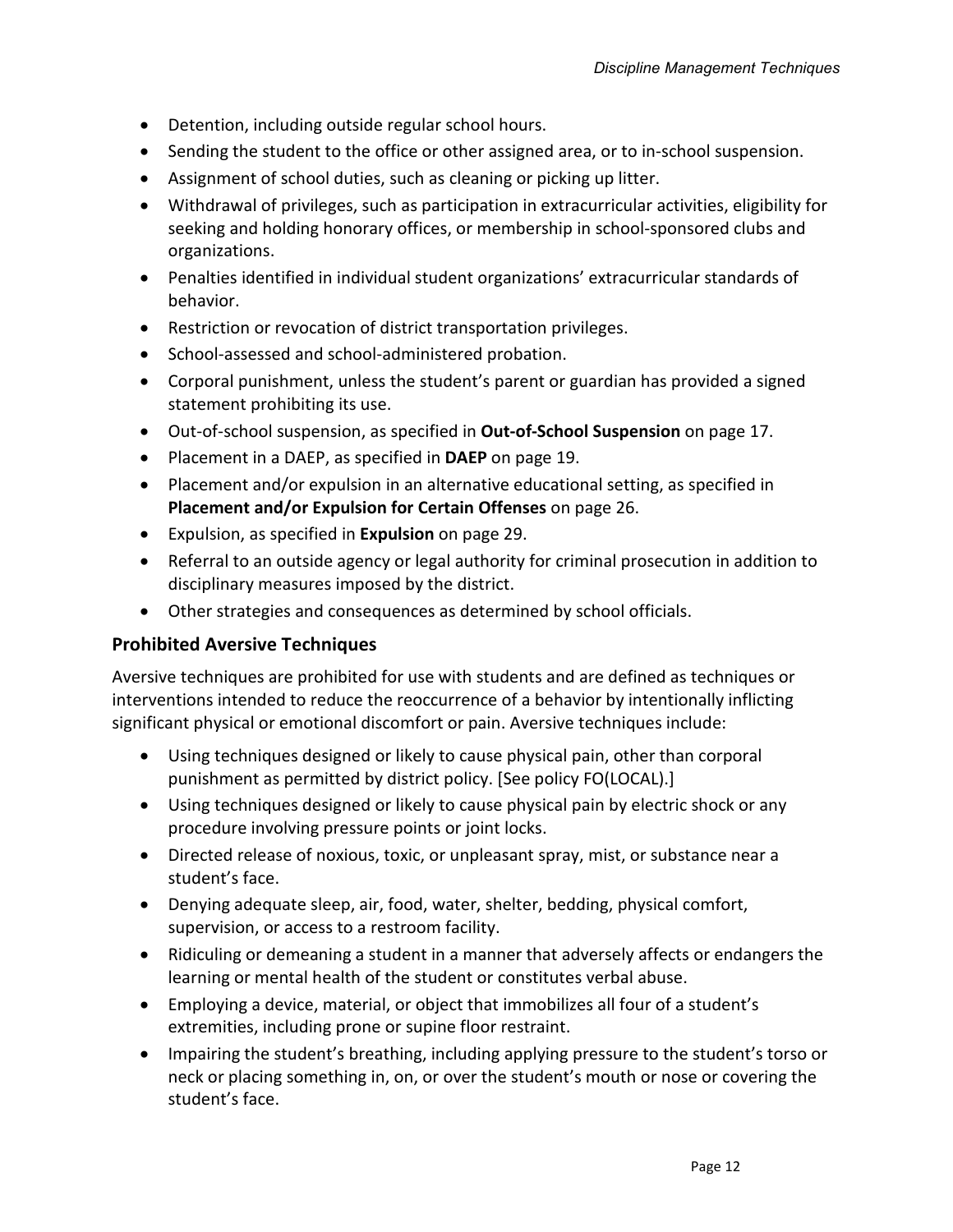- Restricting the student's circulation.
- Securing the student to a stationary object while the student is standing or sitting.
- Inhibiting, reducing, or hindering the student's ability to communicate.
- Using chemical restraints.
- Using time-out in a manner that prevents the student from being able to be involved in and progress appropriately in the required curriculum or any applicable individualized education program (IEP) goals, including isolating the student by the use of physical barriers.
- Depriving the student of one or more of the student's senses, unless the technique does not cause the student discomfort or complies with the student's IEP or behavior intervention plan (BIP).

## <span id="page-16-0"></span>**Notification**

The campus behavior coordinator shall promptly notify a student's parent by phone or in person of any violation that may result in in-school or out-of-school suspension, placement in a DAEP, placement in a JJAEP, or expulsion. The campus behavior coordinator shall also notify a student's parent if the student is taken into custody by a law enforcement officer under the disciplinary provisions of the Education Code. A good faith effort shall be made on the day the action was taken to provide to the student for delivery to the student's parent written notification of the disciplinary action. If the parent has not been reached by telephone or in person by 5:00 p.m. of the first business day after the day the disciplinary action was taken, the campus behavior coordinator shall send written notification by U.S. Mail. If the campus behavior coordinator is not able to provide notice to the parent, the principal or designee shall provide the notice.

Before the principal or appropriate administrator assigns a student under age 18 to detention outside regular school hours, notice shall be given to the student's parent to inform him or her of the reason for the detention and permit arrangements for necessary transportation.

## <span id="page-16-1"></span>**Appeals**

Questions from parents regarding disciplinary measures should be addressed to the teacher, campus administration, or campus behavior coordinator, as appropriate. Appeals or complaints regarding the use of specific discipline management techniques should be addressed in accordance with policy FNG(LOCAL). A copy of the policy may be obtained from the principal's office, the campus behavior coordinator's office, or the central administration office or online at [www.pngisd.org.](http://www.pngisd.org/)

The district shall not delay a disciplinary consequence while a student or parent pursues a grievance.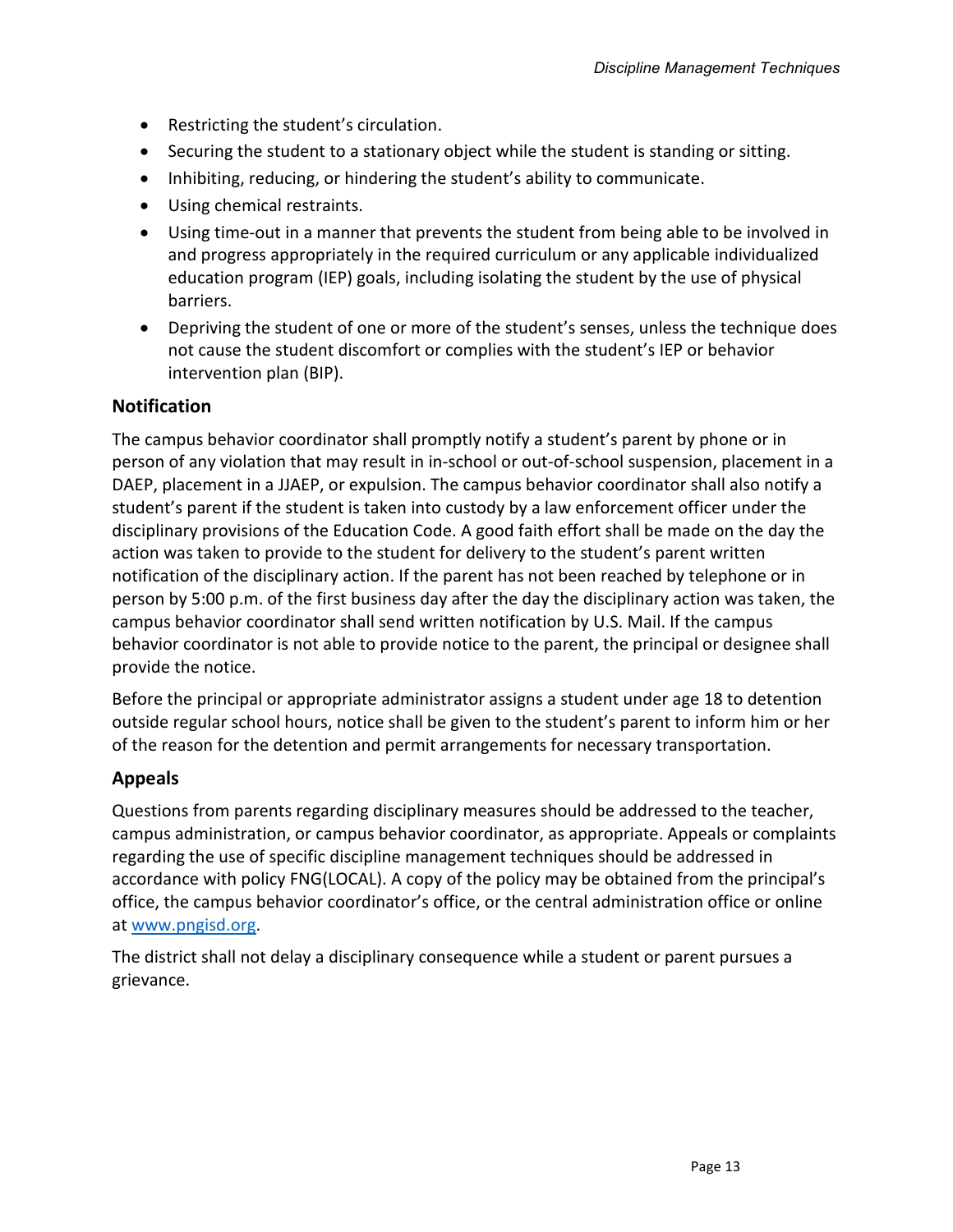## <span id="page-17-0"></span>**Removal from the School Bus**

A bus driver may refer a student to the principal's office or the campus behavior coordinator's office to maintain effective discipline on the bus. The principal or campus behavior coordinator must employ additional discipline management techniques, as appropriate, which can include restricting or revoking a student's bus riding privileges.

Since the district's primary responsibility in transporting students in district vehicles is to do so as safely as possible, the operator of the vehicle must focus on driving and not have his or her attention distracted by student misbehavior. Therefore, when appropriate disciplinary management techniques fail to improve student behavior or when specific misconduct warrants immediate removal, the principal or the campus behavior coordinator may restrict or revoke a student's transportation privileges, in accordance with law.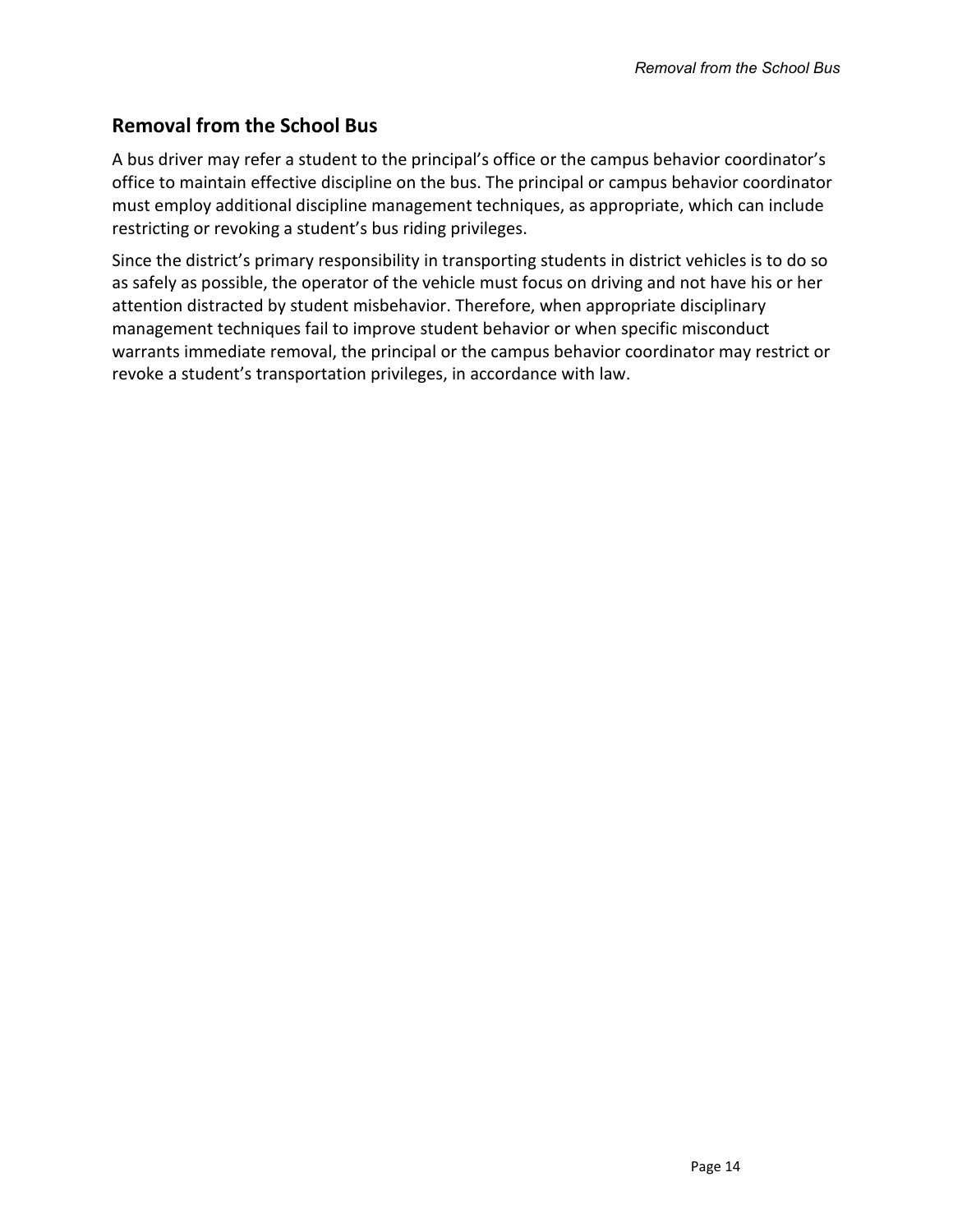## <span id="page-18-0"></span>**Removal from the Regular Educational Setting**

In addition to other discipline management techniques, misconduct may result in removal from the regular educational setting in the form of a routine referral or a formal removal.

## <span id="page-18-1"></span>**Routine Referral**

A routine referral occurs when a teacher sends a student to the campus behavior coordinator's office as a discipline management technique. The campus behavior coordinator shall employ alternative discipline management techniques, including progressive interventions. A teacher or administrator may remove a student from class for a behavior that violates this Code to maintain effective discipline in the classroom.

## <span id="page-18-2"></span>**Formal Removal**

A teacher may also initiate a formal removal from class if:

- 1. The student's behavior has been documented by the teacher as repeatedly interfering with the teacher's ability to teach his or her class or with the student's classmates' ability to learn; or
- 2. The behavior is so unruly, disruptive, or abusive that the teacher cannot teach, and the students in the classroom cannot learn.

Within three school days of the formal removal, the campus behavior coordinator or appropriate administrator shall schedule a conference with the student's parent, the student, the teacher who removed the student from class, and any other appropriate administrator.

At the conference, the campus behavior coordinator or appropriate administrator shall inform the student of the alleged misconduct and the proposed consequences. The student shall have an opportunity to respond to the allegations.

When a student is removed from the regular classroom by a teacher and a conference is pending, the campus behavior coordinator or other administrator may place the student in:

- Another appropriate classroom.
- In-school suspension.
- Out-of-school suspension.
- DAEP.

A teacher or administrator must remove a student from class if the student engages in behavior that under the Education Code requires or permits the student to be placed in a DAEP or expelled. When removing for those reasons, the procedures in the subsequent sections on DAEP or expulsion shall be followed.

## <span id="page-18-3"></span>**Returning a Student to the Classroom**

When a student has been formally removed from class by a teacher for conduct against the teacher containing the elements of assault, aggravated assault, sexual assault, aggravated sexual assault, murder, capital murder, or criminal attempt to commit murder or capital murder, the student may not be returned to the teacher's class without the teacher's consent.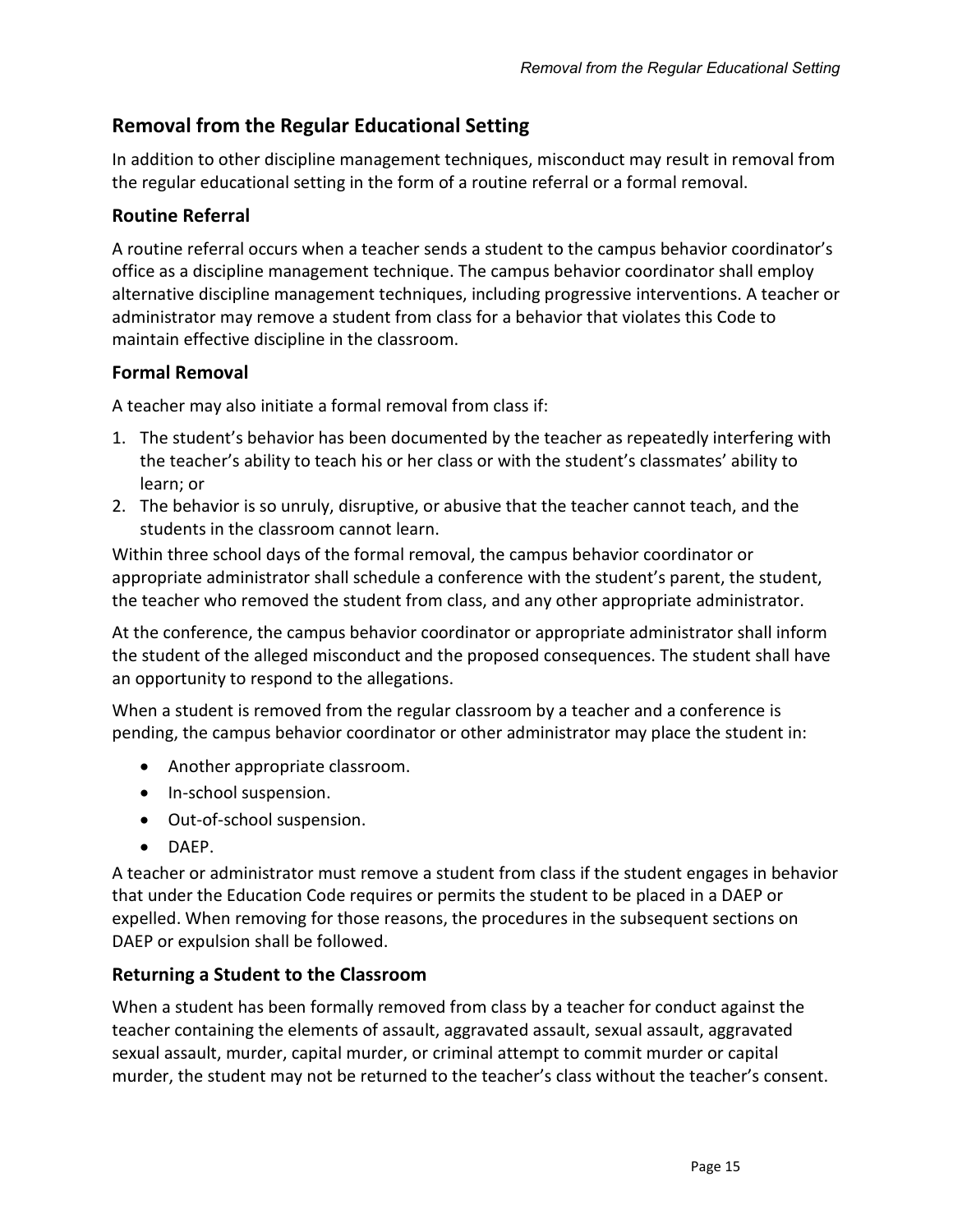When a student has been formally removed by a teacher for any other conduct, the student may be returned to the teacher's class without the teacher's consent if the placement review committee determines that the teacher's class is the best or only alternative available.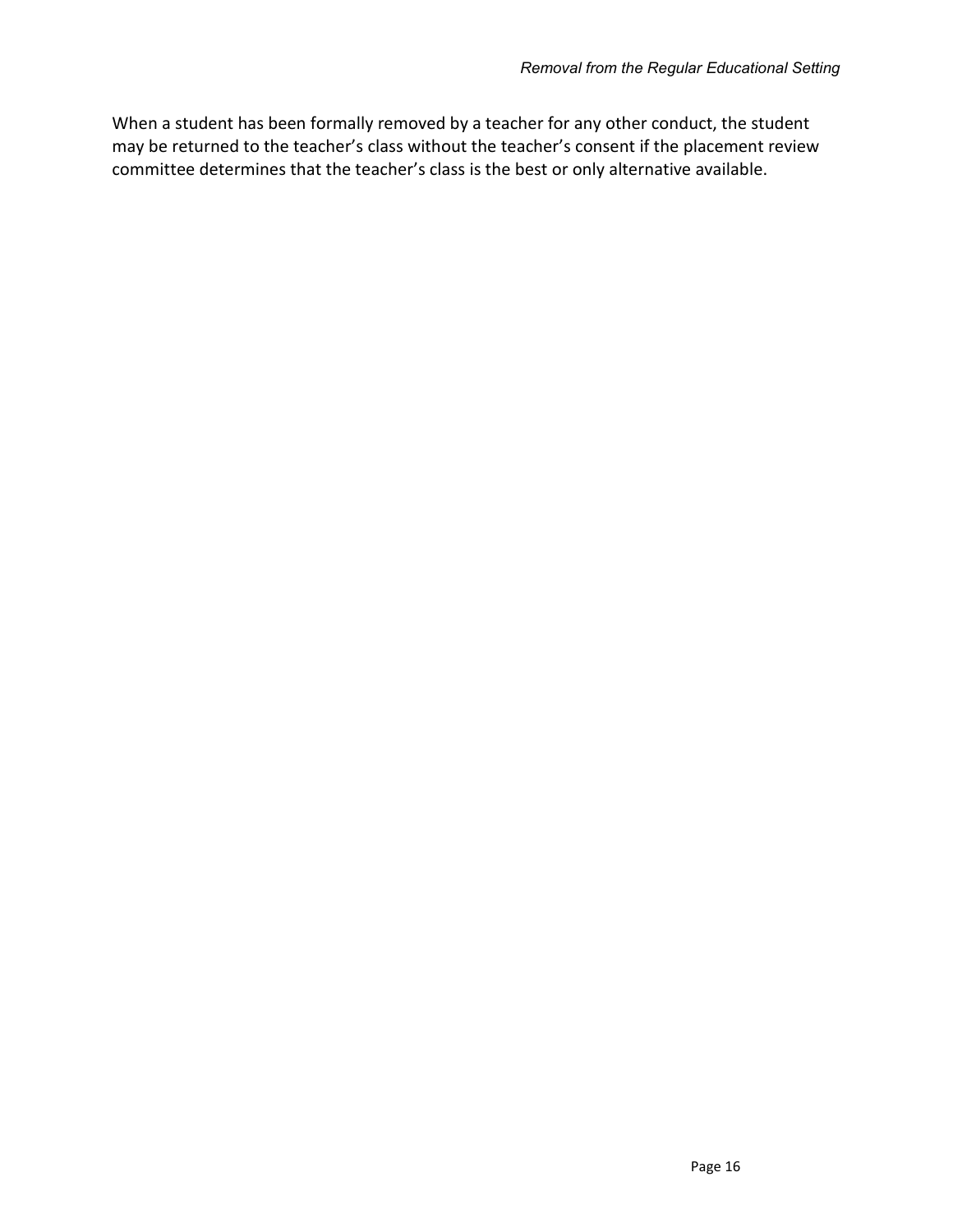## <span id="page-20-0"></span>**Out-of-School Suspension**

## <span id="page-20-1"></span>**Misconduct**

Students may be suspended for any behavior listed in the Code as a general conduct violation, DAEP offense, or expellable offense.

The district shall not use out-of-school suspension for students in grade 2 or below unless the conduct meets the requirements established in law.

A student below grade 3 or a student who is homeless shall not be placed in out-of-school suspension unless, while on school property or while attending a school-sponsored or schoolrelated activity on or off school property, the student engages in:

- Conduct that contains the elements of a weapons offense, as provided in Penal Code Section 46.02 or 46.05;
- Conduct that contains the elements of assault, sexual assault, aggravated assault, or aggravated sexual assault, as provided by the Penal Code; or
- Selling, giving, or delivering to another person or possessing, using, or being under the influence of any amount of marijuana, an alcoholic beverage, or a controlled substance or dangerous drug as defined by federal or state law.

The district shall use a positive behavior program as a disciplinary alternative for students below grade 3 who commit general conduct violations instead of suspension or placement in a DAEP. The program shall meet the requirements of law.

## <span id="page-20-2"></span>**Process**

State law allows a student to be suspended for no more than three school days per behavior violation, with no limit on the number of times a student may be suspended in a semester or school year.

Before being suspended a student shall have an informal conference with the campus behavior coordinator or appropriate administrator, who shall advise the student of the alleged misconduct. The student shall have the opportunity to respond to the allegation before the administrator makes a decision.

The campus behavior coordinator shall determine the number of days of a student's suspension, not to exceed three school days.

In deciding whether to order out-of-school suspension, the campus behavior coordinator shall take into consideration:

- 1. Self-defense (see glossary),
- 2. Intent or lack of intent at the time the student engaged in the conduct,
- 3. The student's disciplinary history,
- 4. A disability that substantially impairs the student's capacity to appreciate the wrongfulness of the student's conduct,
- 5. A student's status in the conservatorship of the Department of Family and Protective Services (foster care), or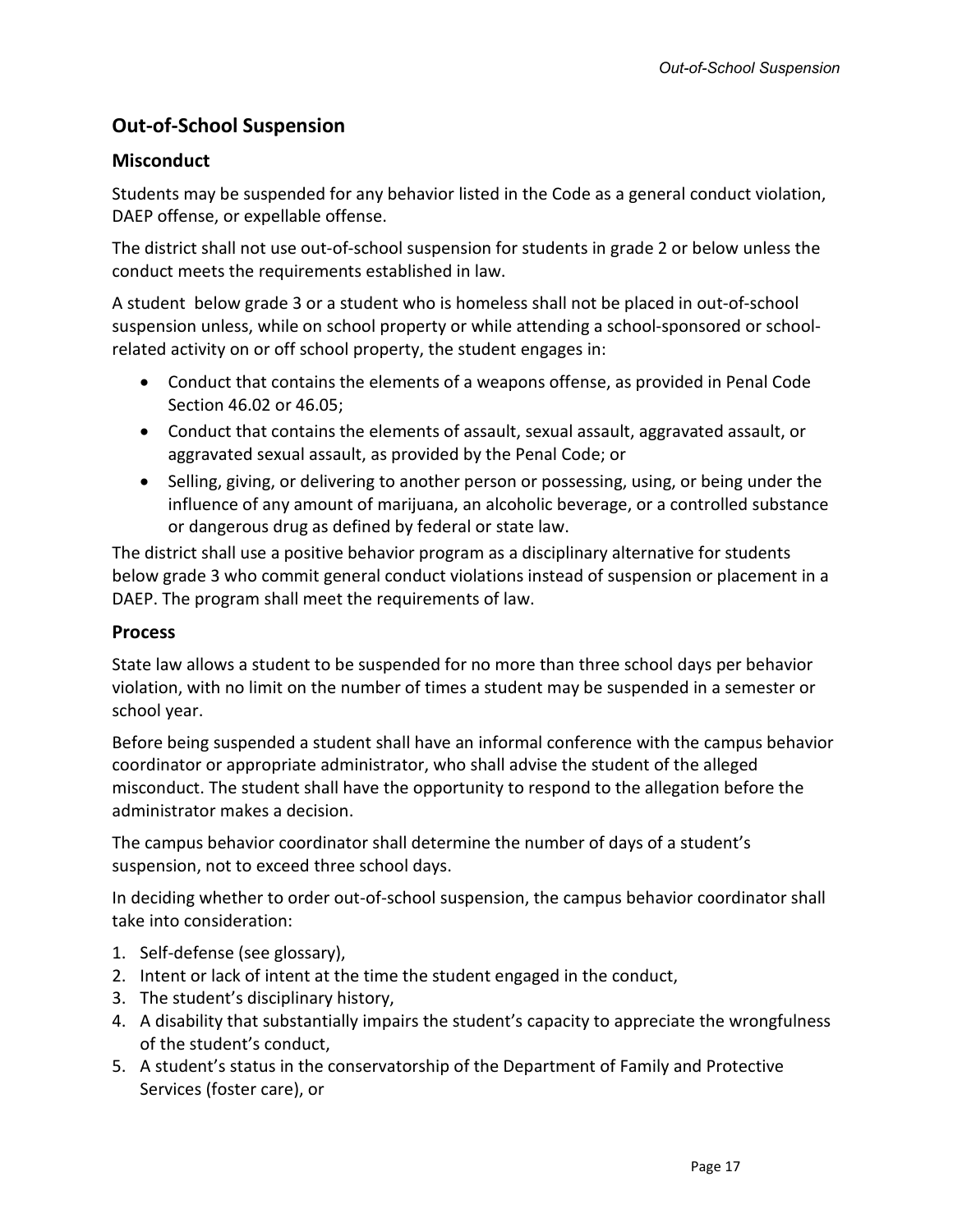## 6. A student's status as homeless.

The appropriate administrator shall determine any restrictions on participation in schoolsponsored or school-related extracurricular and cocurricular activities.

## <span id="page-21-0"></span>**Coursework During Suspension**

The district shall ensure a student receives access to coursework for foundation curriculum courses while the student is placed in in-school or out-of-school suspension, including at least one method of receiving this coursework that doesn't require the use of the internet.

A student removed from the regular classroom to in-school suspension or another setting, other than a DAEP, will have an opportunity to complete before the beginning of the next school year each course the student was enrolled in at the time of removal from the regular classroom. The district may provide the opportunity by any method available, including a correspondence course, another distance learning option, or summer school. The district will not charge the student for any method of completion provided by the district.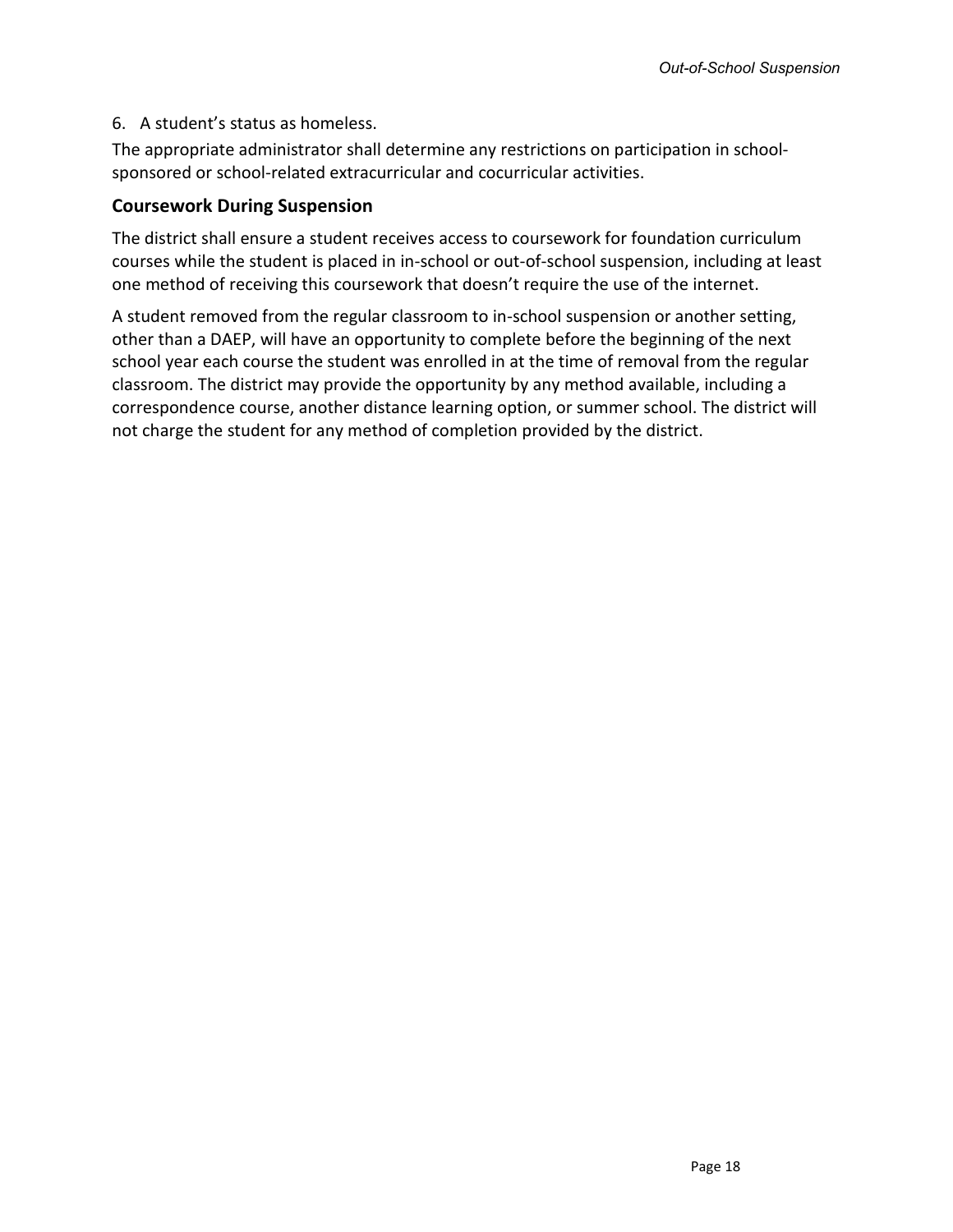## <span id="page-22-0"></span>**Disciplinary Alternative Education Program (DAEP) Placement**

The DAEP shall be provided in a setting other than the student's regular classroom. An elementary school student may not be placed in a DAEP with a student who is not an elementary school student.

For purposes of DAEP, elementary classification shall be kindergarten–grade 5 and secondary classification shall be grades 6–12.

Summer programs provided by the district shall serve students assigned to a DAEP in conjunction with other students.

A student who is expelled for an offense that otherwise would have resulted in a DAEP placement does not have to be placed in a DAEP in addition to the expulsion.

In deciding whether to place a student in a DAEP, regardless of whether the action is mandatory or discretionary, the campus behavior coordinator shall take into consideration:

- 1. Self-defense (see **glossary**),
- 2. Intent or lack of intent at the time the student engaged in the conduct,
- 3. The student's disciplinary history,
- 4. A disability that substantially impairs the student's capacity to appreciate the wrongfulness of the student's conduct,
- 5. A student's status in the conservatorship of the Department of Family and Protective Services (foster care), or
- 6. A student's status as homeless.

## <span id="page-22-1"></span>**Discretionary Placement: Misconduct That May Result in DAEP Placement**

A student may be placed in a DAEP for behaviors prohibited in the General Conduct Violations section of this Code.

## *Misconduct Identified in State Law*

In accordance with state law, a student **may** be placed in a DAEP for any one of the following offenses:

- Engaging in bullying that encourages a student to commit or attempt to commit suicide.
- Inciting violence against a student through group bullying.
- Releasing or threatening to release intimate visual material of a minor or of a student who is 18 years of age or older without the student's consent.
- Involvement in a public school fraternity, sorority, or secret society, including participating as a member or pledge, or soliciting another person to become a pledge or member of a public school fraternity, sorority, secret society, or gang. (See **glossary**.)
- Involvement in criminal street gang activity. (See **glossary**.)
- Any criminal mischief, including a felony.
- Assault (no bodily injury) with threat of imminent bodily injury.
- Assault by offensive or provocative physical contact.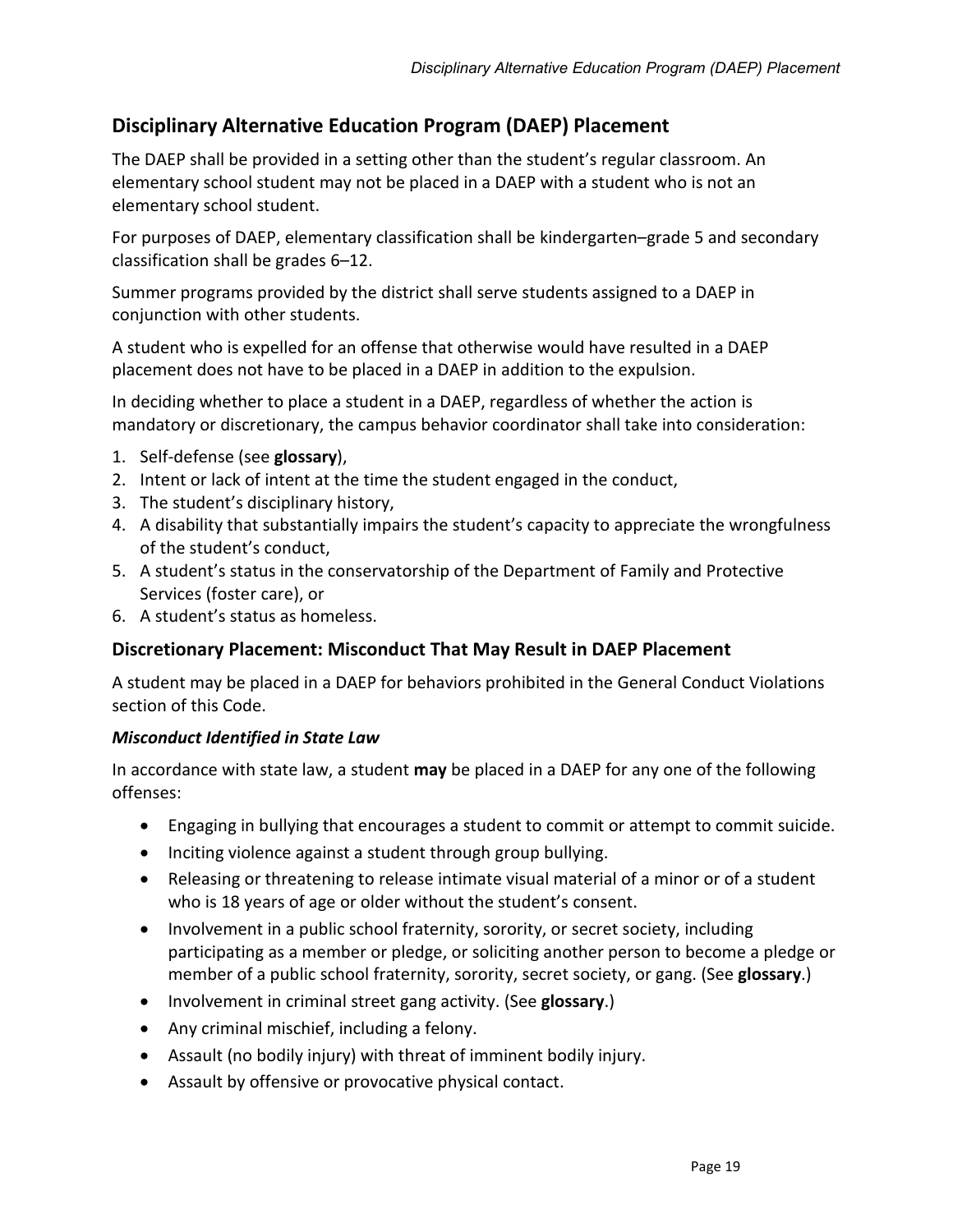In accordance with state law, a student **may** be placed in a DAEP if the superintendent or the superintendent's designee has reasonable belief (see **glossary**) that the student has engaged in conduct punishable as a felony, other than aggravated robbery or those listed as offenses in Title 5 (see **glossary**) of the Penal Code, that occurs off school property and not at a schoolsponsored or school-related event, if the student's presence in the regular classroom threatens the safety of other students or teachers or will be detrimental to the educational process.

The campus behavior coordinator **may**, but is not required to, place a student in a DAEP for offcampus conduct for which DAEP placement is required by state law if the administrator does not have knowledge of the conduct before the first anniversary of the date the conduct occurred.

## <span id="page-23-0"></span>**Mandatory Placement: Misconduct That Requires DAEP Placement**

A student **must** be placed in a DAEP if the student:

- Engages in conduct relating to a false alarm or report (including a bomb threat) or a terroristic threat involving a public school. (See **glossary**.)
- Commits the following offenses on school property or within 300 feet of school property as measured from any point on the school's real property boundary line, or while attending a school-sponsored or school-related activity on or off school property:
- **Engages in conduct punishable as a felony.**
- Commits an assault (see **glossary**) under Penal Code 22.01(a)(1).
- Sells, gives, or delivers to another person, or possesses, uses, or is under the influence of marijuana, a controlled substance, or a dangerous drug in an amount not constituting a felony offense. A student with a valid prescription for low-THC cannabis as authorized by Chapter 487 of the Health and Safety Code does not violate this provision. (Schoolrelated felony drug offenses are addressed in **Expulsion** on page [29.](#page-32-0)) (See **glossary** for "under the influence.")
- Sells, gives, or delivers to another person an alcoholic beverage; commits a serious act or offense while under the influence of alcohol; or possesses, uses, or is under the influence of alcohol, if the conduct is not punishable as a felony offense. (School-related felony alcohol offenses are addressed in **Expulsion** on pag[e 29.](#page-32-0))
- Behaves in a manner that contains the elements of an offense relating to abusable volatile chemicals.
- **Behaves in a manner that contains the elements of the offense of public lewdness or** indecent exposure. (See **glossary**.)
- **Engages in conduct that contains the elements of an offense of harassment against an** employee under Penal Code 42.07(a)(1), (2), (3), or (7).
- Engages in expellable conduct and is between six and nine years of age.
- Commits a federal firearms violation and is younger than six years of age.
- Engages in conduct that contains the elements of the offense of retaliation against any school employee or volunteer on or off school property. (Committing retaliation in combination with another expellable offense is addressed in **Expulsion** on page [29.](#page-32-0))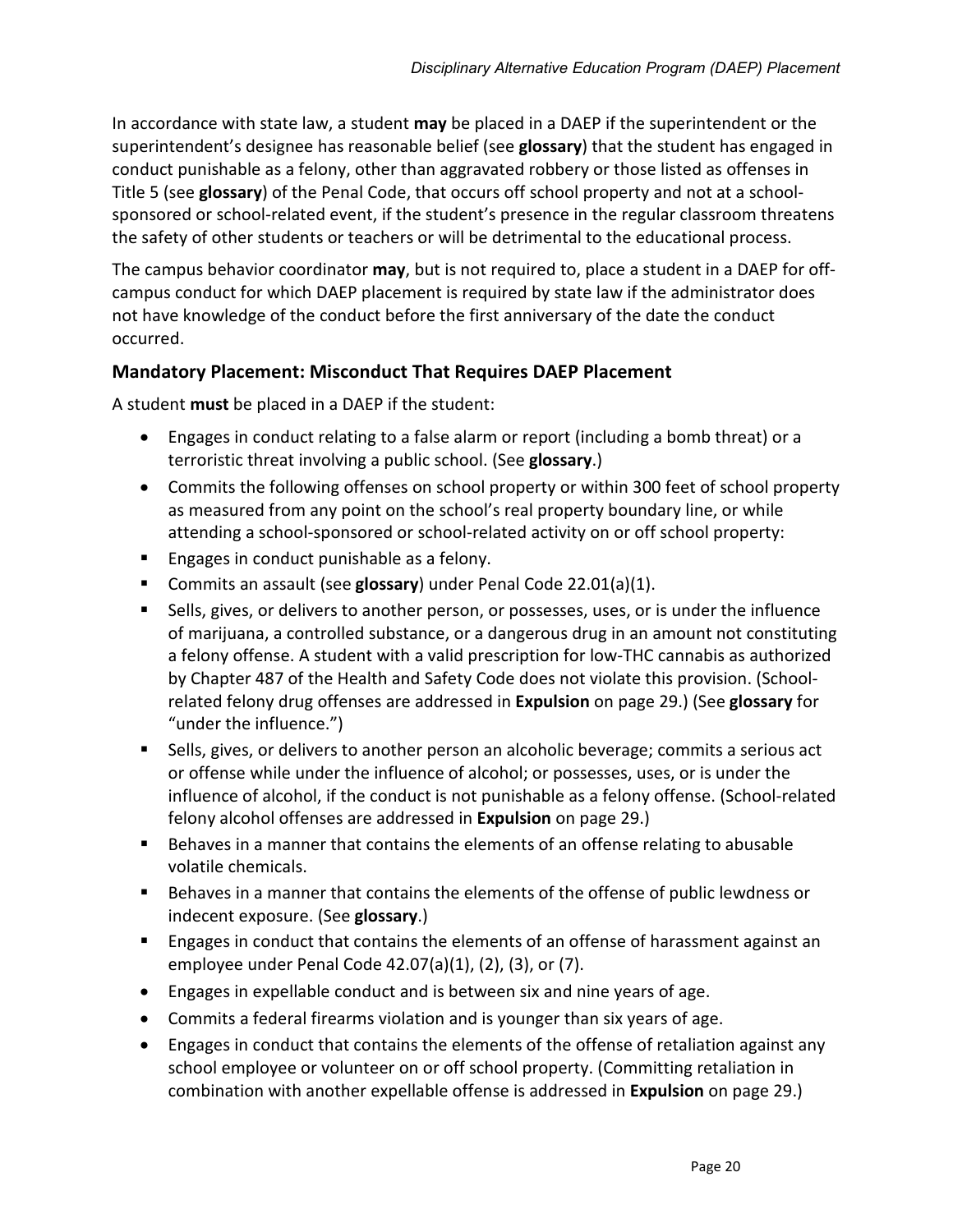- Engages in conduct punishable as aggravated robbery or a felony listed under Title 5 (see **glossary**) of the Penal Code when the conduct occurs off school property and not at a school-sponsored or school-related event and:
- 7. The student receives deferred prosecution (see glossary),
- 8. A court or jury finds that the student has engaged in delinquent conduct (see glossary), or
- 9. The superintendent or designee has a reasonable belief (see glossary) that the student engaged in the conduct.

## <span id="page-24-0"></span>**Sexual Assault and Campus Assignments**

If a student has been convicted of continuous sexual abuse of a young child or children or convicted of or placed on deferred adjudication for sexual assault or aggravated sexual assault against another student on the same campus, and if the victim's parent or another person with the authority to act on behalf of the victim requests that the board transfer the offending student to another campus, the offending student shall be transferred to another campus in the district. If there is no other campus in the district serving the grade level of the offending student, the offending student shall be transferred to a DAEP.

## <span id="page-24-1"></span>**Process**

Removals to a DAEP shall be made by the campus behavior coordinator.

## *Conference*

When a student is removed from class for a DAEP offense, the campus behavior coordinator or appropriate administrator shall schedule a conference within three school days with the student's parent, the student, and the teacher, in the case of a teacher removal.

At the conference, the campus behavior coordinator or appropriate administrator shall inform the student, orally or in writing, of the reasons for the removal and shall give the student an explanation of the basis for the removal and an opportunity to respond to the reasons for the removal.

Following valid attempts to require attendance, the district may hold the conference and make a placement decision regardless of whether the student or the student's parents attend the conference.

## *Consideration of Mitigating Factors*

In deciding whether to place a student in a DAEP, regardless of whether the action is mandatory or discretionary, the campus behavior coordinator shall take into consideration:

- 1. Self-defense (see **glossary**),
- 2. Intent or lack of intent at the time the student engaged in the conduct,
- 3. The student's disciplinary history,
- 4. A disability that substantially impairs the student's capacity to appreciate the wrongfulness of the student's conduct, or
- 5. A student's status in the conservatorship of the Department of Family and Protective Services (foster care), or
- 6. A student's status as homeless.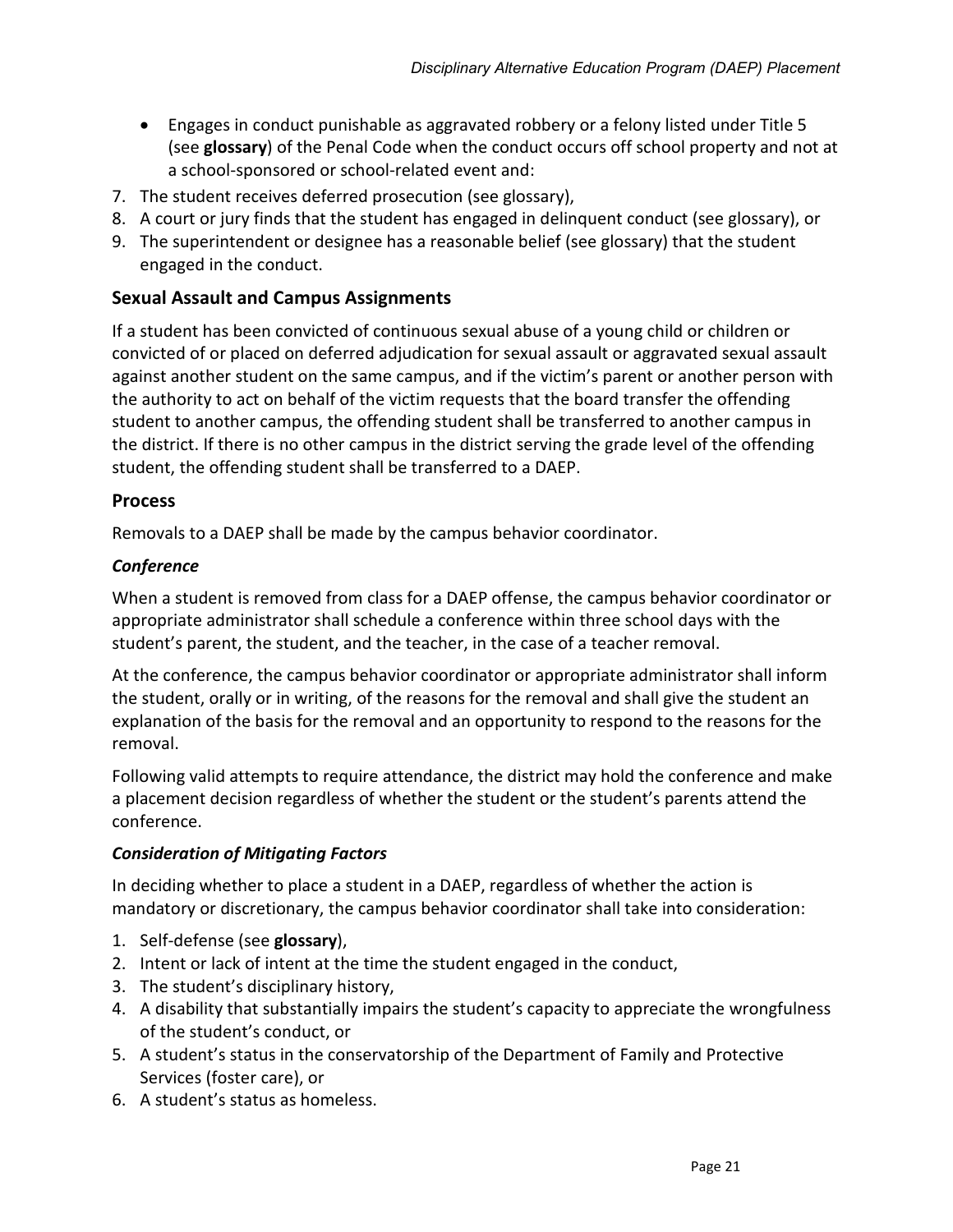## *Placement Order*

After the conference, if the student is placed in the DAEP, the campus behavior coordinator shall write a placement order. A copy of the DAEP placement order shall be sent to the student and the student's parent.

Not later than the second business day after the conference, the board's designee shall deliver to the juvenile court a copy of the placement order and all information required by Section 52.04 of the Family Code.

If the student is placed in the DAEP and the length of placement is inconsistent with the guidelines included in this Code, the placement order shall give notice of the inconsistency.

#### *Coursework Notice*

The parent or guardian of a student placed in DAEP shall be given written notice of the student's opportunity to complete a foundation curriculum course in which the student was enrolled at the time of removal and which is required for graduation, at no cost to the student. The notice shall include information regarding all methods available for completing the coursework.

## <span id="page-25-0"></span>**Length of Placement**

The campus behavior coordinator shall determine the duration of a student's placement in a DAEP.

The duration of a student's placement shall be determined case by case based on the seriousness of the offense, the student's age and grade level, the frequency of misconduct, the student's attitude, and statutory requirements.

The maximum period of DAEP placement shall be one calendar year, except as provided below.

Unless otherwise specified in the placement order, days absent from a DAEP shall not count toward fulfilling the total number of days required in a student's DAEP placement order.

The district shall administer the required pre- and post-assessments for students assigned to DAEP for a period of 90 days or longer in accordance with established district administrative procedures for administering other diagnostic or benchmark assessments.

#### *Exceeds One Year*

Placement in a DAEP may exceed one year when a review by the district determines that the student is a threat to the safety of other students or to district employees.

The statutory limitations on the length of a DAEP placement do not apply to a placement resulting from the board's decision to place a student who engaged in the sexual assault of another student so that the students are not assigned to the same campus.

#### *Exceeds School Year*

Students who commit offenses requiring placement in a DAEP at the end of one school year may be required to continue that placement at the start of the next school year to complete the assigned term of placement.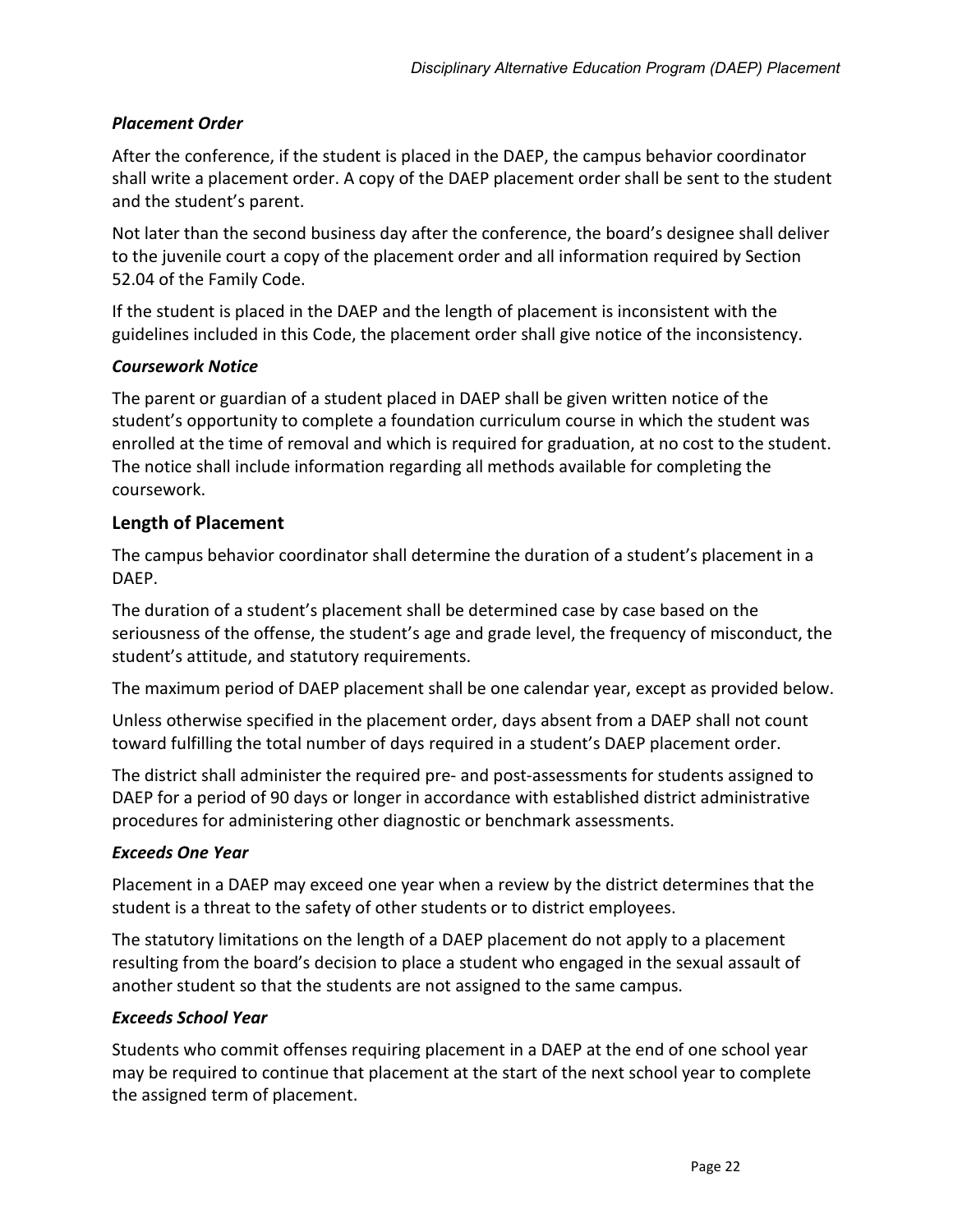For placement in a DAEP to extend beyond the end of the school year, the campus behavior coordinator or the board's designee must determine that:

- 1. The student's presence in the regular classroom or campus presents a danger of physical harm to the student or others, or
- 2. The student has engaged in serious or persistent misbehavior (see **glossary**) that violates the district's Code.

## *Exceeds 60 Days*

For placement in a DAEP to extend beyond 60 days or the end of the next grading period, whichever is sooner, a student's parent shall be given notice and the opportunity to participate in a proceeding before the board or the board's designee.

## <span id="page-26-0"></span>**Appeals**

Questions from parents regarding disciplinary measures should be addressed to the campus administration.

Student or parent appeals regarding a student's placement in a DAEP should be addressed in accordance with policy FNG(LOCAL). A copy of this policy may be obtained from the principal's office, the campus behavior coordinator's office, the central administration office, or through Policy On Line at the following address: www.pngisd.org.

Appeals shall begin at Level One with the campus principal.

The district shall not delay disciplinary consequences pending the outcome of an appeal. The decision to place a student in a DAEP cannot be appealed beyond the board.

## <span id="page-26-1"></span>**Restrictions During Placement**

State law prohibits a student placed in a DAEP for reasons specified in state law from attending or participating in school-sponsored or school-related extracurricular activities.

A student placed in a DAEP shall not be provided transportation unless he or she is a student with a disability who is entitled to transportation in accordance with the student's individualized education program (IEP) or Section 504 plan.

For seniors who are eligible to graduate and are assigned to a DAEP at the time of graduation, the last day of placement in the program shall be the last instructional day, and the student shall be allowed to participate in the graduation ceremony and related graduation activities unless otherwise specified in the DAEP placement order.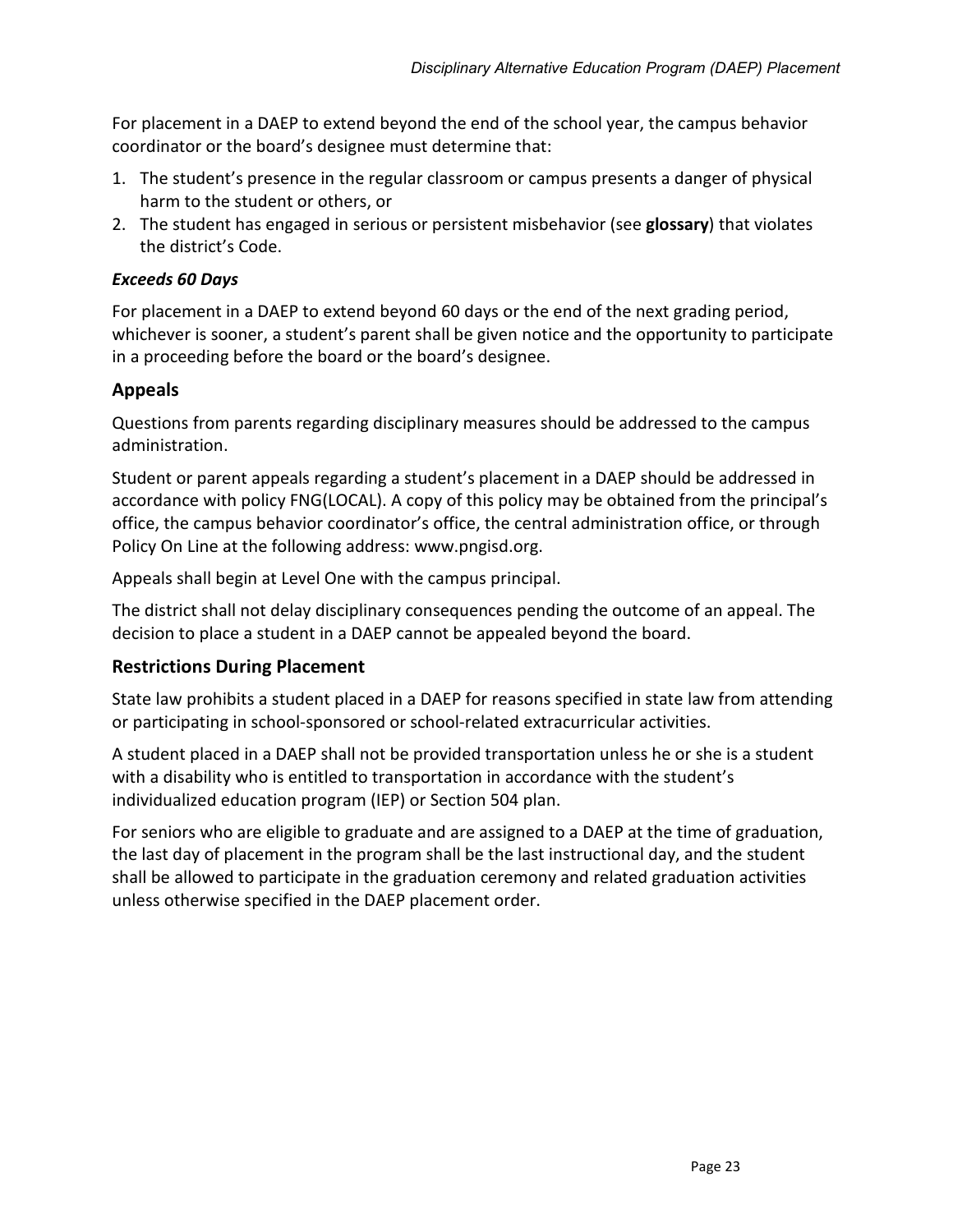## <span id="page-27-0"></span>**Placement Review**

A student placed in a DAEP shall be provided a review of his or her status, including academic status, by the campus behavior coordinator or the board's designee at intervals not to exceed 120 days. In the case of a high school student, the student's progress toward graduation and the student's graduation plan shall also be reviewed. At the review, the student or the student's parent shall be given the opportunity to present arguments for the student's return to the regular classroom or campus. The student may not be returned to the classroom of a teacher who removed the student without that teacher's consent.

## <span id="page-27-1"></span>**Additional Misconduct**

If during the term of placement in a DAEP the student engages in additional misconduct for which placement in a DAEP or expulsion is required or permitted, additional proceedings may be conducted, and the campus behavior coordinator may enter an additional disciplinary order as a result of those proceedings.

## <span id="page-27-2"></span>**Notice of Criminal Proceedings**

When a student is placed in a DAEP for certain offenses, the office of the prosecuting attorney shall notify the district if:

- 1. Prosecution of a student's case was refused for lack of prosecutorial merit or insufficient evidence and no formal proceedings, deferred adjudication (see **glossary**), or deferred prosecution will be initiated; or
- 2. The court or jury found a student not guilty, or made a finding that the student did not engage in delinquent conduct or conduct indicating a need for supervision, and the case was dismissed with prejudice.

If a student was placed in a DAEP for such conduct, on receiving the notice from the prosecutor, the superintendent or designee shall review the student's placement and schedule a review with the student's parent not later than the third day after the superintendent or designee receives notice from the prosecutor. The student may not be returned to the regular classroom pending the review.

After reviewing the notice and receiving information from the student's parent, the superintendent or designee may continue the student's placement if there is reason to believe that the presence of the student in the regular classroom threatens the safety of other students or teachers.

The student or the student's parent may appeal the superintendent's decision to the board. The student may not be returned to the regular classroom pending the appeal. In the case of an appeal, the board shall, at the next scheduled meeting, review the notice from the prosecutor and receive information from the student, the student's parent, and the superintendent or designee, and confirm or reverse the decision of the superintendent or designee. The board shall make a record of the proceedings.

If the board confirms the decision of the superintendent or designee, the student and the student's parent may appeal to the Commissioner of Education. The student may not be returned to the regular classroom pending the appeal.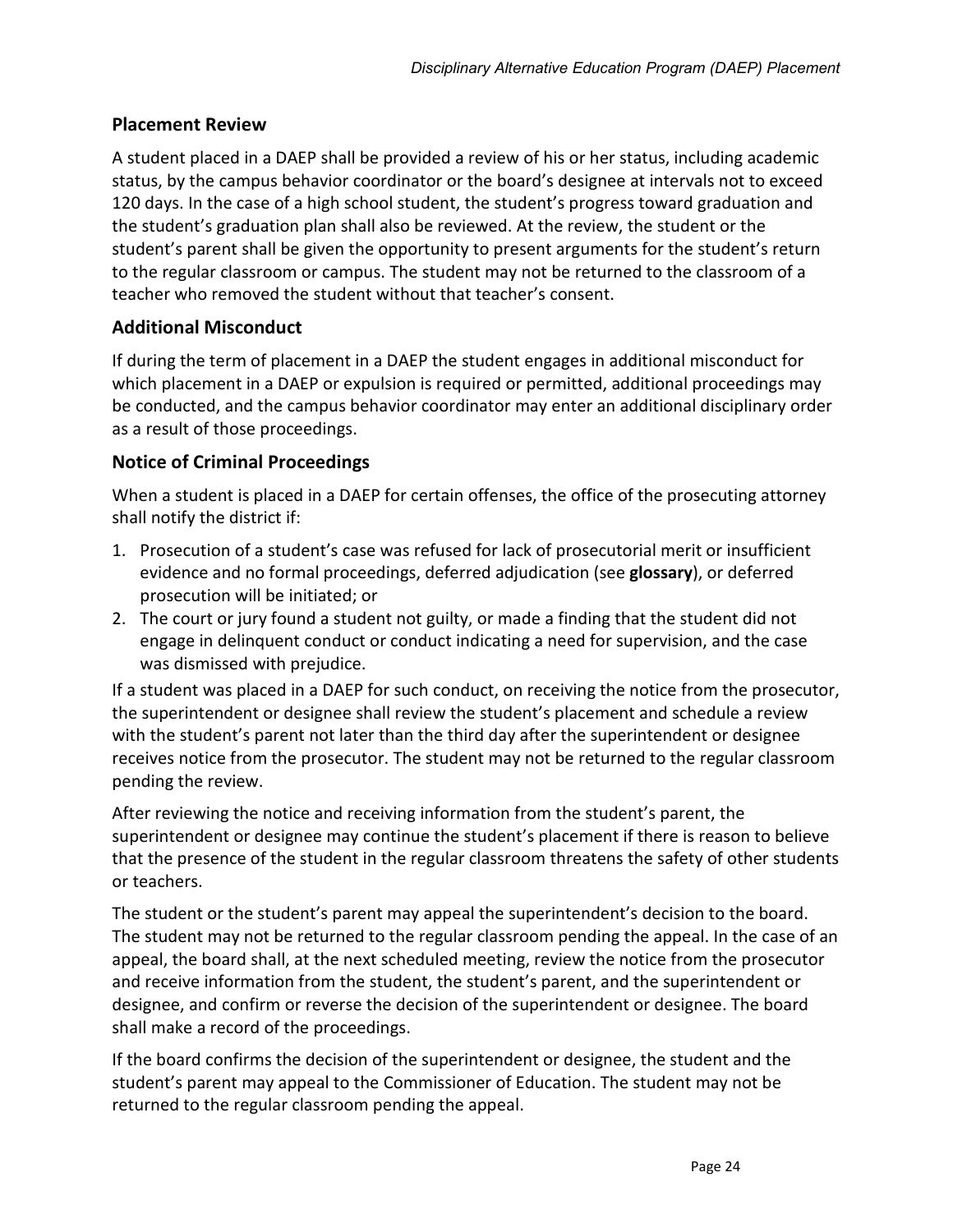## <span id="page-28-0"></span>**Withdrawal During Process**

When a student violates the district's Code in a way that requires or permits the student to be placed in a DAEP and the student withdraws from the district before a placement order is completed, the campus behavior coordinator may complete the proceedings and issue a placement order. If the student then re-enrolls in the district during the same or a subsequent school year, the district may enforce the order at that time, less any period of the placement that has been served by the student during enrollment in another district. If the campus behavior coordinator or the board fails to issue a placement order after the student withdraws, the next district in which the student enrolls may complete the proceedings and issue a placement order.

## <span id="page-28-1"></span>**Newly Enrolled Students**

The district shall continue the DAEP placement of a student who enrolls in the district and was assigned to a DAEP in an open-enrollment charter school or another district.

A newly enrolled student with a DAEP placement from a district in another state shall be placed as any other newly enrolled student if the behavior committed is a reason for DAEP placement in the receiving district.

If the student was placed in a DAEP by a school district in another state for a period that exceeds one year, this district, by state law, shall reduce the period of the placement so that the total placement does not exceed one year. After a review, however, the placement may be extended beyond a year if the district determines that the student is a threat to the safety of other students or employees or the extended placement is in the best interest of the student.

## <span id="page-28-2"></span>**Emergency Placement Procedure**

When an emergency placement is necessary because the student's behavior is so unruly, disruptive, or abusive that it seriously interferes with classroom or school operations, the student shall be given oral notice of the reason for the action. Not later than the tenth day after the date of the placement, the student shall be given the appropriate conference required for assignment to a DAEP.

## <span id="page-28-3"></span>**Transition Services**

In accordance with law and district procedures, campus staff shall provide transition services to a student returning to the regular classroom from an alternative education program, including a DAEP. See policy FOCA(LEGAL) for more information.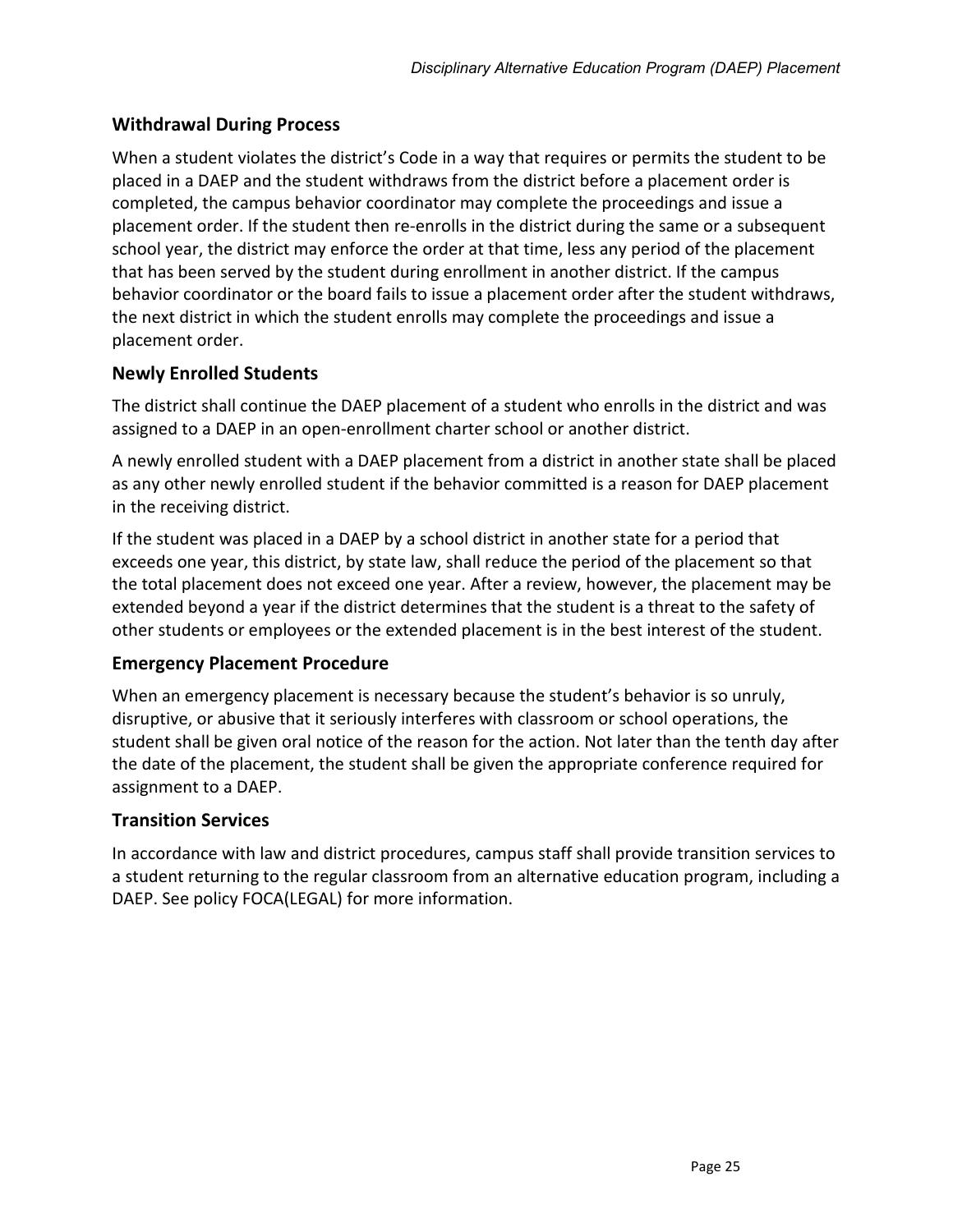## <span id="page-29-0"></span>**Placement and/or Expulsion for Certain Offenses**

This section includes two categories of offenses for which the Education Code provides unique procedures and specific consequences.

## <span id="page-29-1"></span>**Registered Sex Offenders**

Upon receiving notification in accordance with state law that a student is currently required to register as a sex offender, the district must remove the student from the regular classroom and determine appropriate placement unless the court orders JJAEP placement.

If the student is under any form of court supervision, including probation, community supervision, or parole, the placement shall be in either DAEP or JJAEP for at least one semester.

If the student is not under any form of court supervision, the placement may be in DAEP or JJAEP for one semester or the placement may be in a regular classroom. The placement may not be in the regular classroom if the board or its designee determines that the student's presence:

- 1. Threatens the safety of other students or teachers,
- 2. Will be detrimental to the educational process, or
- 3. Is not in the best interests of the district's students.

#### *Review Committee*

At the end of the first semester of a student's placement in an alternative educational setting and before the beginning of each school year for which the student remains in an alternative placement, the district shall convene a committee, in accordance with state law, to review the student's placement. The committee shall recommend whether the student should return to the regular classroom or remain in the placement. Absent a special finding, the board or its designee must follow the committee's recommendation.

The placement review of a student with a disability who receives special education services must be made by the ARD committee.

#### *Newly Enrolled Student*

If a student enrolls in the district during a mandatory placement as a registered sex offender, the district may count any time already spent by the student in a placement or may require an additional semester in an alternative placement without conducting a review of the placement.

#### *Appeal*

A student or the student's parent may appeal the placement by requesting a conference between the board or its designee, the student, and the student's parent. The conference is limited to the factual question of whether the student is required to register as a sex offender. Any decision of the board or its designee under this section is final and may not be appealed.

#### <span id="page-29-2"></span>**Certain Felonies**

Regardless of whether placement or expulsion is required or permitted by one of the reasons in the DAEP Placement or Expulsion sections, in accordance with Education Code 37.0081, a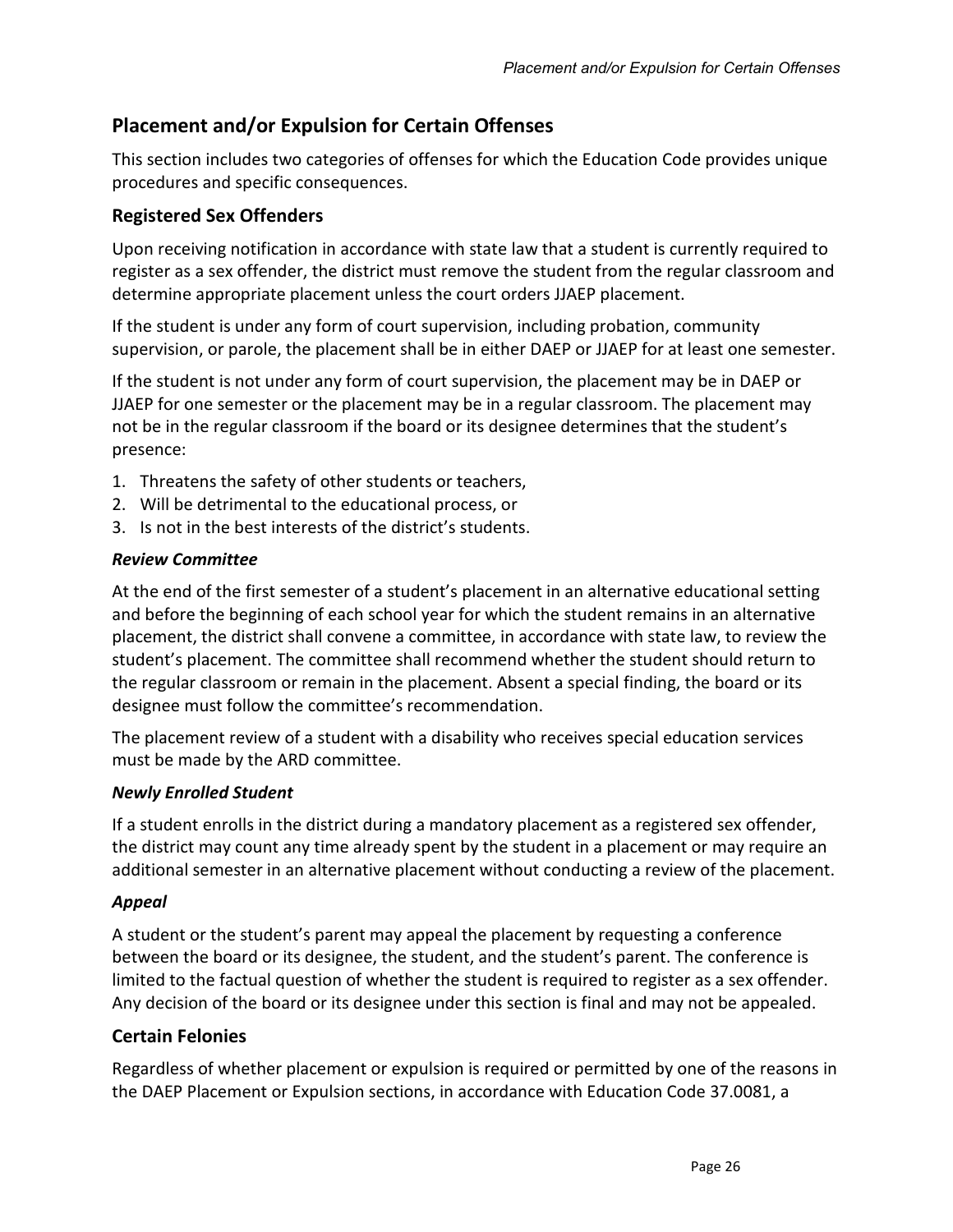student may be expelled and placed in either DAEP or JJAEP if the board or campus behavior coordinator makes certain findings and the following circumstances exist in relation to aggravated robbery or a felony offense under Title 5 (see **glossary**) of the Penal Code. The student must:

- Have received deferred prosecution for conduct defined as aggravated robbery or a Title 5 felony offense;
- Have been found by a court or jury to have engaged in delinquent conduct for conduct defined as aggravated robbery or a Title 5 felony offense;
- Have been charged with engaging in conduct defined as aggravated robbery or a Title 5 felony offense;
- Have been referred to a juvenile court for allegedly engaging in delinquent conduct for conduct defined as aggravated robbery or a Title 5 felony offense; or
- Have received probation or deferred adjudication or have been arrested for, charged with, or convicted of aggravated robbery or a Title 5 felony offense.

The district may expel the student and order placement under these circumstances regardless of:

- 4. The date on which the student's conduct occurred,
- 5. The location at which the conduct occurred,
- 6. Whether the conduct occurred while the student was enrolled in the district, or
- 7. Whether the student has successfully completed any court disposition requirements imposed in connection with the conduct.

## *Hearing and Required Findings*

The student must first have a hearing before the board or its designee, who must determine that in addition to the circumstances above that allow for the expulsion, the student's presence in the regular classroom:

- 1. Threatens the safety of other students or teachers,
- 2. Will be detrimental to the educational process, or
- 3. Is not in the best interest of the district's students.

Any decision of the board or the board's designee under this section is final and may not be appealed.

## *Length of Placement*

The student is subject to the placement until:

- 1. The student graduates from high school,
- 2. The charges are dismissed or reduced to a misdemeanor offense, or
- 3. The student completes the term of the placement or is assigned to another program.

## *Placement Review*

A student placed in a DAEP or JJAEP under these circumstances is entitled to a review of his or her status, including academic status, by the campus behavior coordinator or board's designee at intervals not to exceed 120 days. In the case of a high school student, the student's progress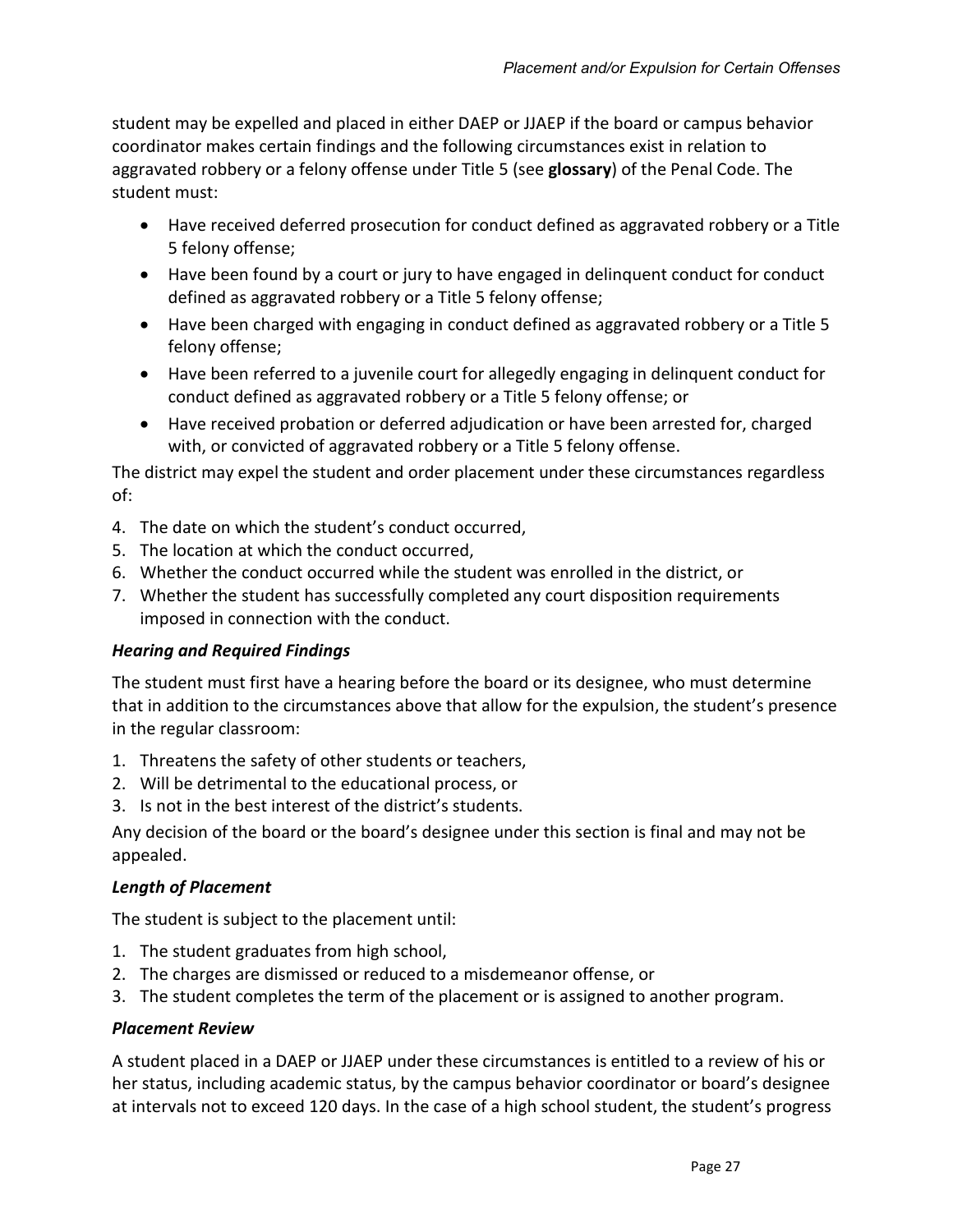toward graduation and the student's graduation plan shall also be reviewed. At the review, the student or the student's parent shall have the opportunity to present arguments for the student's return to the regular classroom or campus.

#### *Newly Enrolled Students*

A student who enrolls in the district before completing a placement under this section from another school district must complete the term of the placement.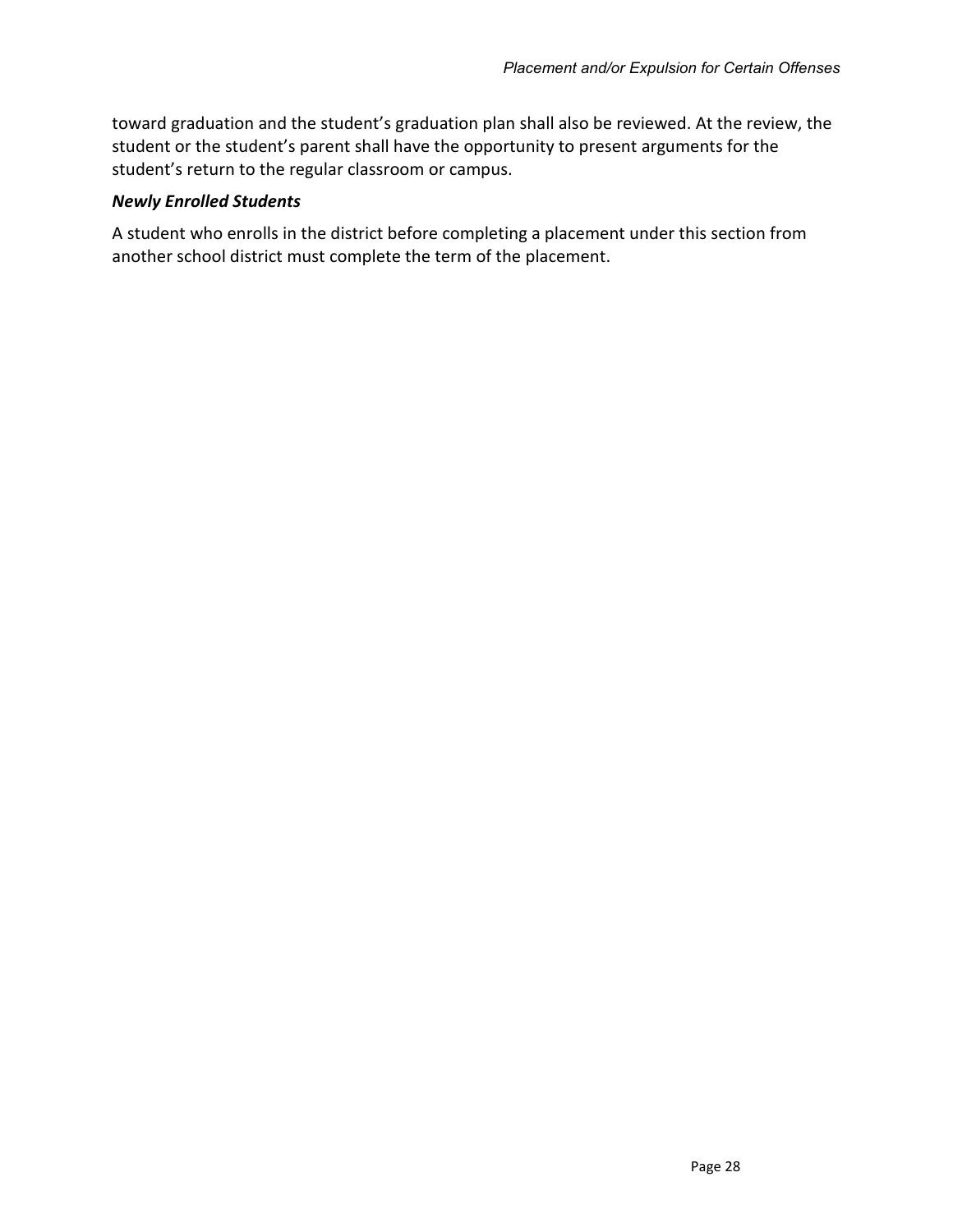## <span id="page-32-0"></span>**Expulsion**

In deciding whether to order expulsion, regardless of whether the action is mandatory or discretionary, the campus behavior coordinator shall take into consideration:

- 1. Self-defense (see **glossary**),
- 2. Intent or lack of intent at the time the student engaged in the conduct,
- 3. The student's disciplinary history,
- 4. A disability that substantially impairs the student's capacity to appreciate the wrongfulness of the student's conduct,
- 5. A student's status in the conservatorship of the Department of Family and Protective Services (foster care), or
- 6. A student's status as homeless.

## <span id="page-32-1"></span>**Discretionary Expulsion: Misconduct That May Result in Expulsion**

Some of the following types of misconduct may result in mandatory placement in a DAEP, whether or not a student is expelled. (See **DAEP Placement** on page [19\)](#page-22-0)

## *Any Location*

A student **may** be expelled for:

- Engaging in bullying that encourages a student to commit or attempt to commit suicide.
- Inciting violence against a student through group bullying.
- Releasing or threatening to release intimate visual material of a minor or of a student who is 18 years of age or older without the student's consent.
- Conduct that contains the elements of assault under Penal Code 22.01(a)(1) in retaliation against a school employee or volunteer.
- Criminal mischief, if punishable as a felony.
- Engaging in conduct that contains the elements of one of the following offenses against another student:
- **Aggravated assault.**
- **Sexual assault.**
- **Aggravated sexual assault.**
- **Murder.**
- Capital murder.
- Criminal attempt to commit murder or capital murder.
- **Aggravated robbery.**
- Breach of computer security. (See **glossary**)
- Engaging in conduct relating to a false alarm or report (including a bomb threat) or a terroristic threat involving a public school.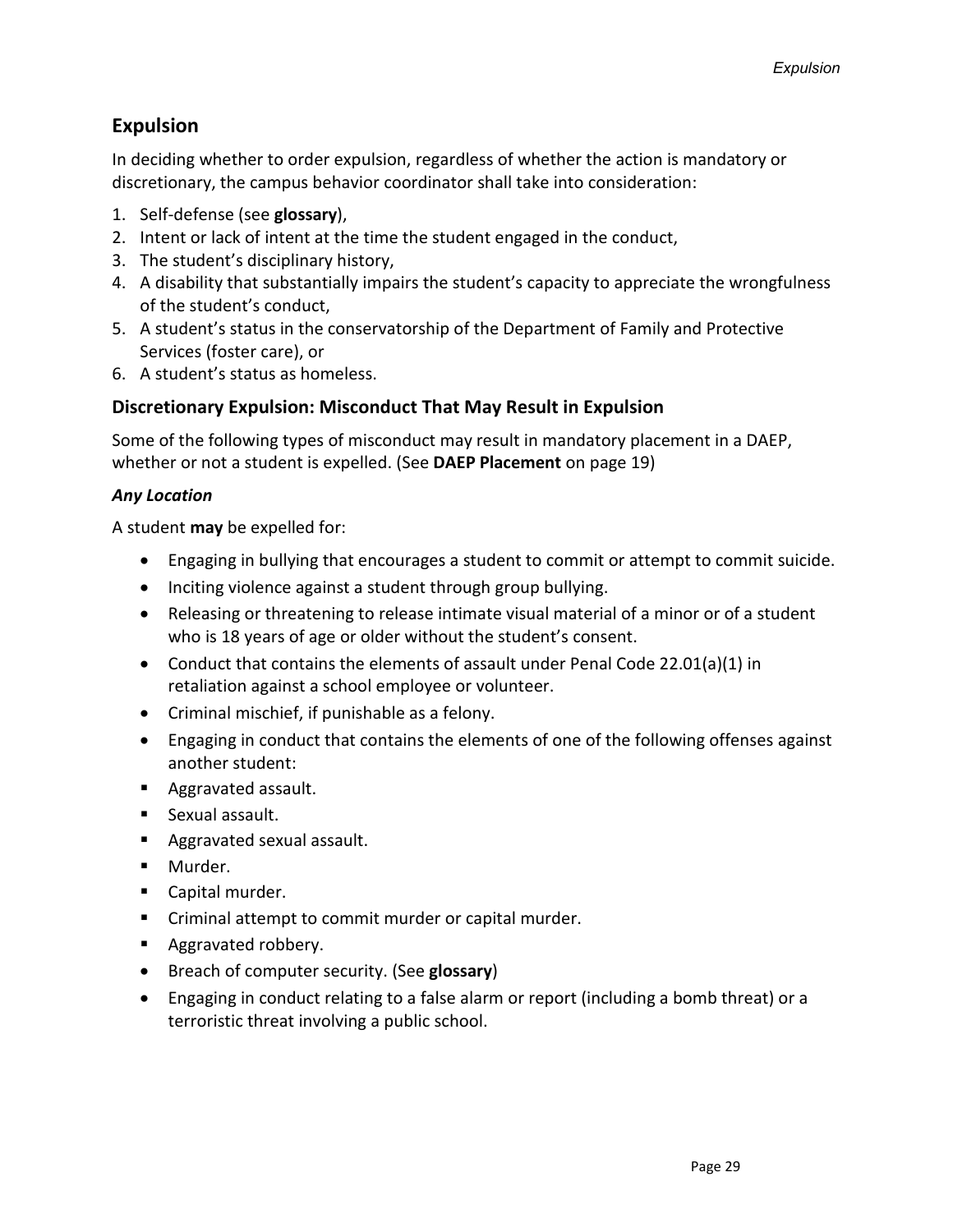## *At School, Within 300 Feet, or at a School Event*

A student **may** be expelled for committing any of the following offenses on or within 300 feet of school property, as measured from any point on the school's real property boundary line, or while attending a school-sponsored or school-related activity on or off school property:

- Selling, giving, or delivering to another person, or possessing, using, or being under the influence of marijuana, a controlled substance, or a dangerous drug, if the conduct is not punishable as a felony. A student with a valid prescription for low-THC cannabis as authorized by Chapter 487 of the Health and Safety Code does not violate this provision. (See **glossary** for "under the influence.")
- Selling, giving, or delivering to another person, or possessing, using, or being under the influence of alcohol; or committing a serious act or offense while under the influence of alcohol, if the conduct is not punishable as a felony.
- Engaging in conduct that contains the elements of an offense relating to abusable volatile chemicals.
- Engaging in conduct that contains the elements of assault under Section 22.01(a)(1) against an employee or a volunteer.
- Engaging in deadly conduct. (See **glossary**.)

## *Within 300 Feet of School*

A student **may** be expelled for engaging in the following conduct while within 300 feet of school property, as measured from any point on the school's real property boundary line:

- Aggravated assault, sexual assault, or aggravated sexual assault.
- Arson. (See **glossary**.)
- Murder, capital murder, or criminal attempt to commit murder or capital murder.
- Indecency with a child, aggravated kidnapping, manslaughter, criminally negligent homicide, or aggravated robbery.
- Continuous sexual abuse of a young child or children.
- Felony drug- or alcohol-related offense.
- Unlawfully carrying on or about the student's person a handgun or a location-restricted knife, as these terms are defined by state law. (See **glossary**.)
- Possessing, manufacturing, transporting, repairing, or selling a prohibited weapon, as defined by state law. (See **glossary**.)
- Possession of a firearm, as defined by federal law. (See **glossary**.)

## *Property of Another District*

A student **may** be expelled for committing any offense that is a state-mandated expellable offense if the offense is committed on the property of another district in Texas or while the student is attending a school-sponsored or school-related activity of a school in another district in Texas.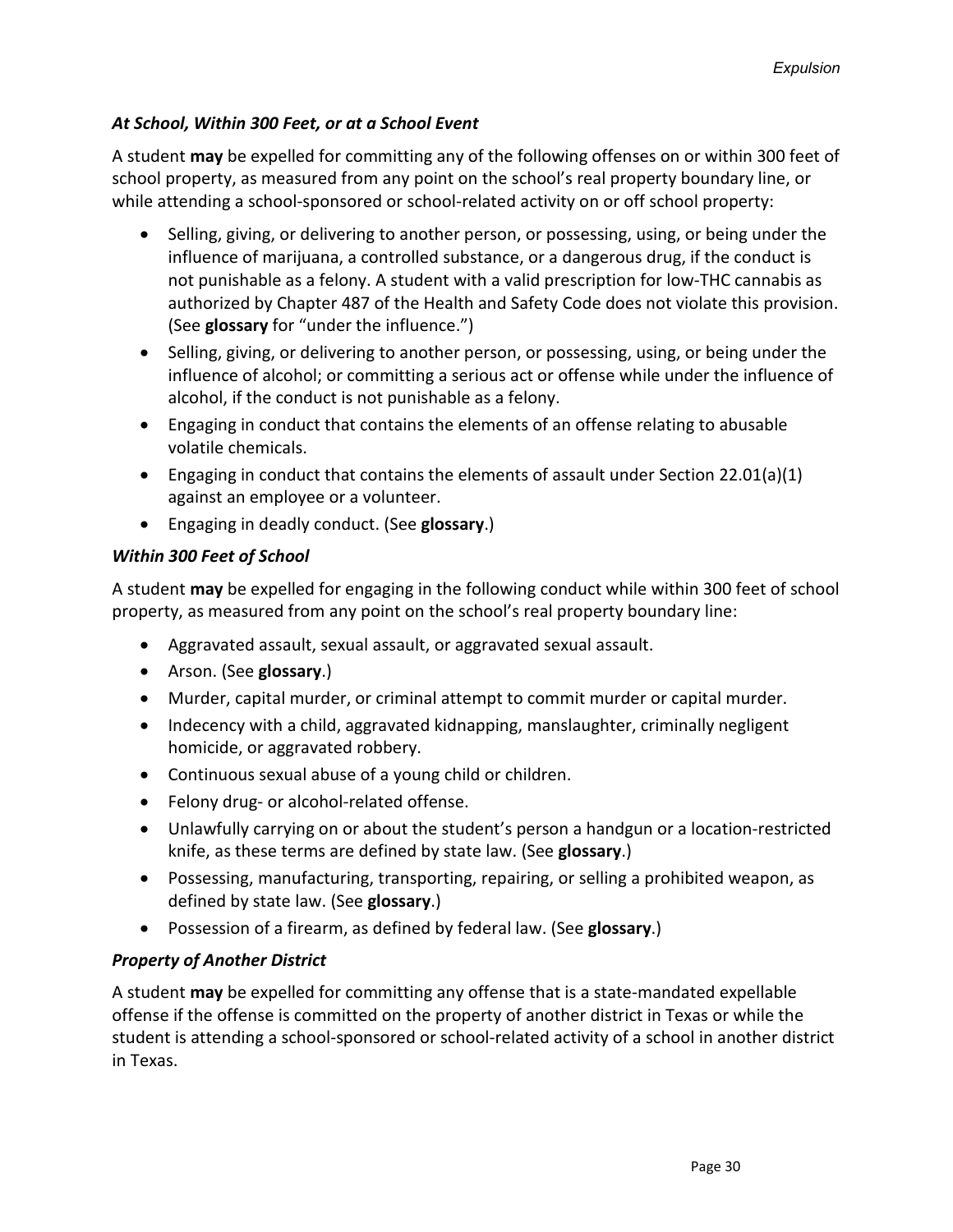## *While in DAEP*

A student may be expelled for engaging in documented serious misbehavior that violates the district's Code, despite documented behavioral interventions while placed in a DAEP. For purposes of discretionary expulsion from a DAEP, serious misbehavior means:

- 1. Deliberate violent behavior that poses a direct threat to the health or safety of others;
- 2. Extortion, meaning the gaining of money or other property by force or threat;
- 3. Conduct that constitutes coercion, as defined by Section 1.07, Penal Code; or
- 4. Conduct that constitutes the offense of:
	- a) Public lewdness under Penal Code 21.07;
	- b) Indecent exposure under Penal Code 21.08;
	- c) Criminal mischief under Penal Code 28.03;
	- d) Hazing under Education Code 37.152; or
	- e) Harassment under Penal Code 42.07(a)(1) of a student or district employee.

#### <span id="page-34-0"></span>**Mandatory Expulsion: Misconduct That Requires Expulsion**

A student **must** be expelled under federal or state law for any of the following offenses that occur on school property or while attending a school-sponsored or school-related activity on or off school property:

#### *Under Federal Law*

• Bringing to school or possessing at school, including any setting that is under the district's control or supervision for the purpose of a school activity, a firearm, as defined by federal law. (See **glossary**.)

**Note:** Mandatory expulsion under the federal Gun Free Schools Act does not apply to a firearm that is lawfully stored inside a locked vehicle, or to firearms used in activities approved and authorized by the district when the district has adopted appropriate safeguards to ensure student safety.

#### *Under the Penal Code*

- Unlawfully carrying on or about the student's person the following, in the manner prohibited by Penal Code 46.02:
- A handgun, defined by state law as any firearm designed, made, or adapted to be used with one hand. (See **glossary**.) **Note**: A student may not be expelled solely on the basis of the student's use, exhibition, or possession of a firearm that occurs at an approved target range facility that is not located on a school campus, while participating in or preparing for a school-sponsored, shooting sports competition or a shooting sports educational activity that is sponsored or supported by the Parks and Wildlife Department, or a shooting sports sanctioning organization working with the department. [See policy FNCG(LEGAL).]
- A location-restricted knife, as defined by state law. (See **glossary**.)
- Possessing, manufacturing, transporting, repairing, or selling a prohibited weapon, as defined in state law. (See **glossary**.)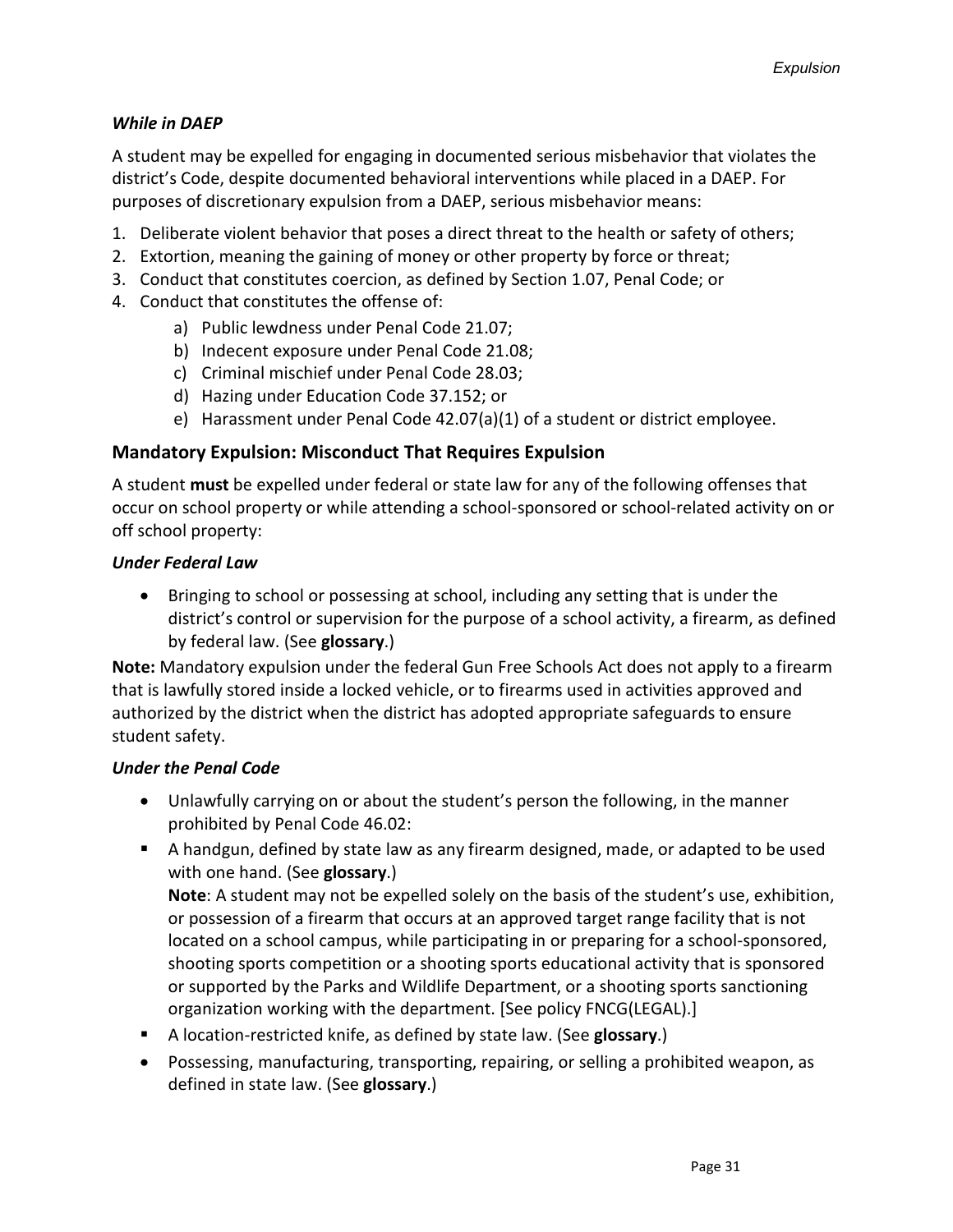- Behaving in a manner that contains elements of the following offenses under the Penal Code:
- Aggravated assault, sexual assault, or aggravated sexual assault.
- Arson. (See **glossary**.)
- Murder, capital murder, or criminal attempt to commit murder or capital murder.
- $\blacksquare$  Indecency with a child.
- **Aggravated kidnapping.**
- **Aggravated robbery.**
- **Manslaughter.**
- **EXEC** Criminally negligent homicide.
- Continuous sexual abuse of a young child or children.
- **Behavior punishable as a felony that involves selling, giving, or delivering to another** person, or possessing, using, or being under the influence of marijuana, a controlled substance, a dangerous drug, or alcohol; or committing a serious act or offense while under the influence of alcohol.
- Engaging in retaliation against a school employee or volunteer combined with one of the above-listed mandatory expulsion offenses.

## <span id="page-35-0"></span>**Under Age Ten**

When a student under the age of ten engages in behavior that is expellable behavior, the student shall not be expelled, but shall be placed in a DAEP. A student under age six shall not be placed in a DAEP unless the student commits a federal firearm offense.

#### <span id="page-35-1"></span>**Process**

If a student is believed to have committed an expellable offense, the campus behavior coordinator or other appropriate administrator shall schedule a hearing within a reasonable time. The student's parent shall be invited in writing to attend the hearing.

Until a hearing can be held, the campus behavior coordinator or other administrator may place the student in:

- Another appropriate classroom.
- In-school suspension.
- Out-of-school suspension.
- DAEP.

#### *Hearing*

A student facing expulsion shall be given a hearing with appropriate due process. The student is entitled to:

- 5. Representation by the student's parent or another adult who can provide guidance to the student and who is not an employee of the district,
- 6. An opportunity to testify and to present evidence and witnesses in the student's defense, and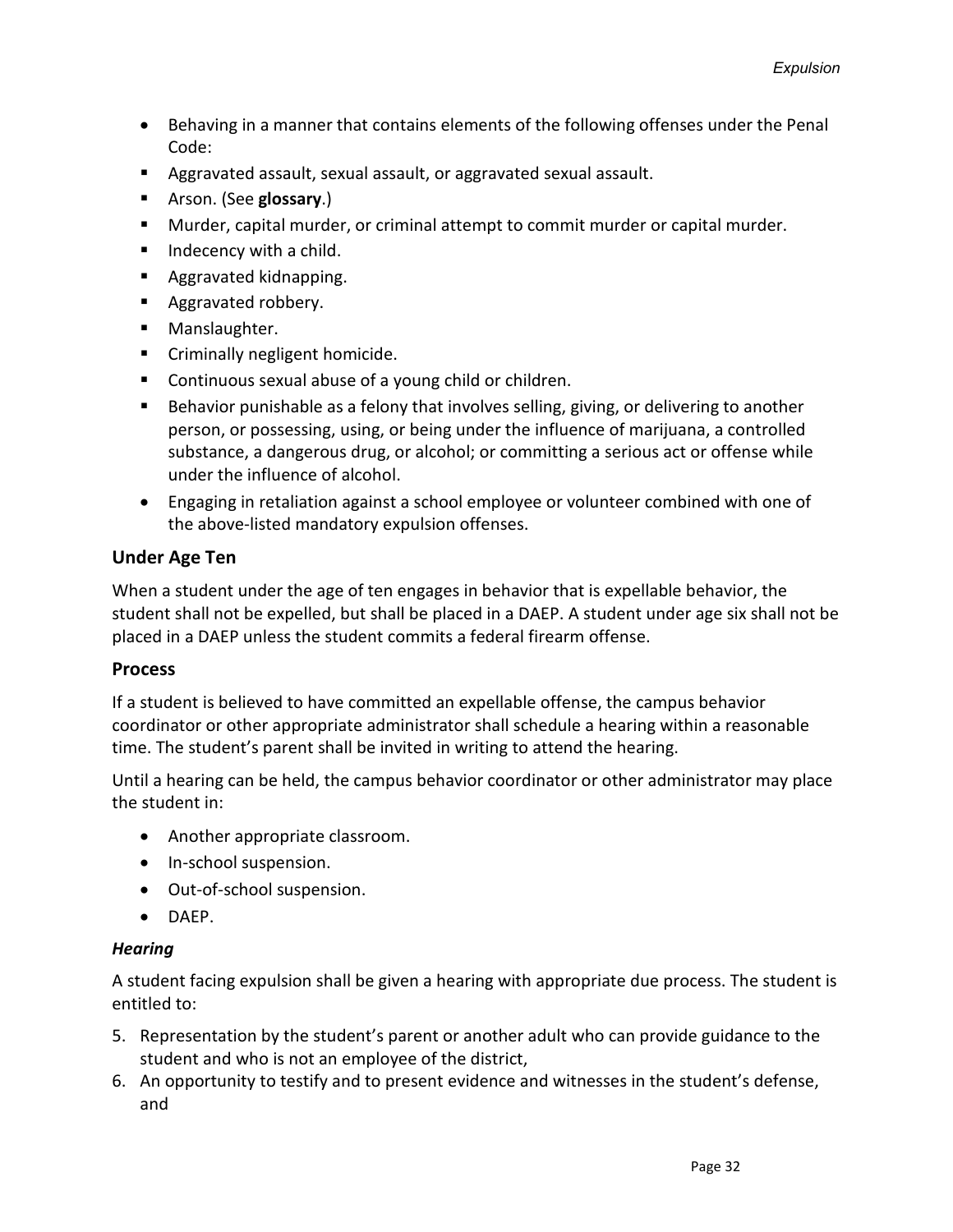- 7. An opportunity to question the witnesses called by the district at the hearing.
- 8. After providing notice to the student and parent of the hearing, the district may hold the hearing regardless of whether the student or the student's parent attends.

The Board of Trustees delegates to the Director of the Alternative Education Campus and the Assistant Superintendent for Administrative Services authority to conduct hearing and expel students.

#### *Board Review of Expulsion*

After the due process hearing, the expelled student may request that the board review the expulsion decisions. The student or parent must submit a written request to the superintendent within seven days after receipt of the written decision. The superintendent must provide the student or parent written notice of the date, time, and place of the meeting at which the board will review the decision.

The board shall review the record of the expulsion hearing in a closed meeting unless the parent requests in writing that the matter be held in an open meeting. The board may also hear a statement from the student or parent and from the board's designee.

The board shall hear statements made by the parties at the review and shall base its decision on evidence reflected in the record and any statements made by the parties at the review. The board shall make and communicate its decision orally at the conclusion of the presentation. Consequences shall not be deferred pending the outcome of the hearing.

## *Expulsion Order*

Before ordering the expulsion, the board or campus behavior coordinator shall take into consideration:

- 9. Self-defense (see **glossary**),
- 10. Intent or lack of intent at the time the student engaged in the conduct,
- 11. The student's disciplinary history,
- 12. A disability that substantially impairs the student's capacity to appreciate the wrongfulness of the student's conduct,
- 13. A student's status in the conservatorship of the Department of Family and Protective Services (foster care), or
- 14. A student's status as homeless.

If the student is expelled, the board or its designee shall deliver to the student and the student's parent a copy of the order expelling the student.

Not later than the second business day after the hearing, the Director of the Alternative Education Campus and/or the Assistant Superintendent for Administrative Services shall deliver to the juvenile court a copy of the expulsion order and the information required by Section 52.04 of the Family Code.

If the length of the expulsion is inconsistent with the guidelines included in the Student Code of Conduct, the expulsion order shall give notice of the inconsistency.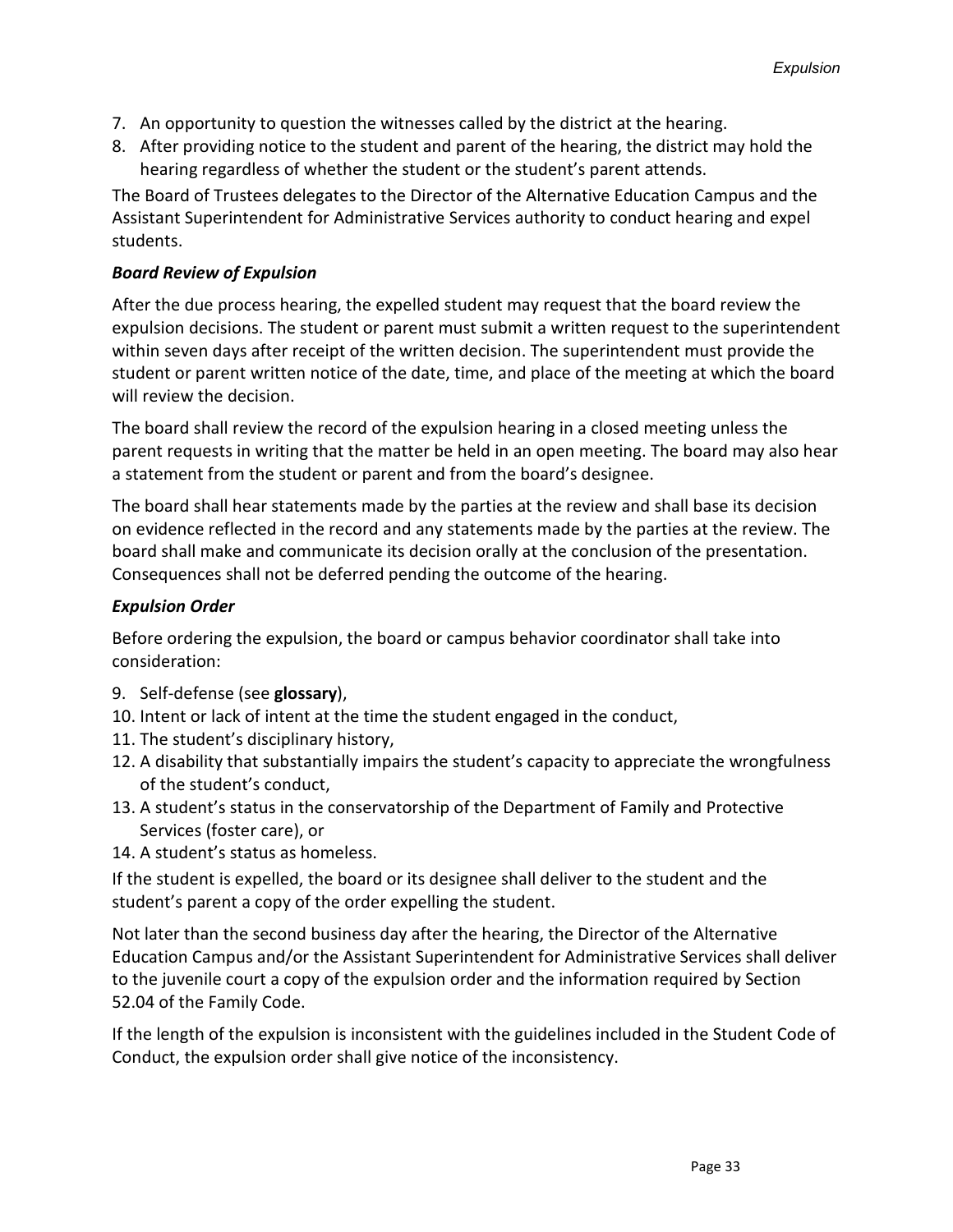## <span id="page-37-0"></span>**Length of Expulsion**

The length of an expulsion shall be based on the seriousness of the offense, the student's age and grade level, the frequency of misbehavior, the student's attitude, and statutory requirements.

The duration of a student's expulsion shall be determined on a case-by-case basis. The maximum period of expulsion is one calendar year, except as provided below.

An expulsion may not exceed one year unless, after review, the district determines that:

15. The student is a threat to the safety of other students or to district employees, or 16. Extended expulsion is in the best interest of the student.

State and federal law require a student to be expelled from the regular classroom for a period of at least one calendar year for bringing a firearm, as defined by federal law, to school. However, the superintendent may modify the length of the expulsion on a case-by-case basis.

Students who commit offenses that require expulsion at the end of one school year may be expelled into the next school year to complete the term of expulsion.

## <span id="page-37-1"></span>**Withdrawal During Process**

When a student has violated the district's Code in a way that requires or permits expulsion from the district and the student withdraws from the district before the expulsion hearing takes place, the district may conduct the hearing after sending written notice to the parent and student.

If the student then re-enrolls in the district during the same or subsequent school year, the district may enforce the expulsion order at that time, less any expulsion period that has been served by the student during enrollment in another district.

If the campus behavior coordinator or the board fails to issue an expulsion order after the student withdraws, the next district in which the student enrolls may complete the proceedings.

## <span id="page-37-2"></span>**Additional Misconduct**

If during the expulsion, the student engages in additional conduct for which placement in a DAEP or expulsion is required or permitted, additional proceedings may be conducted, and the campus behavior coordinator or the board may issue an additional disciplinary order as a result of those proceedings.

#### <span id="page-37-3"></span>**Restrictions During Expulsion**

Expelled students are prohibited from being on school grounds or attending school-sponsored or school-related activities during the period of expulsion.

No district academic credit shall be earned for work missed during the period of expulsion unless the student is enrolled in a JJAEP or another district-approved program.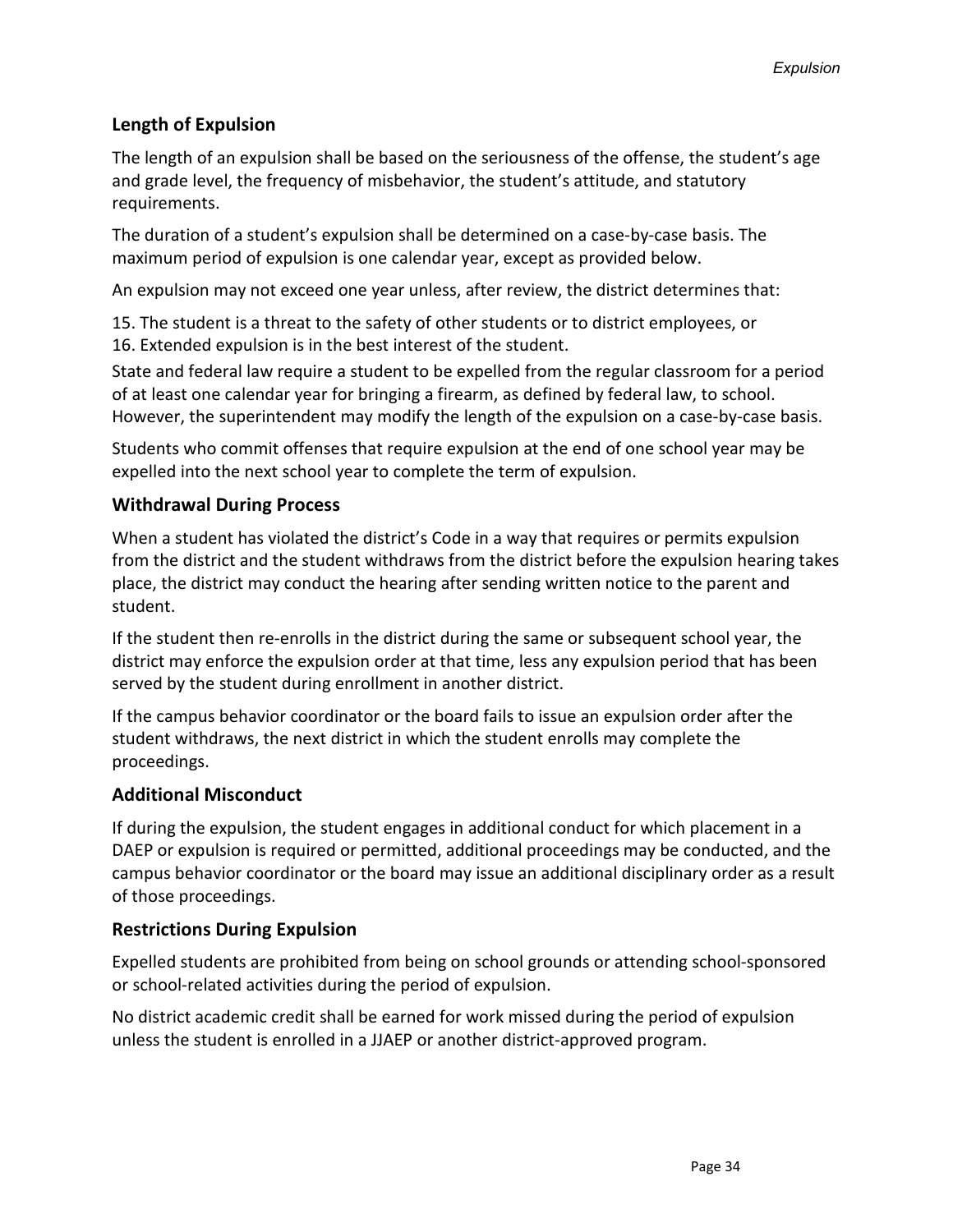## <span id="page-38-0"></span>**Newly Enrolled Students**

The district shall continue the expulsion of any newly enrolled student expelled from another district or an open-enrollment charter school until the period of the expulsion is completed.

If a student expelled in another state enrolls in the district, the district may continue the expulsion under the terms of the expulsion order, may place the student in a DAEP for the period specified in the order, or may allow the student to attend regular classes if:

- 1. The out-of-state district provides the district with a copy of the expulsion order, and
- 2. The offense resulting in the expulsion is also an expellable offense in the district in which the student is enrolling.

If a student is expelled by a district in another state for a period that exceeds one year and the district continues the expulsion or places the student in a DAEP, the district shall reduce the period of the expulsion or DAEP placement so that the entire period does not exceed one year, unless after a review it is determined that:

- 3. The student is a threat to the safety of other students or district employees, or
- 4. Extended placement is in the best interest of the student.

## <span id="page-38-1"></span>**Emergency Expulsion Procedures**

When an emergency expulsion is necessary to protect persons or property from imminent harm, the student shall be given verbal notice of the reason for the action. Within ten days after the date of the emergency expulsion, the student shall be given appropriate due process required for a student facing expulsion.

## <span id="page-38-2"></span>**DAEP Placement of Expelled Students**

The district may provide educational services to any expelled student in a DAEP; however, educational services in the DAEP must be provided if the student is less than ten years of age.

#### <span id="page-38-3"></span>**Transition Services**

In accordance with law and district procedures, campus staff shall provide transition services for a student returning to the regular classroom from placement in an alternative education program, including a DAEP or JJAEP. See policies FOCA(LEGAL) and FODA(LEGAL) for more information.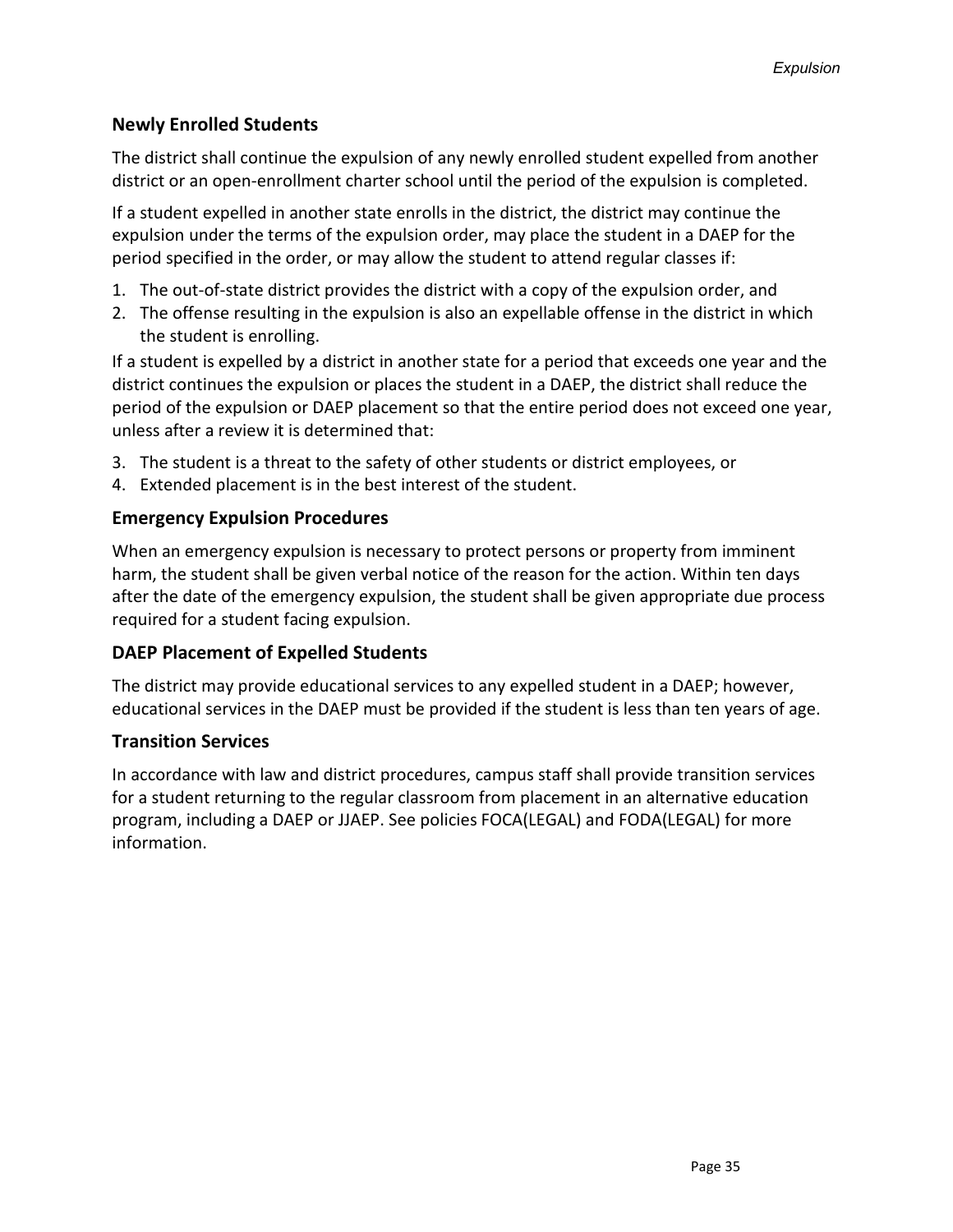## <span id="page-39-0"></span>**Glossary**

**Abuse** is improper or excessive use.

**Aggravated robbery** is defined in part by Penal Code 29.03(a) as when a person commits robbery and:

- 1. Causes serious bodily injury to another;
- 2. Uses or exhibits a deadly weapon; or
- 3. Causes bodily injury to another person or threatens or places another person in fear of imminent bodily injury or death, if the other person is:
	- f) 65 years of age or older, or
	- g) A disabled person.

**Armor-piercing ammunition** is defined by Penal Code 46.01 as handgun ammunition used in pistols and revolvers and designed primarily for the purpose of penetrating metal or body armor.

**Arson** is defined in part by Penal Code 28.02 as:

- 1. A crime that involves starting a fire or causing an explosion with intent to destroy or damage:
	- a) Any vegetation, fence, or structure on open-space land; or
	- b) Any building, habitation, or vehicle:
		- 1) Knowing that it is within the limits of an incorporated city or town,
		- 2) Knowing that it is insured against damage or destruction,
		- 3) Knowing that it is subject to a mortgage or other security interest,
		- 4) Knowing that it is located on property belonging to another,
		- 5) Knowing that it has located within it property belonging to another, or
		- 6) When the person starting the fire is reckless about whether the burning or explosion will endanger the life of some individual or the safety of the property of another.
- 2. A crime that involves recklessly starting a fire or causing an explosion while manufacturing or attempting to manufacture a controlled substance and the fire or explosion damages any building, habitation, or vehicle; or
- 3. A crime that involves intentionally starting a fire or causing an explosion and in so doing:
	- c) Recklessly damages or destroys a building belonging to another, or
	- d) Recklessly causes another person to suffer bodily injury or death.

**Assault** is defined in part by Penal Code §22.01(a)(1) as intentionally, knowingly, or recklessly causing bodily injury to another; §22.01(a)(2) as intentionally or knowingly threatening another with imminent bodily injury; and §22.01(a)(3) as intentionally or knowingly causing physical contact with another that can reasonably be regarded as offensive or provocative.

**Breach of computer security** includes knowingly accessing a computer, computer network, or computer system without the effective consent of the owner as defined in Penal Code 33.02, if the conduct involves accessing a computer, computer network, or computer system owned by or operated on behalf of a school district; and the student knowingly alters, damages, or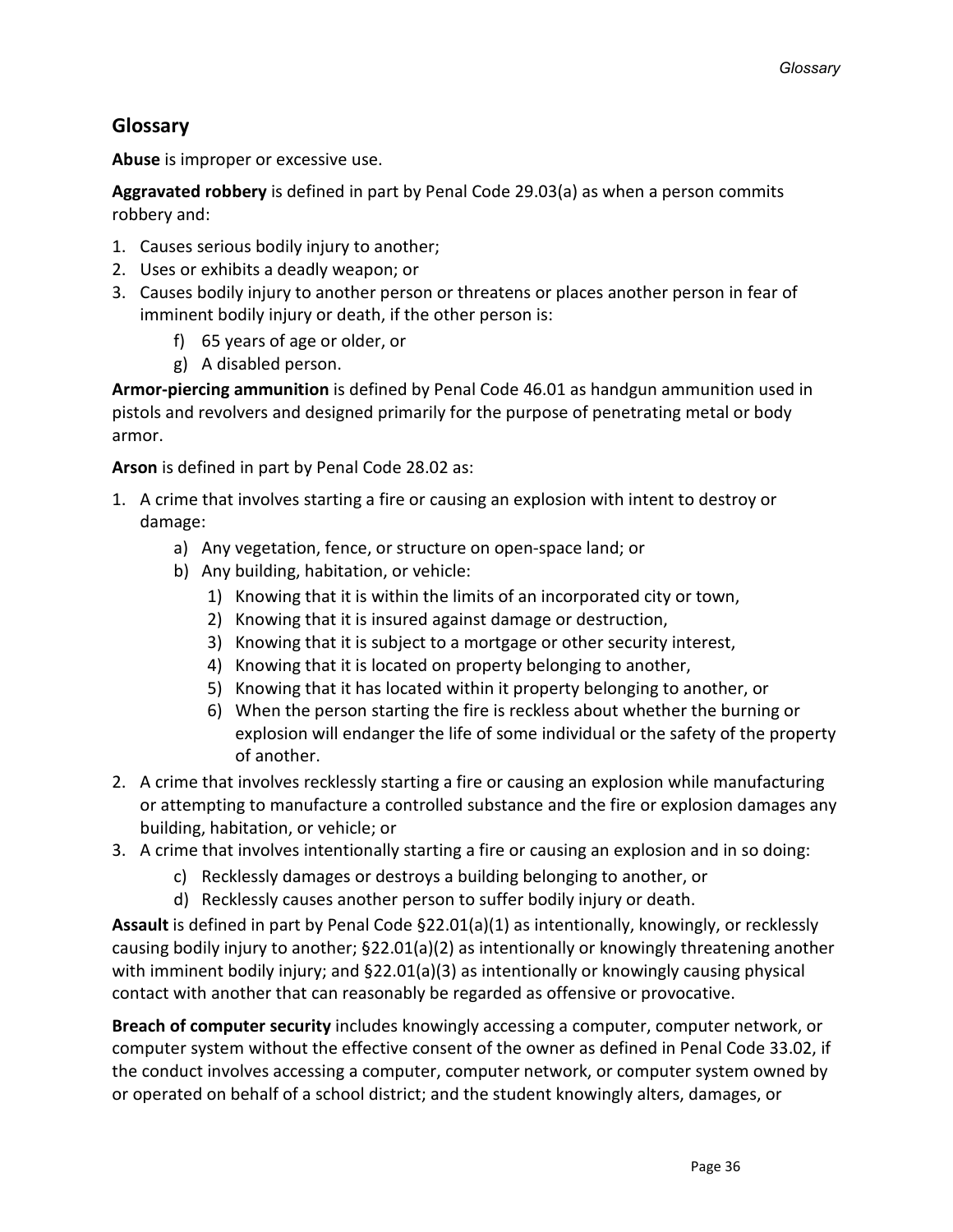deletes school district property or information; or commits a breach of any other computer, computer network, or computer system.

**Bullying** is defined in Section 37.0832 of the Education Code as a single significant act or a pattern of acts by one or more students directed at another student that exploits an imbalance of power and involves engaging in written or verbal expression, expression through electronic means, or physical conduct that:

- 1. Has the effect or will have the effect of physically harming a student, damaging a student's property, or placing a student in reasonable fear of harm to the student's person or of damage to the student's property;
- 2. Is sufficiently severe, persistent, or pervasive enough that the action or threat creates an intimidating, threatening, or abusive educational environment for a student;
- 3. Materially and substantially disrupts the educational process or the orderly operation of a classroom or school; or
- 4. Infringes on the rights of the victim at school.

Bullying includes cyberbullying. (See below) This state law on bullying prevention applies to:

- 5. Bullying that occurs on or is delivered to school property or to the site of a schoolsponsored or school-related activity on or off school property;
- 6. Bullying that occurs on a publicly or privately owned school bus or vehicle being used for transportation of students to or from school or a school-sponsored or school-related activity; and
- 7. Cyberbullying that occurs off school property or outside of a school-sponsored or schoolrelated activity if the cyberbullying interferes with a student's educational opportunities or substantially disrupts the orderly operation of a classroom, school, or school-sponsored or school-related activity.

**Chemical dispensing device** is defined by Penal Code 46.01 as a device designed, made, or adapted for the purpose of dispensing a substance capable of causing an adverse psychological or physiological effect on a human being. A small chemical dispenser sold commercially for personal protection is not in this category.

**Club** is defined by Penal Code 46.01 as an instrument specially designed, made, or adapted for the purpose of inflicting serious bodily injury or death. A blackjack, nightstick, mace, and tomahawk are in the same category.

**Controlled substance** means a substance, including a drug, an adulterant, and a dilutant, listed in Schedules I through V or Penalty Group 1, 1-A, 2, 2-A, 3, or 4 of the Texas Controlled Substances Act. The term includes the aggregate weight of any mixture, solution, or other substance containing a controlled substance. The term does not include hemp, as defined by Agriculture Code 121.001, or the tetrahydrocannabinols (THC) in hemp.

**Criminal street gang** is defined by Penal Code 71.01 as three or more persons having a common identifying sign or symbol or an identifiable leadership who continuously or regularly associate in the commission of criminal activities.

**Cyberbullying** is defined by Section 37.0832 of the Education Code as bullying that is done through the use of any electronic communication device, including through the use of a cellular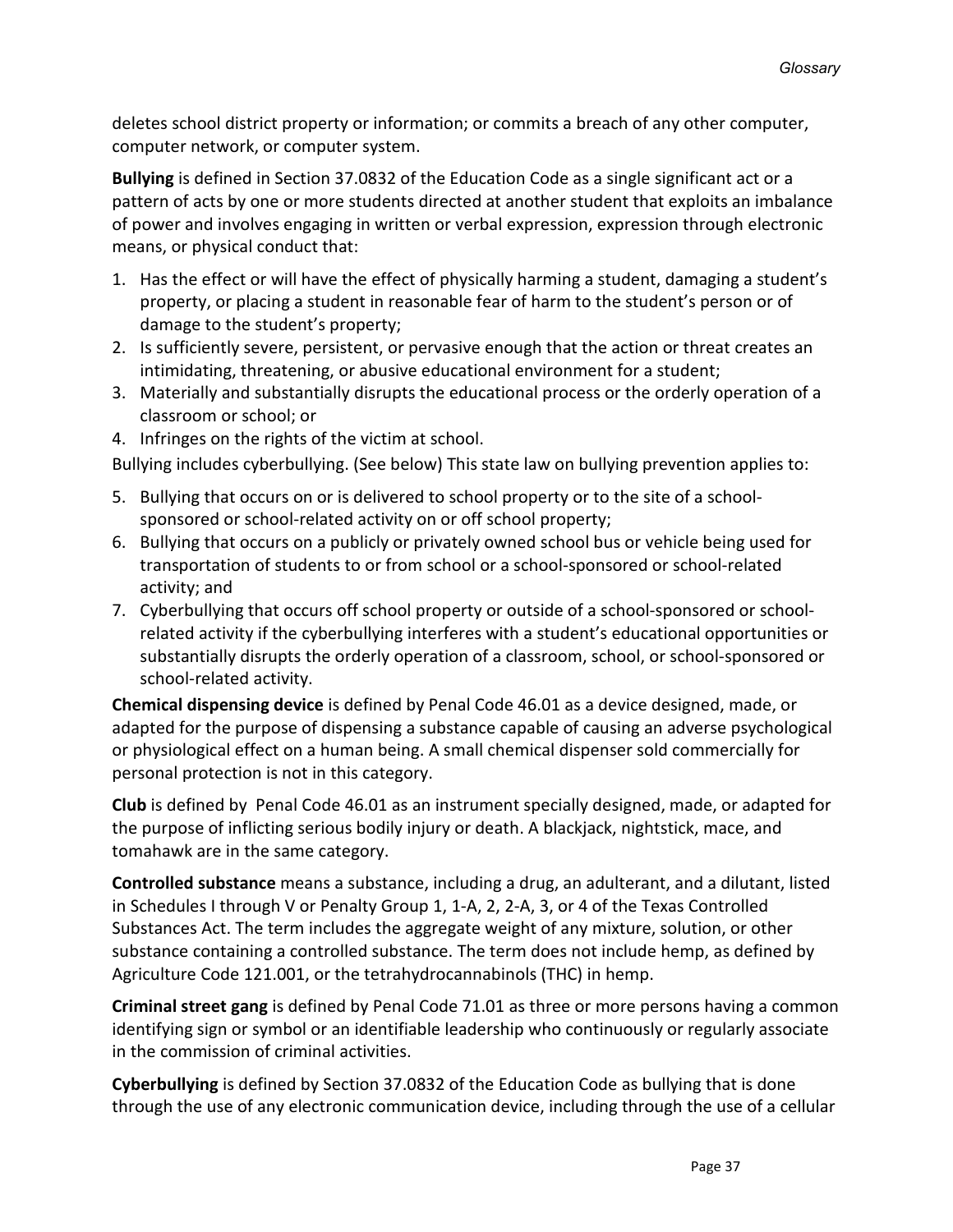or other type of telephone, a computer, a camera, electronic mail, instant messaging, text messaging, a social media application, an internet website, or any other internet-based communication tool.

**Dangerous drug** is defined by Health and Safety Code 483.001 as a device or a drug that is unsafe for self-medication and that is not included in Schedules I through V or Penalty Groups 1 through 4 of the Texas Controlled Substances Act. The term includes a device or drug that federal law prohibits dispensing without prescription or restricts to use by or on the order of a licensed veterinarian.

**Dating violence** occurs when a person in a current or past dating relationship uses physical, sexual, verbal, or emotional abuse to harm, threaten, intimidate, or control another person in the relationship. Dating violence also occurs when a person commits these acts against a person in a marriage or dating relationship with the individual who is or was once in a marriage or dating relationship with the person committing the offense, as defined by Section 71.0021 of the Family Code.

**Deadly conduct** under Penal Code 22.05 occurs when a person recklessly engages in conduct that places another in imminent danger of serious bodily injury, such as knowingly discharging a firearm in the direction of an individual, habitation, building, or vehicle.

**Deferred adjudication** is an alternative to seeking a conviction in court that may be offered to a juvenile for delinquent conduct or conduct indicating a need for supervision.

**Deferred prosecution** may be offered to a juvenile as an alternative to seeking a conviction in court for delinquent conduct or conduct indicating a need for supervision.

**Delinquent conduct** is conduct that violates either state or federal law and is punishable by imprisonment or confinement in jail. It includes conduct that violates certain juvenile court orders, including probation orders, but does not include violations of traffic laws.

**Discretionary** means that something is left to or regulated by a local decision maker.

**E-cigarette** means an electronic cigarette or any other device that simulates smoking by using a mechanical heating element, battery, or electronic circuit to deliver nicotine or other substances to the individual inhaling from the device. The term includes any device that is manufactured, distributed, or sold as an e-cigarette, e-cigar, or e-pipe or under another product name or description and a component, part, or accessory for the device, regardless of whether the component, part, or accessory is sold separately from the device.

**Explosive weapon** is defined by Penal Code 46.01 as any explosive or incendiary bomb, grenade, rocket, or mine and its delivery mechanism that is designed, made, or adapted for the purpose of inflicting serious bodily injury, death, or substantial property damage, or for the principal purpose of causing such a loud report as to cause undue public alarm or terror.

**False alarm or report** under Penal Code 42.06 occurs when a person knowingly initiates, communicates, or circulates a report of a present, past, or future bombing, fire, offense, or other emergency that he or she knows is false or baseless and that would ordinarily:

1. Cause action by an official or volunteer agency organized to deal with emergencies;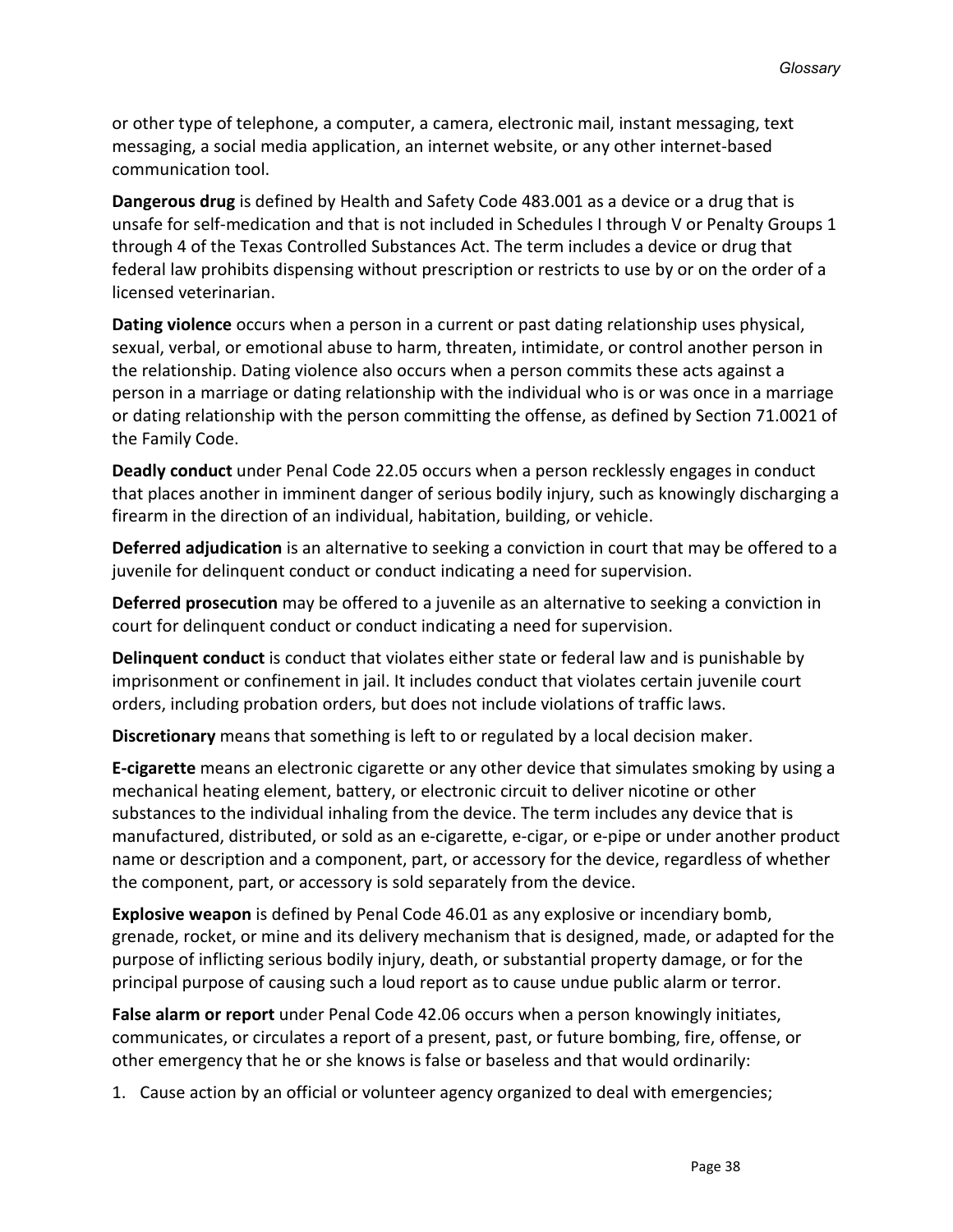- 2. Place a person in fear of imminent serious bodily injury; or
- 3. Prevent or interrupt the occupation of a building, room, or place of assembly.

**Firearm** is defined by federal law (18 U.S.C. 921(a)) as:

- 4. Any weapon (including a starter gun) that will, is designed to, or may readily be converted to expel a projectile by the action of an explosive;
- 5. The frame or receiver of any such weapon;
- 6. Any firearm muffler or firearm weapon; or
- 7. Any destructive device, such as any explosive, incendiary or poison gas bomb, or grenade. Such term does not include an antique firearm.

**Firearm silencer** is defined by Penal Code 46.01 as any device designed, made, or adapted to muffle the report of a firearm.

**Graffiti** includes markings with paint, an indelible pen or marker, or an etching or engraving device on tangible property without the effective consent of the owner. The markings may include inscriptions, slogans, drawings, or paintings.

**Handgun** is defined by Penal Code 46.01 as any firearm that is designed, made, or adapted to be fired with one hand.

#### **Harassment** includes:

- 1. Conduct that meets the definition established in district policies DIA(LOCAL) and FFH(LOCAL);
- 2. Conduct that threatens to cause harm or bodily injury to another person, including a district student, employee, board member, or volunteer; is sexually intimidating; causes physical damage to the property of another student; subjects another student to physical confinement or restraint; or maliciously and substantially harms another student's physical or emotional health or safety, as defined in Section 37.001(b)(2) of the Education Code; or
- 3. Conduct that is punishable as a crime under Penal Code 42.07, including the following types of conduct if carried out with the intent to harass, annoy, alarm, abuse, torment, or embarrass another:
	- a) Initiating communication and, in the course of the communication, making a comment, request, suggestion, or proposal that is obscene, as defined by law;
	- b) Threatening, in a manner reasonably likely to alarm the person receiving the threat, to inflict bodily injury on the person or to commit a felony against the person, a member of the person's family or household, or the person's property;
	- c) Conveying, in a manner reasonably likely to alarm the person receiving the report, a false report, which is known by the conveyor to be false, that another person has suffered death or serious bodily injury; and
	- d) Sending repeated electronic communications in a manner reasonably likely to harass, annoy, alarm, abuse, torment, embarrass, or offend another.

**Hazing** is defined by Section 37.151 of the Education Code as an intentional, knowing, or reckless act, on or off campus, by one person alone or acting with others, directed against a student for the purpose of pledging, initiation into, affiliation with, holding office in, or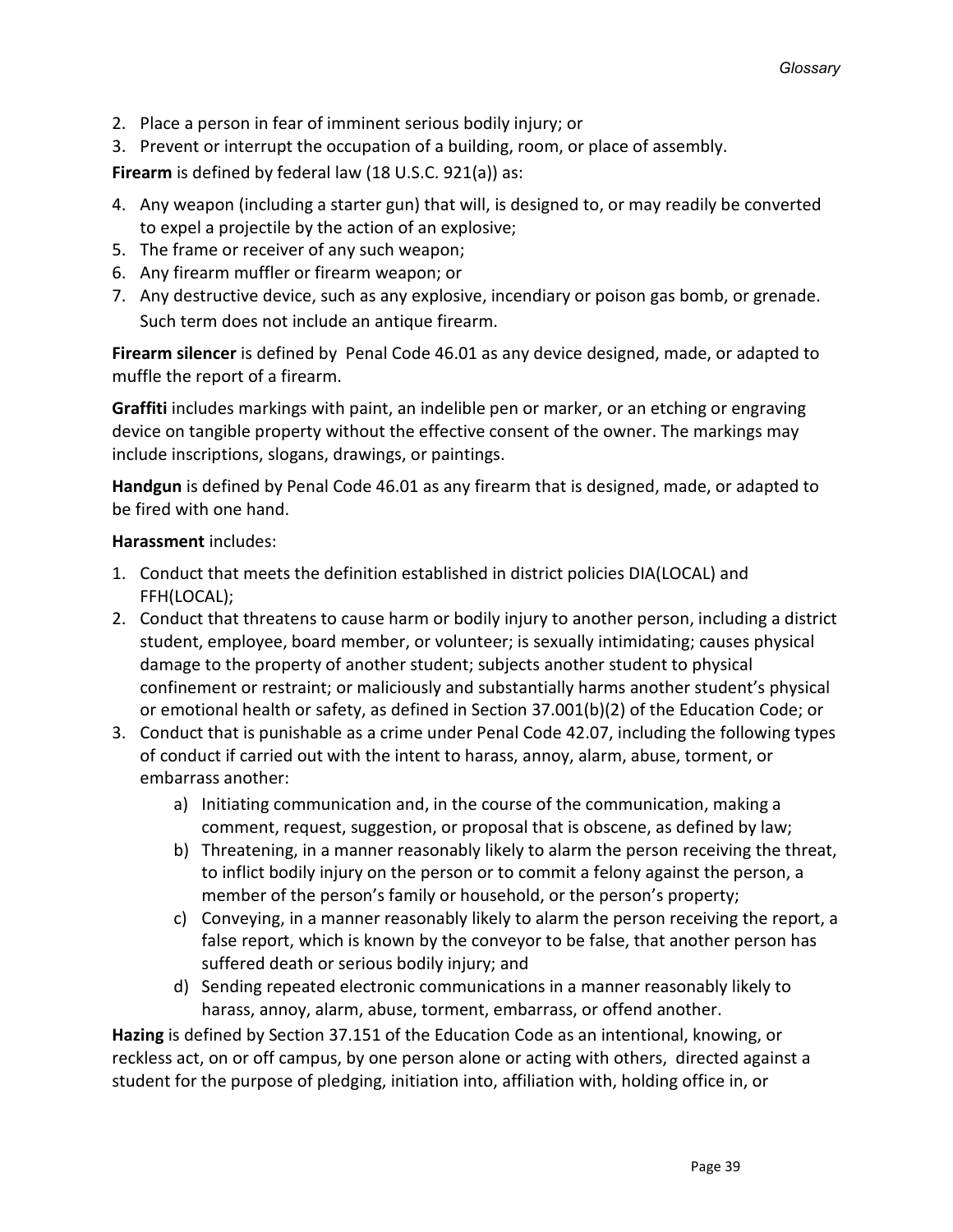maintaining membership in a student organization if the act meets the elements in Education Code 37.151, including:

- 4. Any type of physical brutality;
- 5. An activity that subjects the student to an unreasonable risk of harm or that adversely affects the student's mental or physical health, such as sleep deprivation, exposure to the elements, confinement to small spaces, calisthenics, or consumption of food, liquids, drugs, or other substances;
- 6. An activity that induces, causes, or requires the student to perform a duty or task that violates the Penal Code; and
- 7. Coercing a student to consume a drug or alcoholic beverage in an amount that would lead a reasonable person to believe the student is intoxicated.

**Hit list** is defined in Section 37.001(b)(3) of the Education Code as a list of people targeted to be harmed, using a firearm, a knife, or any other object to be used with intent to cause bodily harm.

**Improvised explosive device** is defined by Penal Code 46.01 as a completed and operational bomb designed to cause serious bodily injury, death, or substantial property damage that is fabricated in an improvised manner using nonmilitary components.

**Indecent exposure** is defined by Penal Code 21.08 as an offense that occurs when a person exposes the person's anus or any part of the person's genitals with intent to arouse or gratify the sexual desire of any person, and is reckless about whether another is present who will be offended or alarmed by the act.

**Intimate visual material** is defined by Civil Practices and Remedies Code 98B.001 and Penal Code 21.16 as visual material that depicts a person with the person's intimate parts exposed or engaged in sexual conduct. "Visual material" means any film, photograph, video tape, negative, or slide of any photographic reproduction or any other physical medium that allows an image to be displayed on a computer or other video screen and any image transmitted to a computer or other video screen.

**Location-restricted knife** is defined by Penal Code 46.01 as a knife with a blade over five and one-half inches.

**Knuckles** means any instrument consisting of finger rings or guards made of a hard substance and designed or adapted for inflicting serious bodily injury or death by striking a person with a fist enclosed in the knuckles.

**Look-alike weapon** means an item that resembles a weapon but is not intended to be used to cause serious bodily injury.

**Machine gun** as defined by Penal Code 46.01 is any firearm that is capable of shooting more than two shots automatically, without manual reloading, by a single function of the trigger.

**Mandatory** means that something is obligatory or required because of an authority.

**Paraphernalia** are devices that can be used for inhaling, ingesting, injecting, or otherwise introducing a controlled substance into a human body.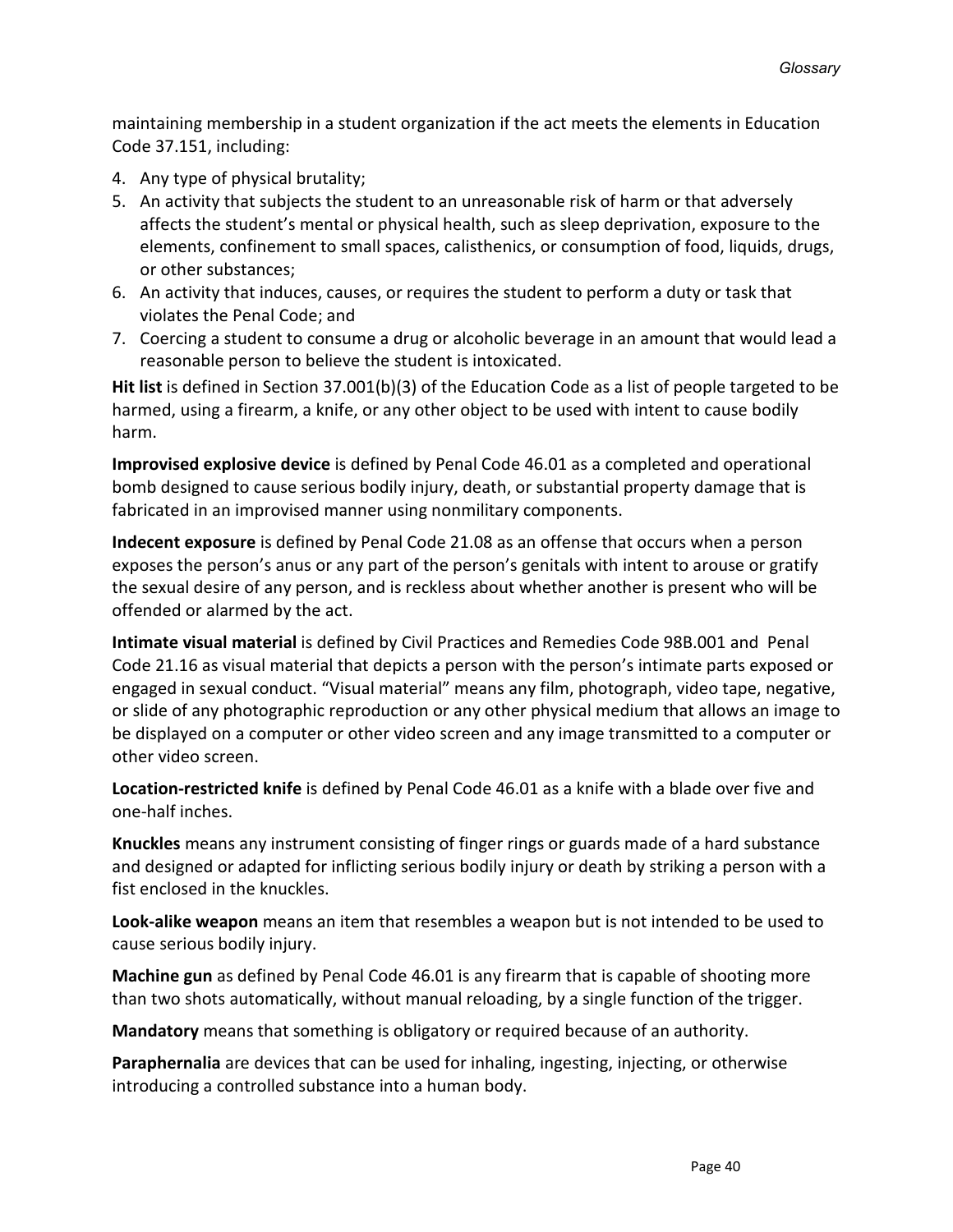**Possession** means to have an item on one's person or in one's personal property, including, but not limited to, clothing, purse, or backpack; a private vehicle used for transportation to or from school or school-related activities, including, but not limited, to an automobile, truck, motorcycle, or bicycle; telecommunications or electronic devices; or any school property used by the student, including, but not limited to, a locker or desk.

#### **Prohibited weapon** under Penal Code 46.05(a) means:

- 1. The following items unless registered with the U.S. Bureau of Alcohol, Tobacco, Firearms, and Explosives or otherwise not subject to that registration requirement or unless the item is classified as a curio or relic by the U.S. Department of Justice:
	- e) An explosive weapon;
	- f) A machine gun;
	- g) A short-barrel firearm;
- 2. Armor-piercing ammunition;
- 3. A chemical dispensing device;
- 4. A zip gun;
- 5. A tire deflation device;
- 6. An improvised explosive device; or
- 7. A firearm silencer, unless classified as a curio or relic by the U.S. Department of Justice or the actor otherwise possesses, manufactures, transports, repairs, or sells the firearm silencer in compliance with federal law.

**Public Lewdness** is defined by Penal Code 21.07 as an offense that occurs when a person knowingly engages in an act of sexual intercourse, deviate sexual intercourse, or sexual contact in a public place or, if not in a public place, is reckless about whether another is present who will be offended or alarmed by the act.

**Public school fraternity, sorority, secret society, or gang** means an organization composed wholly or in part of students that seeks to perpetuate itself by taking additional members from the students enrolled in school based on a decision of its membership rather than on the free choice of a qualified student. Educational organizations listed in Section 37.121(d) of the Education Code are excepted from this definition.

**Reasonable belief** is that which an ordinary person of average intelligence and sound mind would believe. Chapter 37 requires certain disciplinary decisions when the superintendent or designee has a reasonable belief that a student engaged in conduct punishable as a felony offense. In forming such a reasonable belief, the superintendent or designee may use all available information, including the notice of a student's arrest under Article 15.27 of the Code of Criminal Procedure.

**Self-defense** is the use of force against another to the degree a person reasonably believes the force is immediately necessary to protect himself or herself.

#### **Serious misbehavior means**:

- 1. Deliberate violent behavior that poses a direct threat to the health or safety of others;
- 2. Extortion, meaning the gaining of money or other property by force or threat;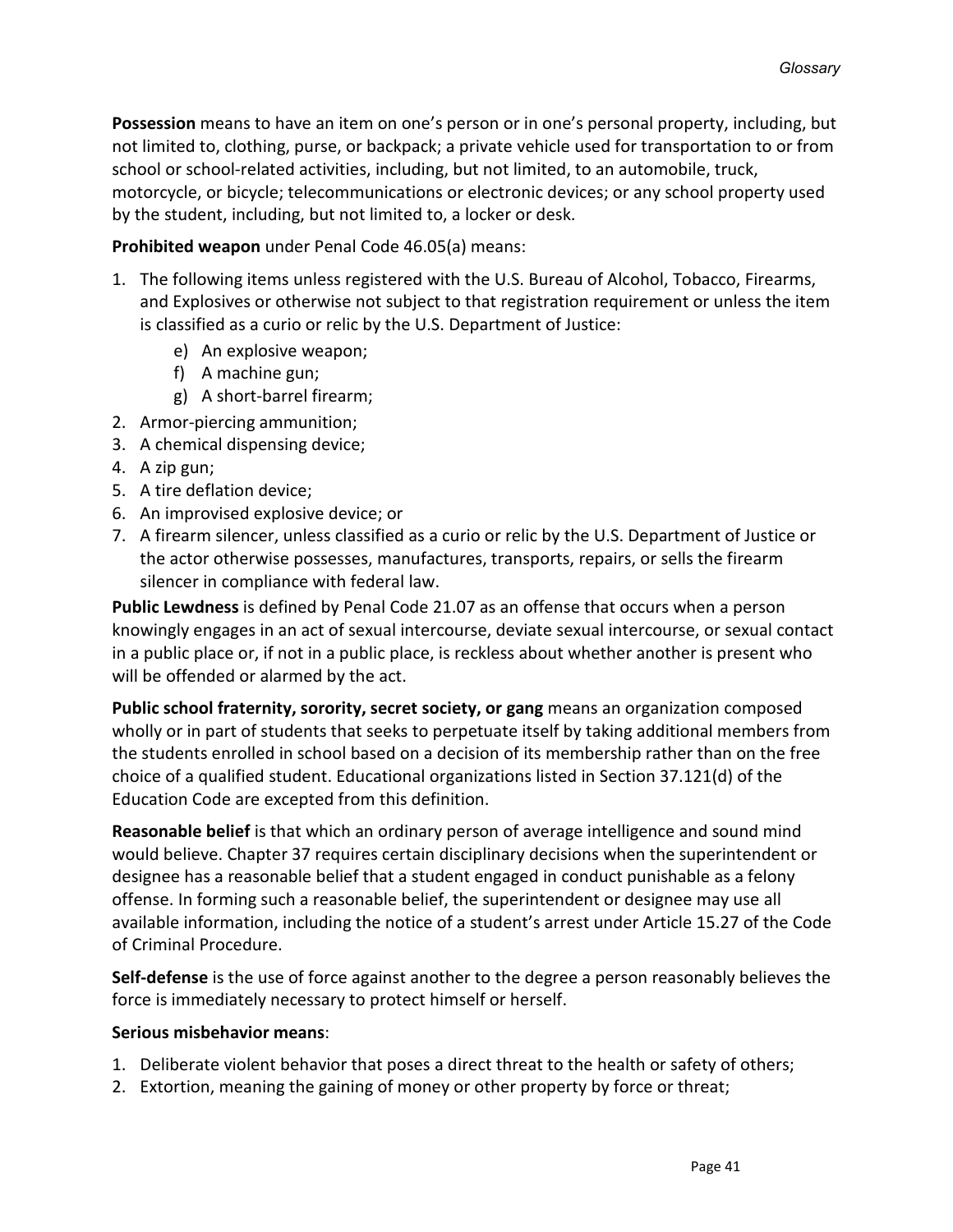- 3. Conduct that constitutes coercion, as defined by Section 1.07, Penal Code; or
- 4. Conduct that constitutes the offense of:
	- h) Public lewdness under Penal Code 21.07;
	- i) Indecent exposure under Penal Code 21.08;
	- j) Criminal mischief under Penal Code 28.03;
	- k) Hazing under Education Code 37.152; or
	- l) Harassment under Penal Code 42.07(a)(1) of a student or district employee.

**Serious or persistent misbehavior** includes, but is not limited to:

- Behavior that is grounds for permissible expulsion or mandatory DAEP placement.
- Behavior identified by the district as grounds for discretionary DAEP placement.
- Actions or demonstrations that substantially disrupt or materially interfere with school activities.
- Refusal to attempt or complete school work as assigned.
- Insubordination.
- Profanity, vulgar language, or obscene gestures.
- Leaving school grounds without permission.
- Falsification of records, passes, or other school-related documents.
- Refusal to accept discipline assigned by the teacher or principal.

**Short-barrel firearm** is defined by Penal Code 46.01 as a rifle with a barrel length of less than 16 inches or a shotgun with a barrel length of less than 18 inches, or any weapon made from a rifle or shotgun that, as altered, has an overall length of less than 26 inches.

**Terroristic threat** is defined by Penal Code 22.07 as a threat of violence to any person or property with intent to:

- 5. Cause a reaction of any type by an official or volunteer agency organized to deal with emergencies;
- 6. Place any person in fear of imminent serious bodily injury;
- 7. Prevent or interrupt the occupation or use of a building; room, place of assembly, or place to which the public has access; place of employment or occupation; aircraft, automobile, or other form of conveyance; or other public place;
- 8. Cause impairment or interruption of public communications; public transportation; public water, gas, or power supply; or other public service;
- 9. Place the public or a substantial group of the public in fear of serious bodily injury; or
- 10. Influence the conduct or activities of a branch or agency of the federal government, the state, or a political subdivision of the state (including the district).

**Tire deflation device** is defined in part by Penal Code 46.01 as a device, including a caltrop or spike strip, that, when driven over, impedes or stops the movement of a wheeled vehicle by puncturing one or more of the vehicle's tires.

**Title 5 felonies** are those crimes listed in Title 5 of the Penal Code that typically involve injury to a person and may include:

• Murder, manslaughter, or homicide under Sections 19.02, – .05;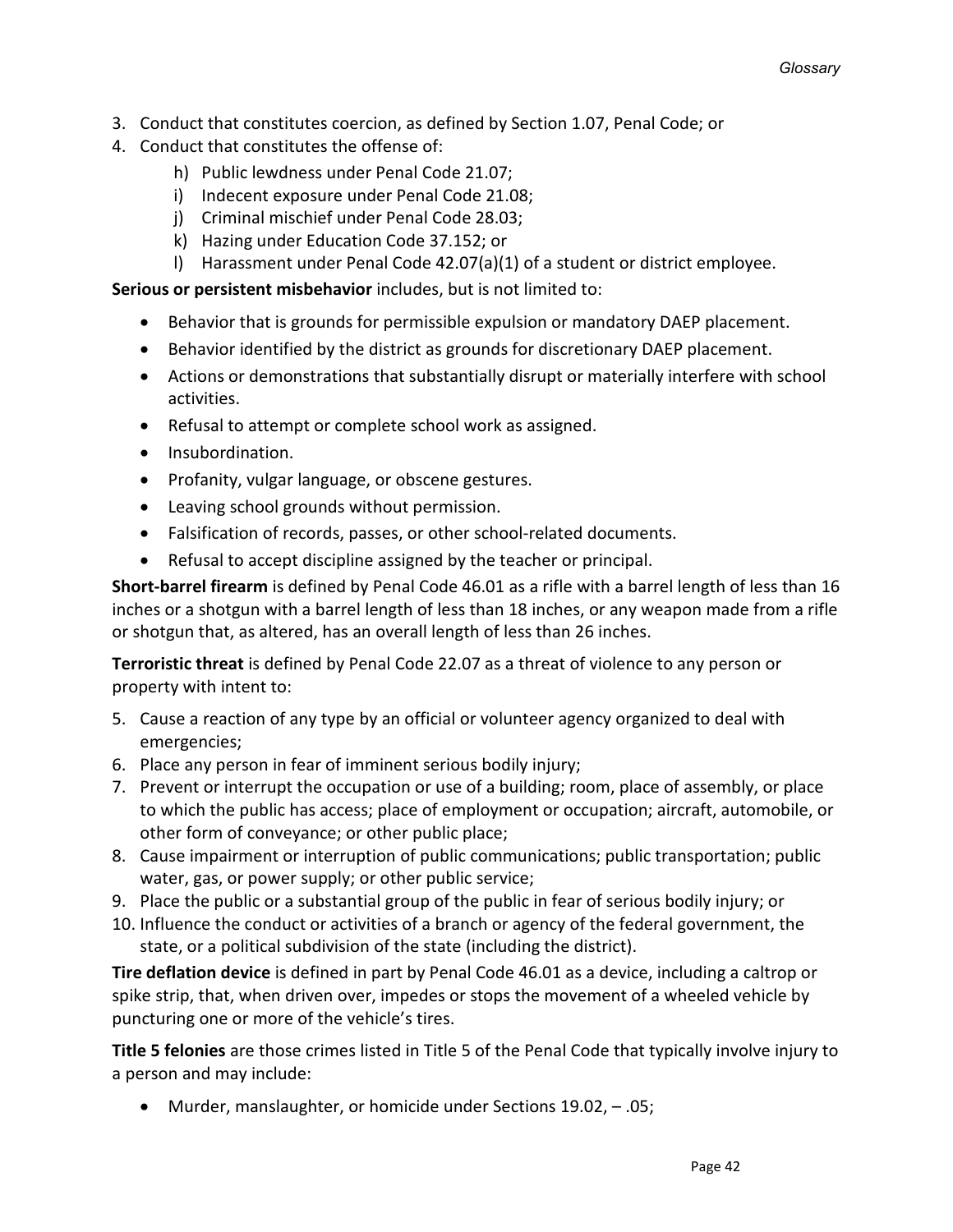- Kidnapping under Section 20.03;
- Trafficking of persons under Section 20A.02;
- Smuggling or continuous smuggling of persons under Sections 20.05 .06;
- Assault under Section 22.01;
- Aggravated assault under Section 22.02;
- Sexual assault under Section 22.011;
- Aggravated sexual assault under Section 22.021;
- Unlawful restraint under Section 20.02;
- Continuous sexual abuse of a young child or children under Section 21.02;
- Bestiality under Section 21.09;
- Improper relationship between educator and student under Section 21.12;
- Voyeurism under Section 21.17;
- Indecency with a child under Section 21.11;
- Invasive visual recording under Section 21.15;
- Disclosure or promotion of intimate visual material under Section 21.16;
- Sexual coercion under Section 21.18;
- Injury to a child, an elderly person, or a disabled person of any age under Section 22.04;
- Abandoning or endangering a child under Section 22.041;
- Deadly conduct under Section 22.05;
- Terroristic threat under Section 22.07;
- Aiding a person to commit suicide under Section 22.08; and
- Tampering with a consumer product under Section 22.09.

#### [See FOC(EXHIBIT).]

**Under the influence** means lacking the normal use of mental or physical faculties. Impairment of a person's physical or mental faculties may be evidenced by a pattern of abnormal or erratic behavior, the presence of physical symptoms of drug or alcohol use, or by admission. A student "under the influence" need not be legally intoxicated to trigger disciplinary action.

**Use** means voluntarily introducing into one's body, by any means, a prohibited substance.

**Zip gun** is defined by Penal Code 46.01 as a device or combination of devices, not originally a firearm, but adapted to expel a projectile through a smooth-bore or rifled-bore barrel by using the energy generated by an explosion or burning substance.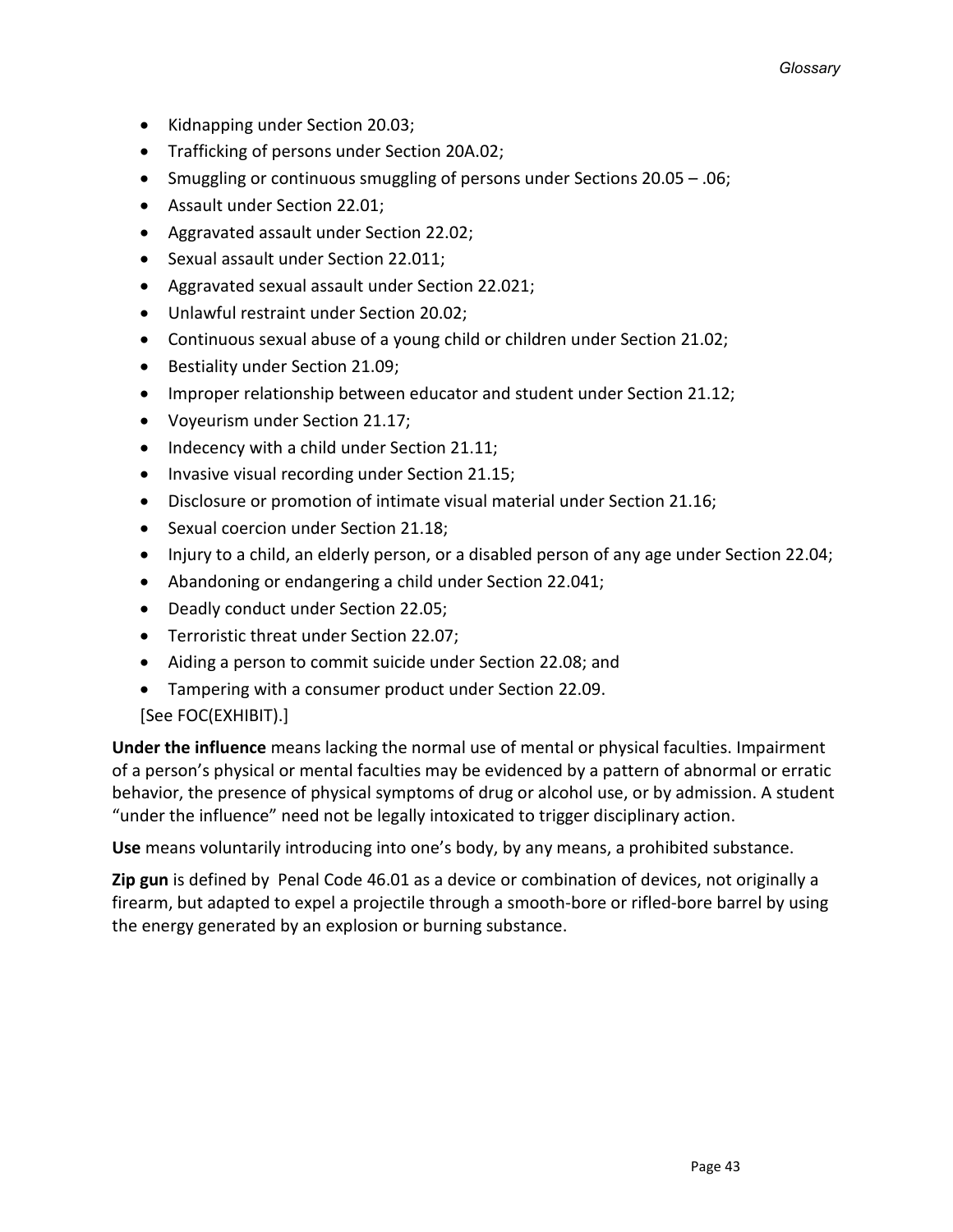#### <span id="page-47-0"></span>Index

admission, review, and dismissal (ARD) committee, 17, 42 appeals process board review of expulsion, 52 DAEP appeals, 37, 39 discipline management techniques, 21 sex offender registry, 43 attendance, 8 aversive techniques, 18, 20 board of trustees, 1 campus behavior coordinator, 3–5, 5 campus rules, 8, 16 cell phones. See electronic devices. cheating. See prohibited behavior. classroom rules, 8, 16 computers, 14–15 breach of security, 15 hacking/cracking, 15 *See also* technology resources. confiscation of student property confiscation of property. See discipline management techniques. consideration of mitigating factors, 34 corporal punishment. See discipline management techniques. counseling, 18 courtesy, 8 crimes aggravated robbery, 10, 29, 33, 43, 46 breach of computer security, 46 breach of security, 15 criminal mischief, 3, 10, 28, 45 criminal proceedings and placement in DAEP, 39–40 felonies, 3, 10, 28–33, 43, 45–49, 50 reporting, 5 Title 5 offenses, 29, 33, 43, 63 expulsion and placement, 43 hearing and required findings, 44

length of placement, 44 newly enrolled students, 44 placement review, 44 delinquent conduct, 33, 39, 43, 59 demonstrations, 16 detention. See discipline management techniques. disciplinary alternative education program (DAEP), 27–41, 42 additional misconduct, 39 appeals. *See* appeals process. coursework notice, 35 discretionary placement, 28–29 elementary school students, 27 emergency placement, 41 extracurricular activities, 38 grade classification, 27 graduation, 38 length of placement, 35–36 mandatory placement, 30–33 300 foot rule, 30–32 newly enrolled students, 40 notice of criminal proceedings, 39–40 placement review, 39 pre- and post-assessments, 36 process, 34–35 restrictions during placement, 38 summer programs, 27 transition services, 41 transportation, 38 under age six, 32 under age ten, 32 withdrawal during process, 40 discipline management techniques, 17–21 alternative educational setting, 19 appeals. *See* appeals process. behavioral contracts, 18 bus privileges, 19, 22 confiscation of property, 18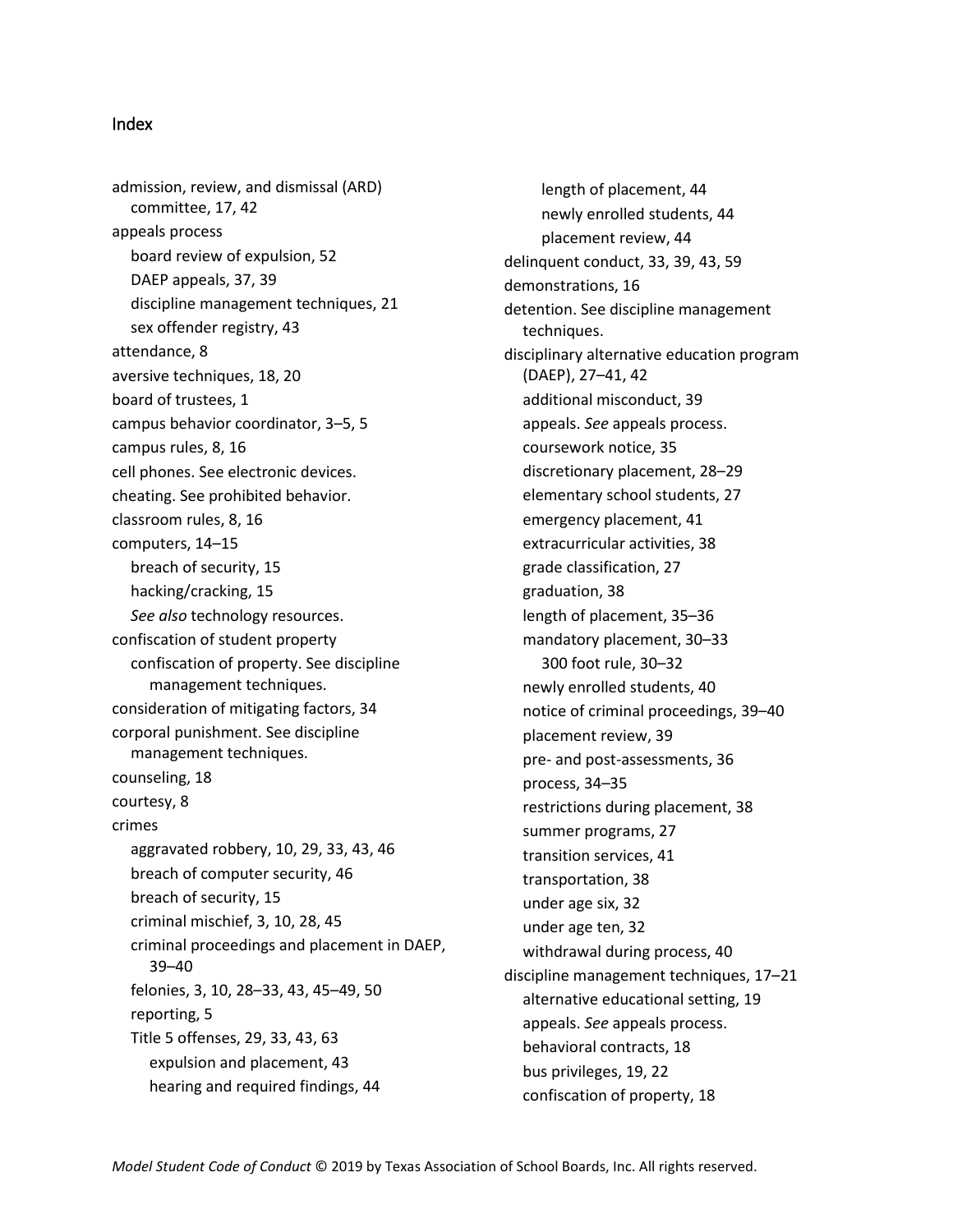corporal punishment, 19 counseling, 18 criminal prosecution, 19 DAEP. See disciplinary alternative education program (DAEP). demerits, 18 detention, 18 expulsion. See expulsion. extracurricular organizations, 19 grade reductions, 18 in-school suspension, 18 loss of privileges, 19 notification, 21 out-of-school suspension, 19 probation, 19 referral. See routine referral. refusal to accept, 9 rewards, 18 school duties, 19 students with disabilities, 17 time-out, 18 dress code, 8, 16 drugs, 13–14 marijuana, 13 over-the-counter, 14 paraphernalia, 13 prescription, 14 under the influence, 14 electronic cigarette definition, 59 See also prohibited items e-cigarettes. electronic devices, 12 expulsion, 45 300 foot rule, 46–48 additional misconduct, 54 and DAEP placement, 55 discretionary, 45–48 emergency, 55 for serious misbehavior committed while in DAEP, 48 length, 53

mandatory, 49–50 newly enrolled students, 54–55 process, 51–52 restrictions, 54 under age six, 51 under age ten, 51 withdrawal during process, 53 falsification of records, 16, 63 firearms exception, 49 formal removal from class, 23–24 returning student to the classroom, 24 foster care, 26, 27, 34, 45, 52 fraternity, 28, 63 gangs, 28, 59, 63 gender-based harassment, 10, See also prohibited behavior. graduation participation, 6, 38 **Gun Free Schools Act**, 49 homelessness, 17, 23, 25, 26, 27, 34, 45, 52 improvised explosive device, 61, 63 inspections. *See* searches jurisdiction of the district 300 foot rule, 3 juvenile justice alternative education program (JJAEP), 42, 43, 54 laser pointers, 12 location-restricted knife, 11, 48, 50, 61 lunch period, 3 parent, 6 parent-teacher conferences, 18 peace officer. *See* security personnel placement review committee, 24, 42 plagiarism. See prohibited behavior: cheating. police officer. *See* security personnel posting of the Student Code of Conduct, 1 preparation for class, 8 progressive interventions, 18 prohibited behavior, 9–16 300 foot rule, 30–32, 46–48 aggravated sexual assault, 33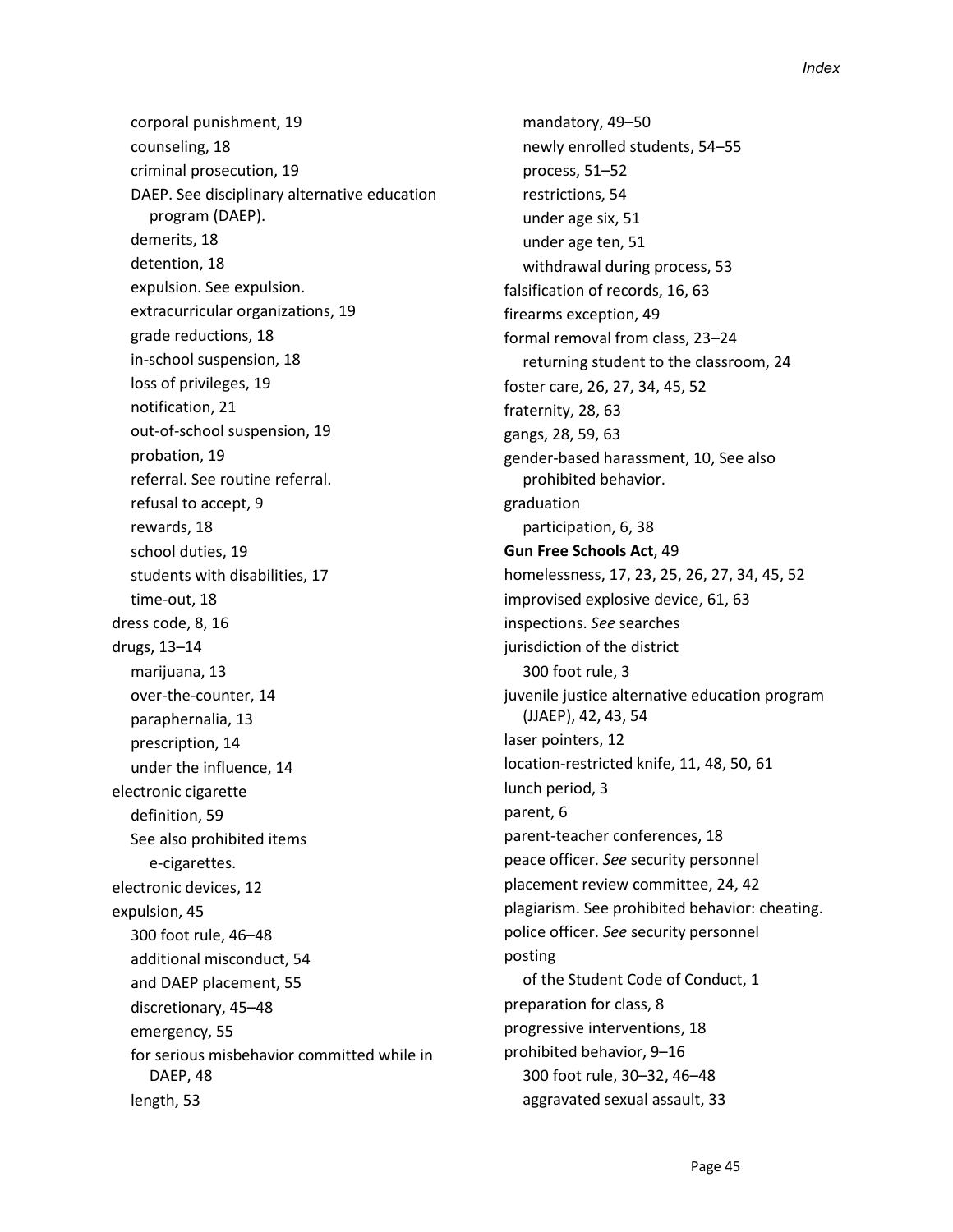alcohol, 32, 46 assault, 9, 24, 30, 45, 47, 63 at another district, 48 blackmail, 10 bullying, 9 cheating, 16 coercion, 10 dating violence, 10 deadly conduct, 47 disclosure or promotion of intimate visual material, 63 drugs, 30, 46 false accusations, 15 false alarm, 30, 46 fighting, 9 fire extinguishers discharged without cause, 15 forgery. See falsification of records. gambling, 16 gender-based harassment, 10 graffiti, 10 harassment, 9 hazing, 10 hit lists, 9 hoaxes, 15 inappropriate conduct, 10 inciting violence, 15 indecent exposure, 10, 32 insubordination, 9 invasive visual recording, 63 leaving school grounds, 9 misuse of technology resources, 14 on school buses, 9 recording without consent, 10 repeated offenses, 16 robbery, 10 sexual abuse, 10 sexual assault, 33, 36 sexual coercion, 63 sexual harassment, 10 smuggling or continuous smuggling of persons, 63

stealing, 10 terroristic threat, 30, 46, 63 theft, 10 threats, 9, 15 throwing objects, 15 trafficking of persons, 63 under the influence, 46 vandalism, 10 volatile chemicals, 32, 46 voyeurism, 63 prohibited items air guns, 11 alcohol, 50 ammunition, 11 clubs, 48 drugs, 50 e-cigarettes, 12, 59 firearms, 32, 49 fireworks, 11 handgun, 49–50 knives, 48, 50 lighters, 12 mace, 12 matches, 12 other dangerous items, 11, 12, 48 other weapons, 50 pepper spray, 12 pornography, 12 stun guns, 11 tobacco, 12 property, 8 protests. See demonstrations. removal from the regular educational setting, 23–24 respect, 8 restorative discipline practices, 17 retaliation, 3, 32, 45, 50 routine referral, 23 safety, 8, 15 school resource officer (SRO). *See* security personnel searches, 5